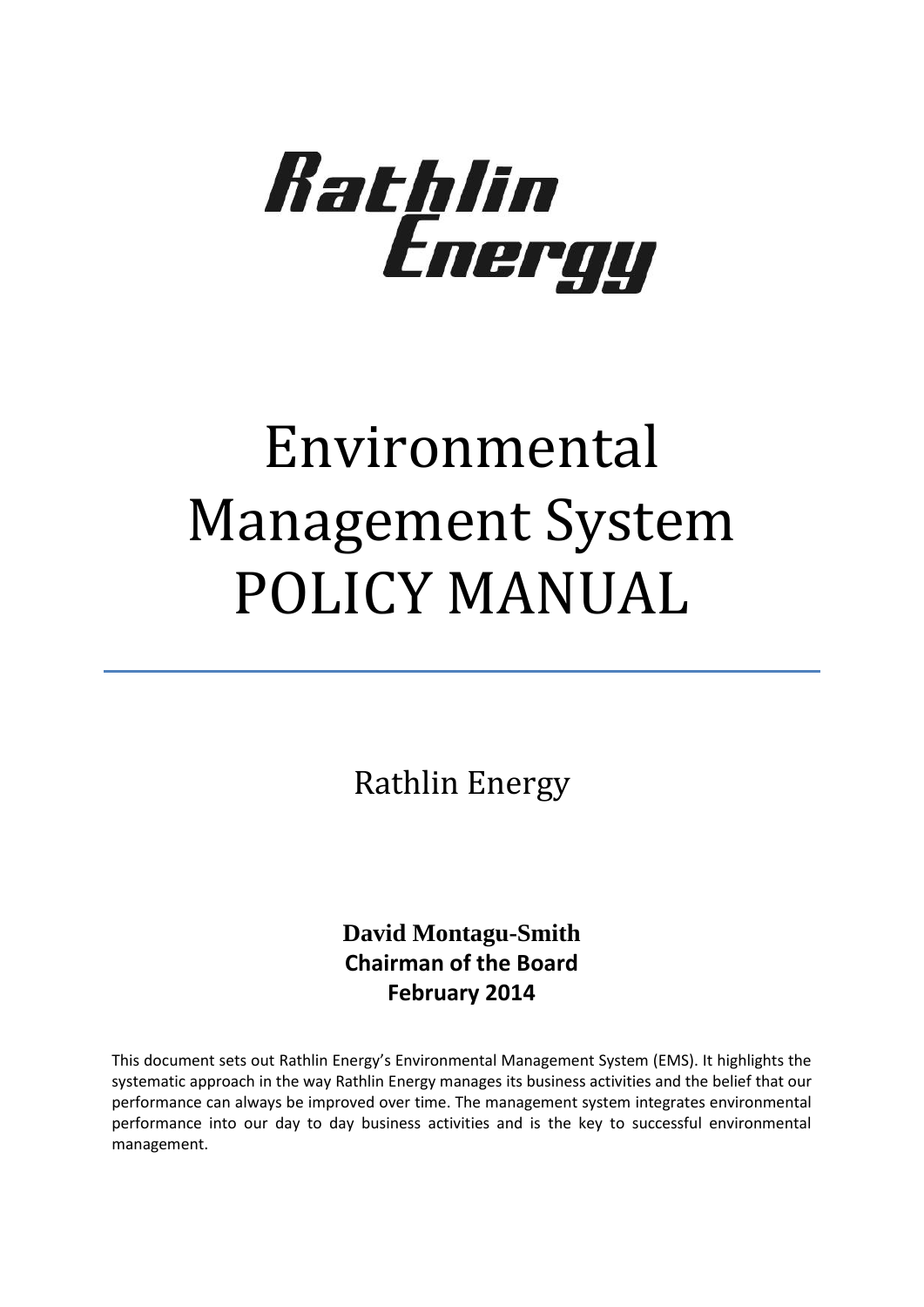| Rathlin<br>Energy            | Applies To: Rathlin Energy | RE-02-002 |
|------------------------------|----------------------------|-----------|
| Prepared By: Jonathan Foster | Uncontrolled, If Printed   | Rev: 2.00 |

\*\*\* Page Left Blank Intentionally \*\*\*

| Rev: | <b>Prepared By:</b> | <b>Checked By:</b> | <b>Approved By:</b> | lssued:    |
|------|---------------------|--------------------|---------------------|------------|
| 2.00 | Jonathan Foster     | Tom Selkirk        | D Montagu-Smith     | 26/02/2014 |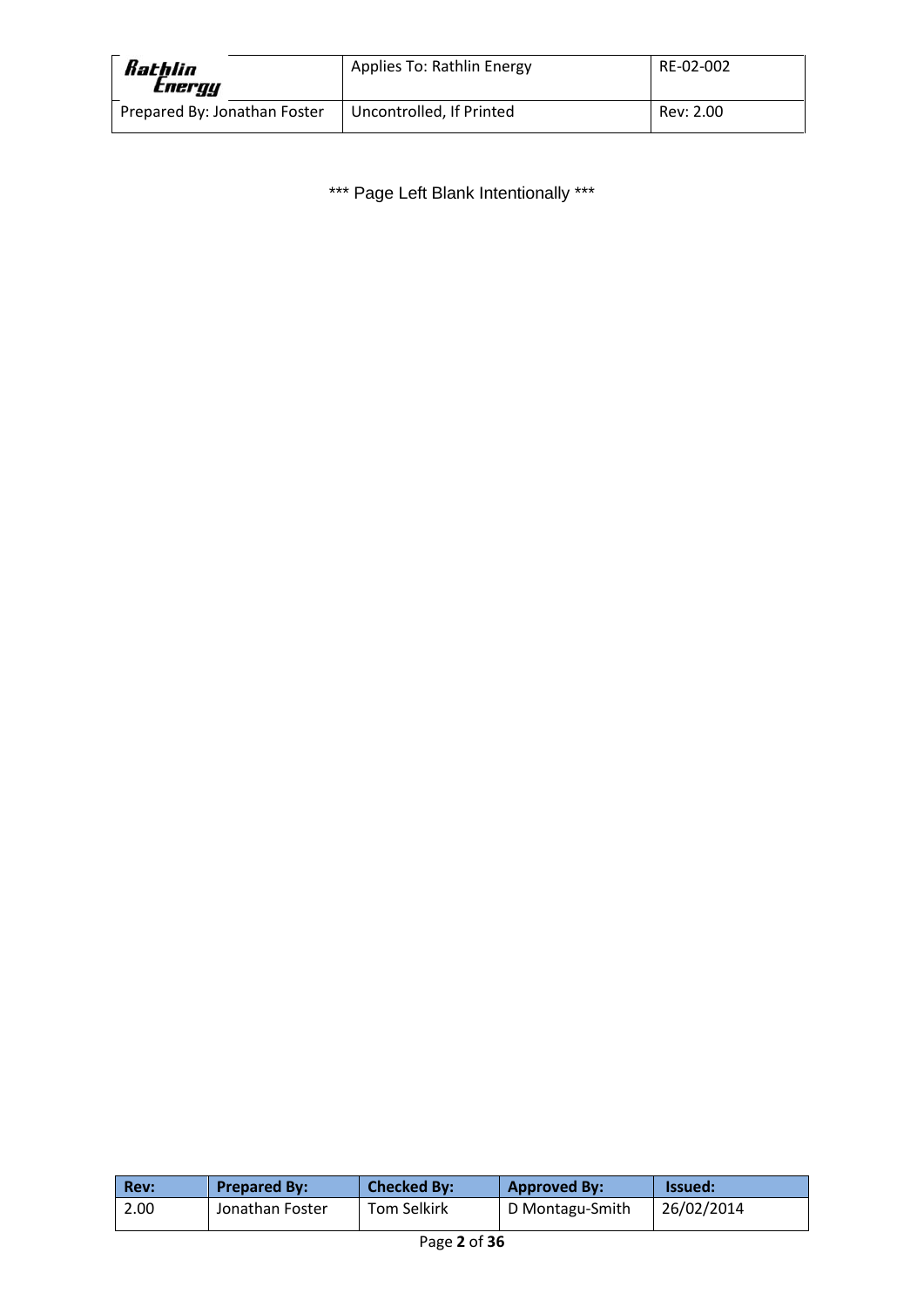| Rathlin<br>Energy            | Applies To: Rathlin Energy | RE-02-002 |
|------------------------------|----------------------------|-----------|
| Prepared By: Jonathan Foster | Uncontrolled, If Printed   | Rev: 2.00 |

## **CIRCULATION LIST**

This Policy Manual is a controlled document. The Rathlin Energy Health, Safety and Environmental Advisor must ensure that all amendments are circulated and obsolete copies are removed and filed.

This Policy Manual is distributed to the following personnel by the Rathlin Energy Health, Safety and Environmental Advisor.

| <b>Copy No:</b> | <b>Recipient:</b> | <b>Position:</b>                                   | Location: |
|-----------------|-------------------|----------------------------------------------------|-----------|
| Master          | Jonathan Foster   | Health, Safety and Environmental London Office, UK |           |
|                 |                   | Advisor                                            |           |
| 1               |                   |                                                    |           |
| 2               |                   |                                                    |           |
| 3               |                   |                                                    |           |
| 4               |                   |                                                    |           |
| 5               |                   |                                                    |           |
| 6               |                   |                                                    |           |
| 7               |                   |                                                    |           |
| 8               |                   |                                                    |           |
| 9               |                   |                                                    |           |
| 10              |                   |                                                    |           |

All employees shall have access to this Policy Manual held in the London office under the control of the Rathlin Energy Health, Safety and Environmental Advisor.

Printed copies of this document, other than those listed above, will not be revised. As a result, such copies are considered *"Uncontrolled Copies"* and shall be marked accordingly.

## **AMENDMENT HISTORY**

This document is amended by the distribution of new revisions of all or part of Policy Manual to the personnel detailed within the Circulation List. The history of amendments is recorded below.

| Date:      | <b>Revision</b> | Section / Page | Reason                   | <b>New Revision</b> | <b>Authorised</b> |
|------------|-----------------|----------------|--------------------------|---------------------|-------------------|
|            | No:             | No. Revised:   | for Revision:            | No:                 | By:               |
| 01/01/2012 |                 | All            | First Issue              |                     | JFo.              |
| 26/02/2014 |                 | All            | <b>Management Review</b> |                     | JFo               |
|            |                 |                |                          |                     |                   |

| Rev: | <b>Prepared By:</b> | <b>Checked By:</b> | <b>Approved By:</b> | Issued:    |
|------|---------------------|--------------------|---------------------|------------|
| 2.00 | Jonathan Foster     | Tom Selkirk        | D Montagu-Smith     | 26/02/2014 |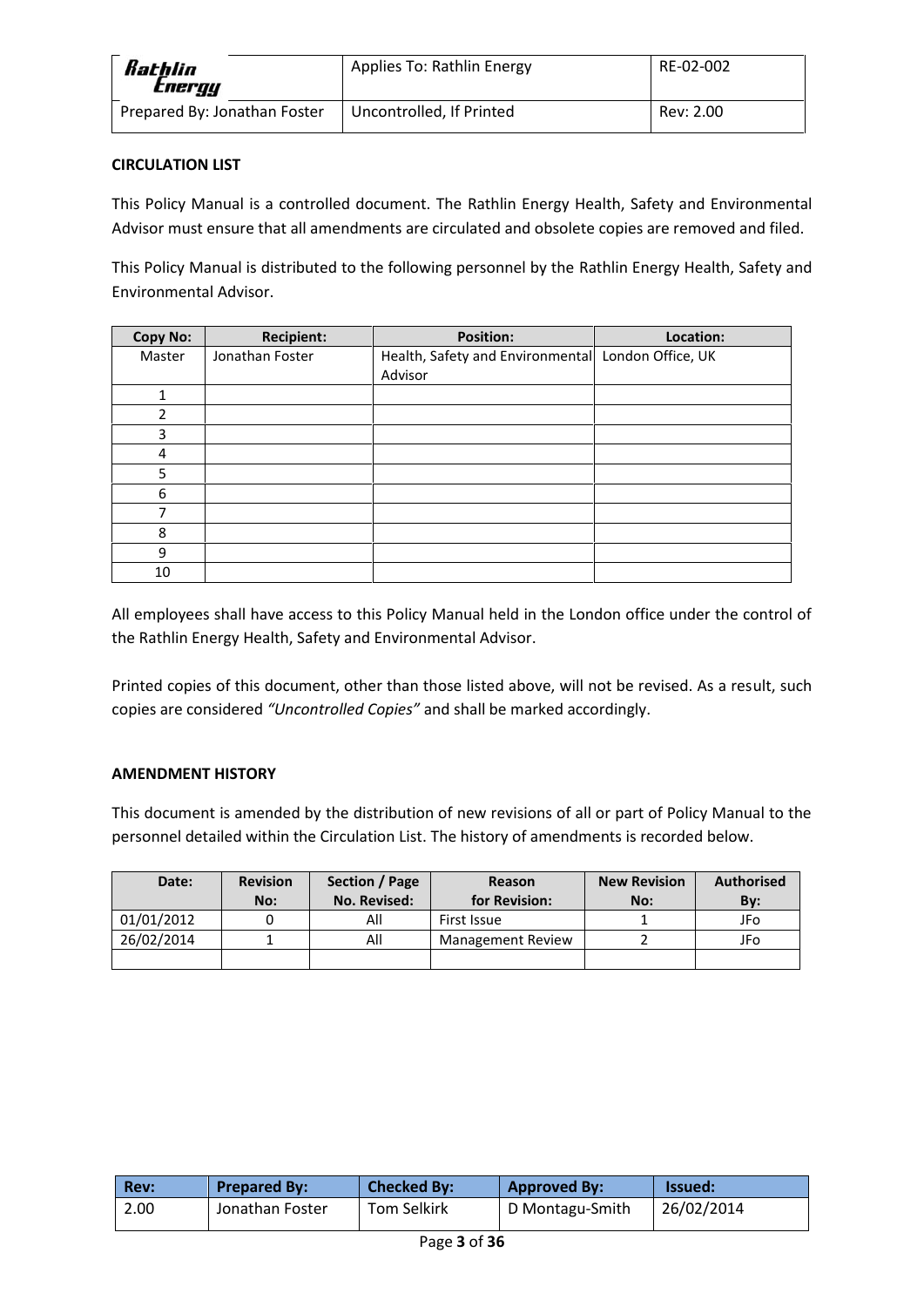| Rathlin<br><i>Energy</i>     | Applies To: Rathlin Energy | RE-02-002 |
|------------------------------|----------------------------|-----------|
| Prepared By: Jonathan Foster | Uncontrolled, If Printed   | Rev: 2.00 |

#### FOREWARD

Rathlin Energy recognises the importance of an effective Environmental Management System (EMS) which contributes significantly to the company's long-term business strategy.

This document sets out Rathlin Energy's Environmental Management System (EMS). It highlights the systematic approach in the way Rathlin Energy manages its business activities and the belief that our performance can always be improved over time. The management system integrates environmental performance into day to day business activities and is the key to successful environmental management.

The application of its processes, interactions and implementations, requires participation and commitment from personnel throughout the organisation and contractors at all levels.

It is imperative that everyone involved in the business of Rathlin Energy familiarise themselves fully with their roles and responsibilities within the document to ensure there is a unified joint effort and commitment. Only by total commitment by everyone can we ensure a positive organisational culture and the best possible protection of our employees, contractors, the public, our assets and the environment.

Rathlin Energy Corporate Health, Safety and Environmental Policy is contained in (RE-01-001) and the Environmental Protection Policy is contained in (RE-01-002).

David Montagu-Smith Chairman of the Board Rathlin Energy

| Rev: | <b>Prepared By:</b> | <b>Checked By:</b> | <b>Approved By:</b> | Issued:    |
|------|---------------------|--------------------|---------------------|------------|
| 2.00 | Jonathan Foster     | Tom Selkirk        | D Montagu-Smith     | 26/02/2014 |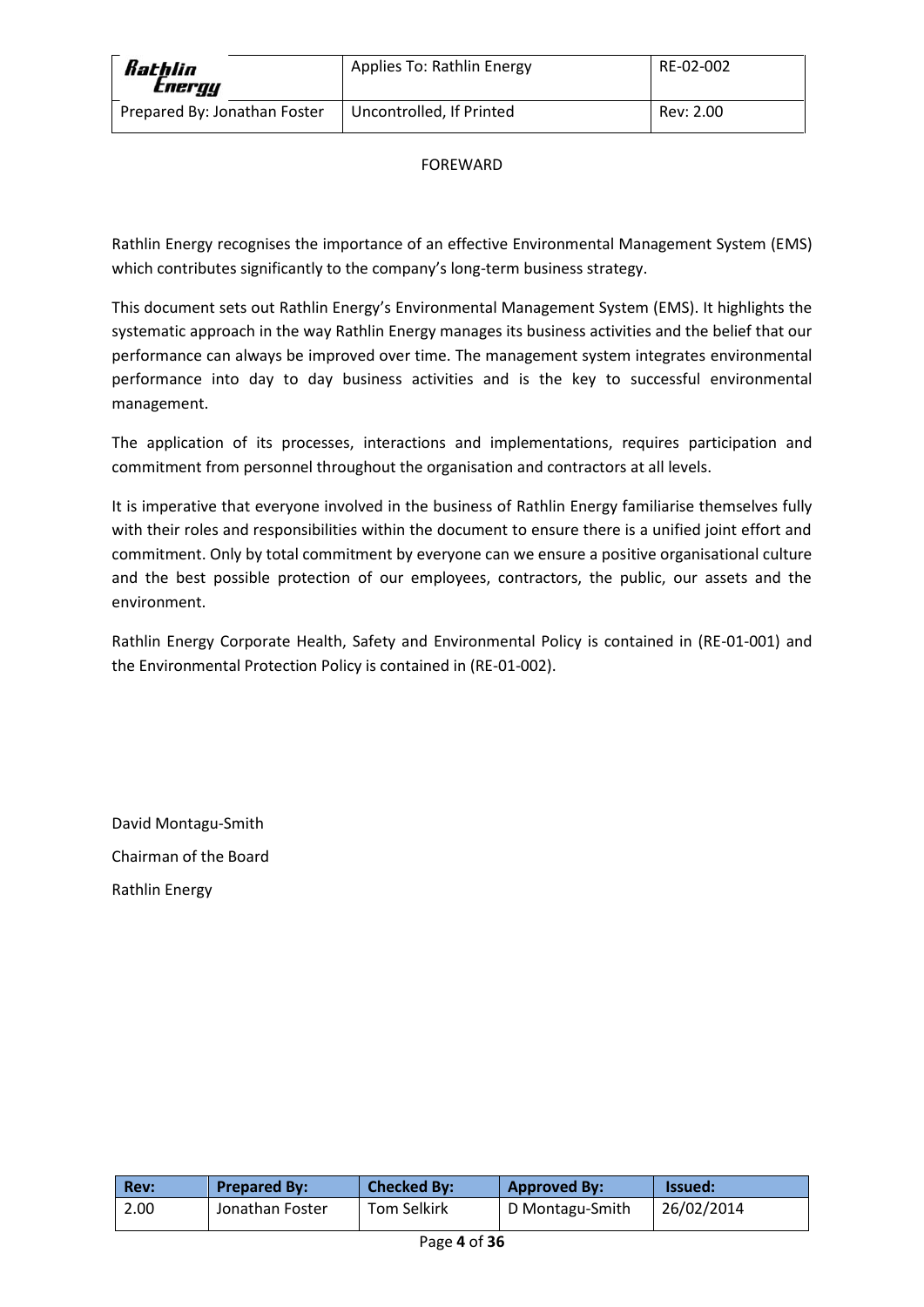| Rathlin<br><i>Energy</i>     | Applies To: Rathlin Energy | RE-02-002 |
|------------------------------|----------------------------|-----------|
| Prepared By: Jonathan Foster | Uncontrolled, If Printed   | Rev: 2.00 |

# **Contents**

| 1.  |  |
|-----|--|
| 2.  |  |
| 3.  |  |
|     |  |
| 4.  |  |
| 4.1 |  |
| 4.2 |  |
| 4.3 |  |
|     |  |
|     |  |
|     |  |
| 4.4 |  |
|     |  |
|     |  |
|     |  |
|     |  |
|     |  |
|     |  |
|     |  |
| 4.5 |  |
|     |  |
|     |  |
|     |  |
| 4.6 |  |

| Rev: | <b>Prepared By:</b> | <b>Checked By:</b> | <b>Approved By:</b> | <b>Issued:</b> |
|------|---------------------|--------------------|---------------------|----------------|
| 2.00 | Jonathan Foster     | <b>Tom Selkirk</b> | D Montagu-Smith     | 26/02/2014     |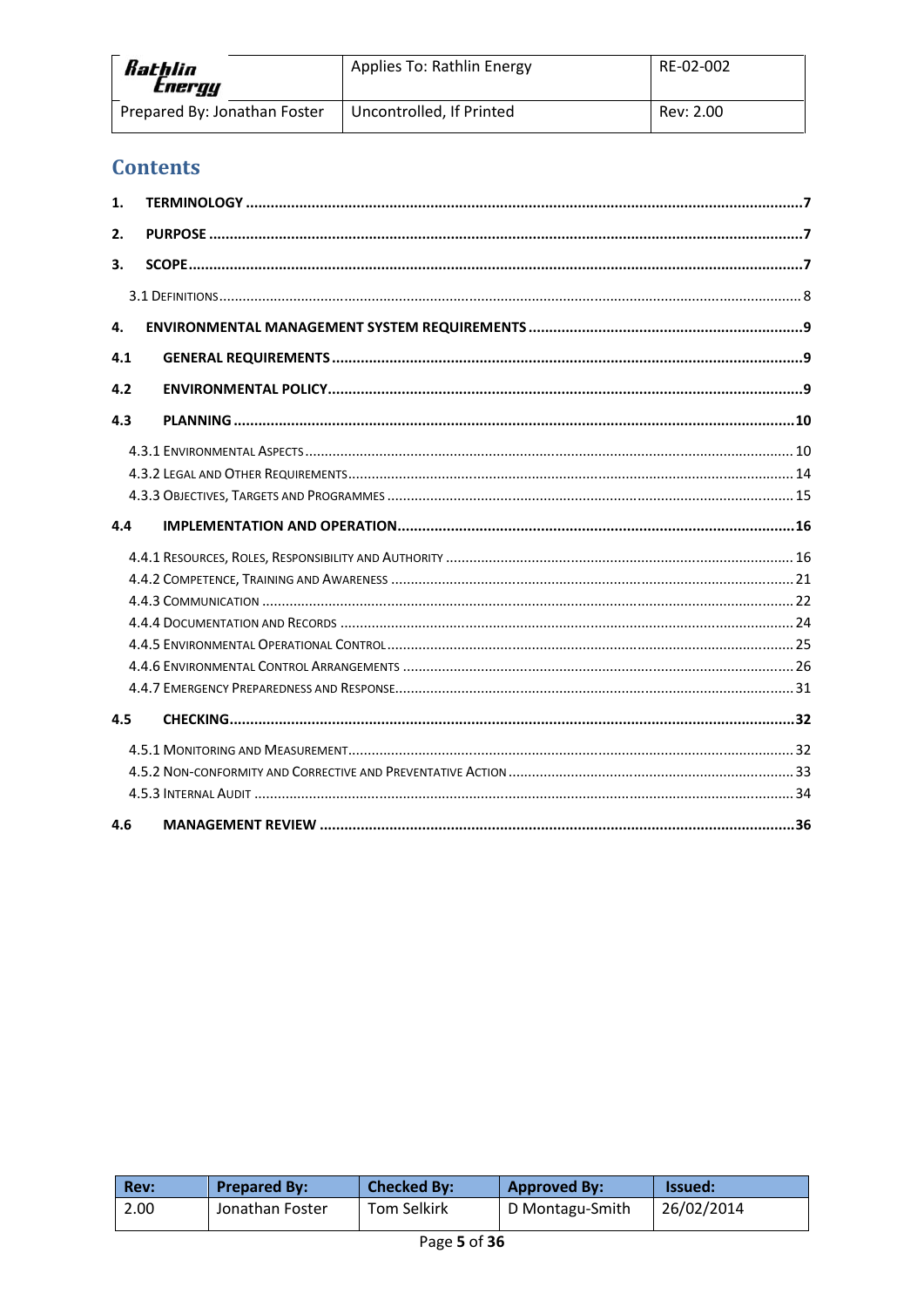| Rathlin<br>Energy            | Applies To: Rathlin Energy | RE-02-002 |
|------------------------------|----------------------------|-----------|
| Prepared By: Jonathan Foster | Uncontrolled, If Printed   | Rev: 2.00 |

\*\*\* Page Left Blank Intentionally \*\*\*

| Rev: | <b>Prepared By:</b> | <b>Checked By:</b> | <b>Approved By:</b> | lssued:    |
|------|---------------------|--------------------|---------------------|------------|
| 2.00 | Jonathan Foster     | Tom Selkirk        | D Montagu-Smith     | 26/02/2014 |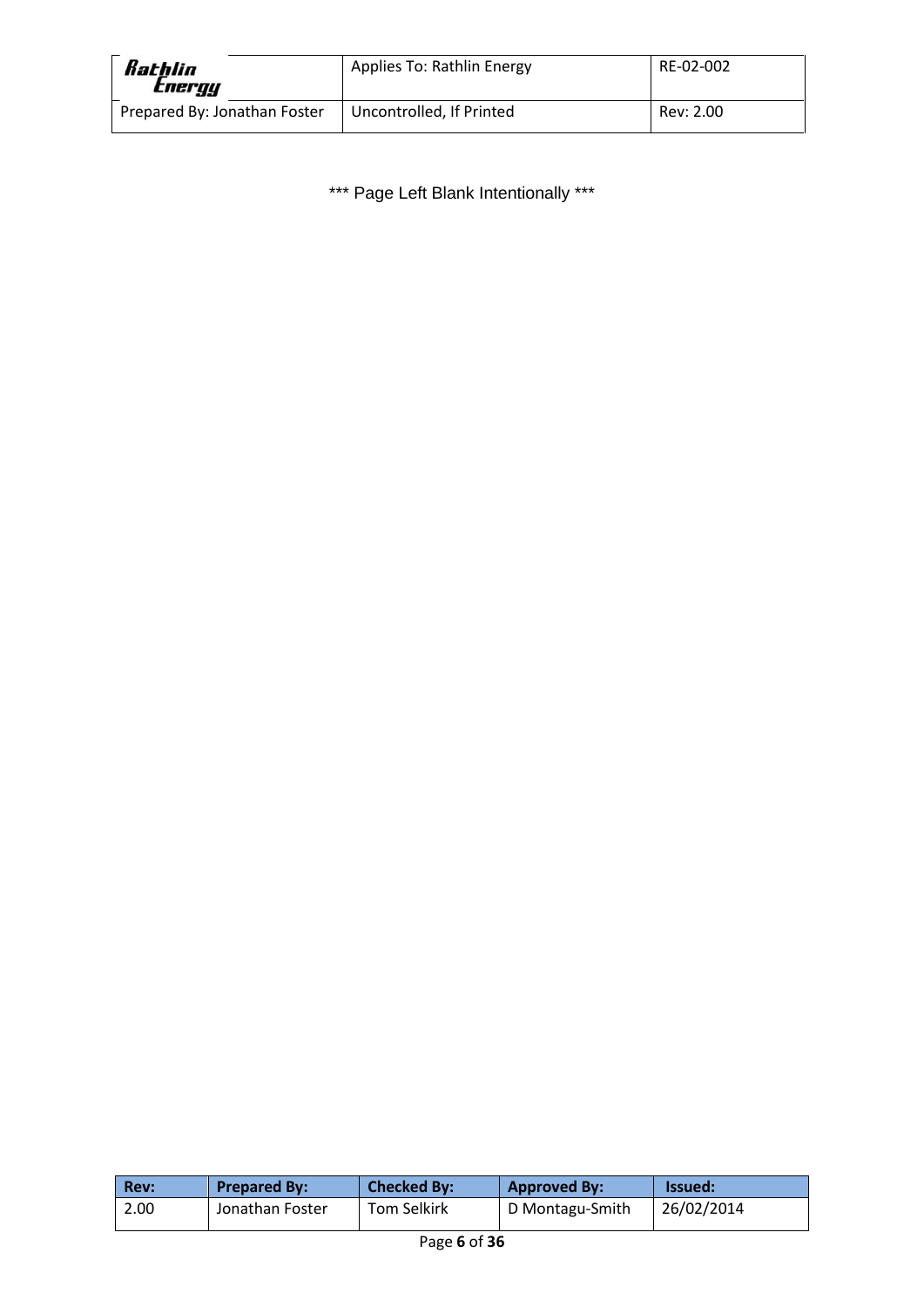| Rathlin<br><i>Energy</i>     | Applies To: Rathlin Energy | RE-02-002 |
|------------------------------|----------------------------|-----------|
| Prepared By: Jonathan Foster | Uncontrolled, If Printed   | Rev: 2.00 |

# **1. Terminology**

| Term          | Use of Term Infers                                        | <b>Dispensation for Area Covered by</b><br>Term                                                         |
|---------------|-----------------------------------------------------------|---------------------------------------------------------------------------------------------------------|
|               |                                                           | All dispensations are to be recorded<br>and retained in the Management of<br>Change Form (RE-05-FO-001) |
| <b>Must</b>   | Legislative Requirement.                                  | No dispensation can be granted.<br>Inform Chairman of the Board.                                        |
| <b>Shall</b>  | Minimum requirement<br>stipulated across<br>assets/sites. | Approval by Operations Manager                                                                          |
| <b>Should</b> | UK Best Practice or<br>Recommended/Preferred<br>option    | Approval by Operations Manager<br>and/or Health, Safety and<br>Environmental Advisor.                   |

# **2. Purpose**

The purpose of this document is to enable Rathlin Energy to develop and implement a policy and objectives that take account of legal requirements and other requirements to which Rathlin Energy subscribes. This is in line with the requirements of the International Standards Organisation (ISO) 14001 Environmental Management System (EMS).

The 'other requirements' to which Rathlin Energy subscribes include the Safety Management System (SMS), other Rathlin Energy practices, Environmental Agency (EA) obligations, commitments to partners in joint ventures and corporate obligations such as annual environmental reporting.

This document should be read in conjunction with the site specific Environmental Plan (RE-04-006) and the site specific Health and Safety Plan as required under the Borehole Sites and Operations Regulations (BSOR) 1995.

# **3. Scope**

This document applies to all Rathlin Energy's operated sites and facilities in the United Kingdom involved in exploration, production, transportation, processing and storage of hydrocarbons and all contractors who work on these sites. It also includes all aspects within British Standard (BS European Norm (EN)) ISO 14001 that are deemed to be applicable.

Contractor-operated facilities will be managed in accordance with contractor management processes.

| Rev: | <b>Prepared By:</b> | <b>Checked By:</b> | <b>Approved By:</b> | lssued:    |
|------|---------------------|--------------------|---------------------|------------|
| 2.00 | Jonathan Foster     | <b>Tom Selkirk</b> | D Montagu-Smith     | 26/02/2014 |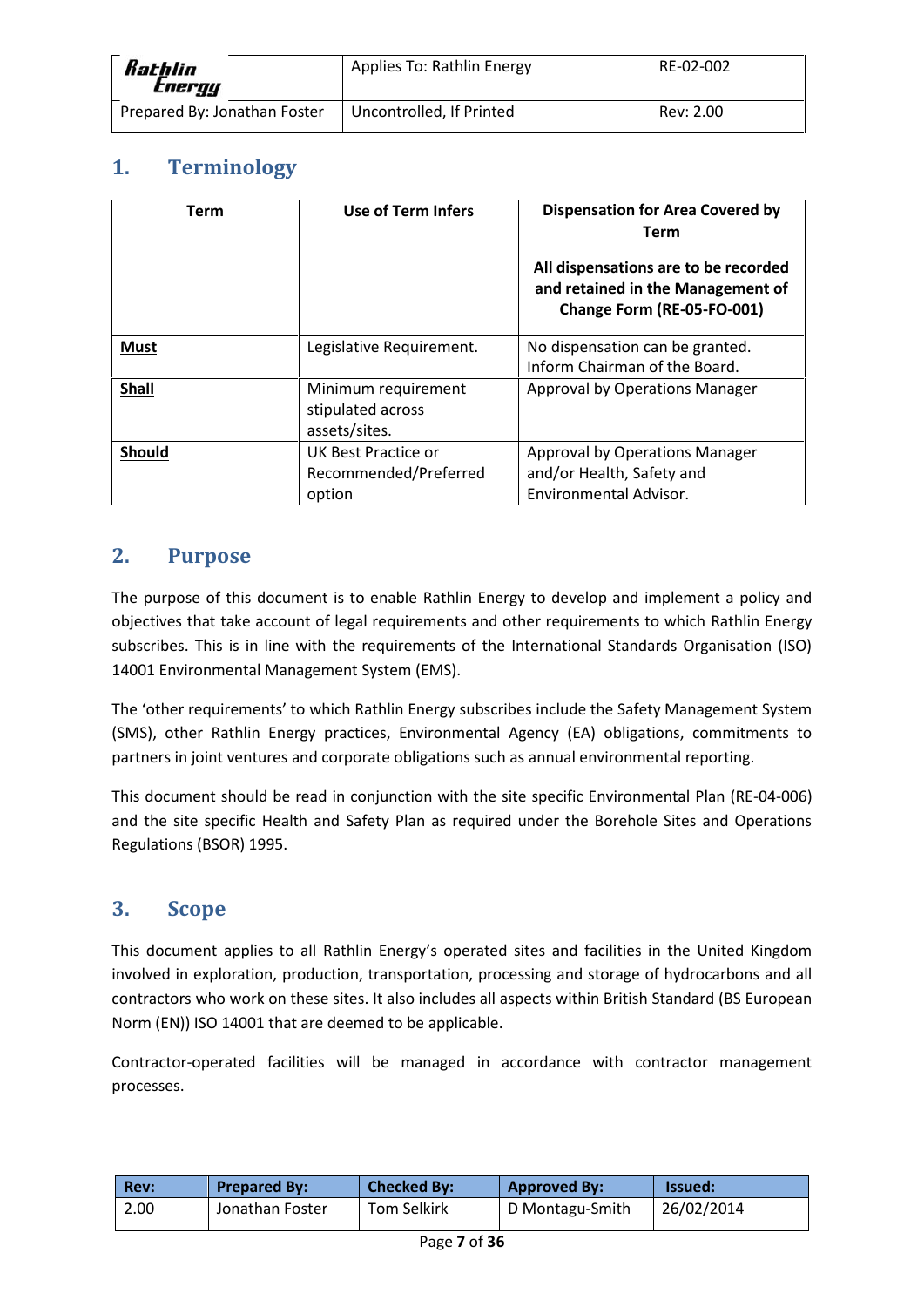| Rathlin<br>Energy            | Applies To: Rathlin Energy | RE-02-002 |
|------------------------------|----------------------------|-----------|
| Prepared By: Jonathan Foster | Uncontrolled, If Printed   | Rev: 2.00 |

# **3.1 Definitions**

#### **Environment**

Surrounding in which Rathlin Energy operates, including air, water, land, subsoil, natural resources, flora, fauna, humans, and their interrelation.

#### **Environmental Aspect**

Elements of Rathlin Energy activities, products or services that can interact with the environment. A significant environmental aspect can, or has the potential to, have a significant environmental impact.

#### **Environmental Impact**

Any change to the environment, whether adverse or beneficial, that is wholly or partially resulting from Rathlin Energy environmental aspects.

#### **Environmental Management System**

Environmental Management System used to develop and implement its environmental policy and manage its environmental aspects.

#### **Environmental Objective**

Overall environmental goal, consistent with the environmental policy, that Rathlin Energy sets itself to achieve.

#### **Environmental Performance**

Measurable results of the management of Rathlin Energy environmental aspects.

#### **Health, Safety and Environmental Policy**

Overall intentions and direction of Rathlin Energy related to its environmental performance, as formally expressed by the Chairman of the Board.

#### **Environmental Target**

Detailed performance requirements, applicable to Rathlin Energy arising from the environmental objectives and that needs to be set and met in order to achieve those objectives.

#### **Internal Audit**

Systematic, independent of the site and documented process for obtaining audit evidence and evaluating it objectively to determine the extent to which the EMS audit criteria set by Rathlin Energy are fulfilled.

| Rev: | <b>Prepared By:</b> | <b>Checked By:</b> | <b>Approved By:</b> | <b>Issued:</b> |
|------|---------------------|--------------------|---------------------|----------------|
| 2.00 | Jonathan Foster     | Tom Selkirk        | D Montagu-Smith     | 26/02/2014     |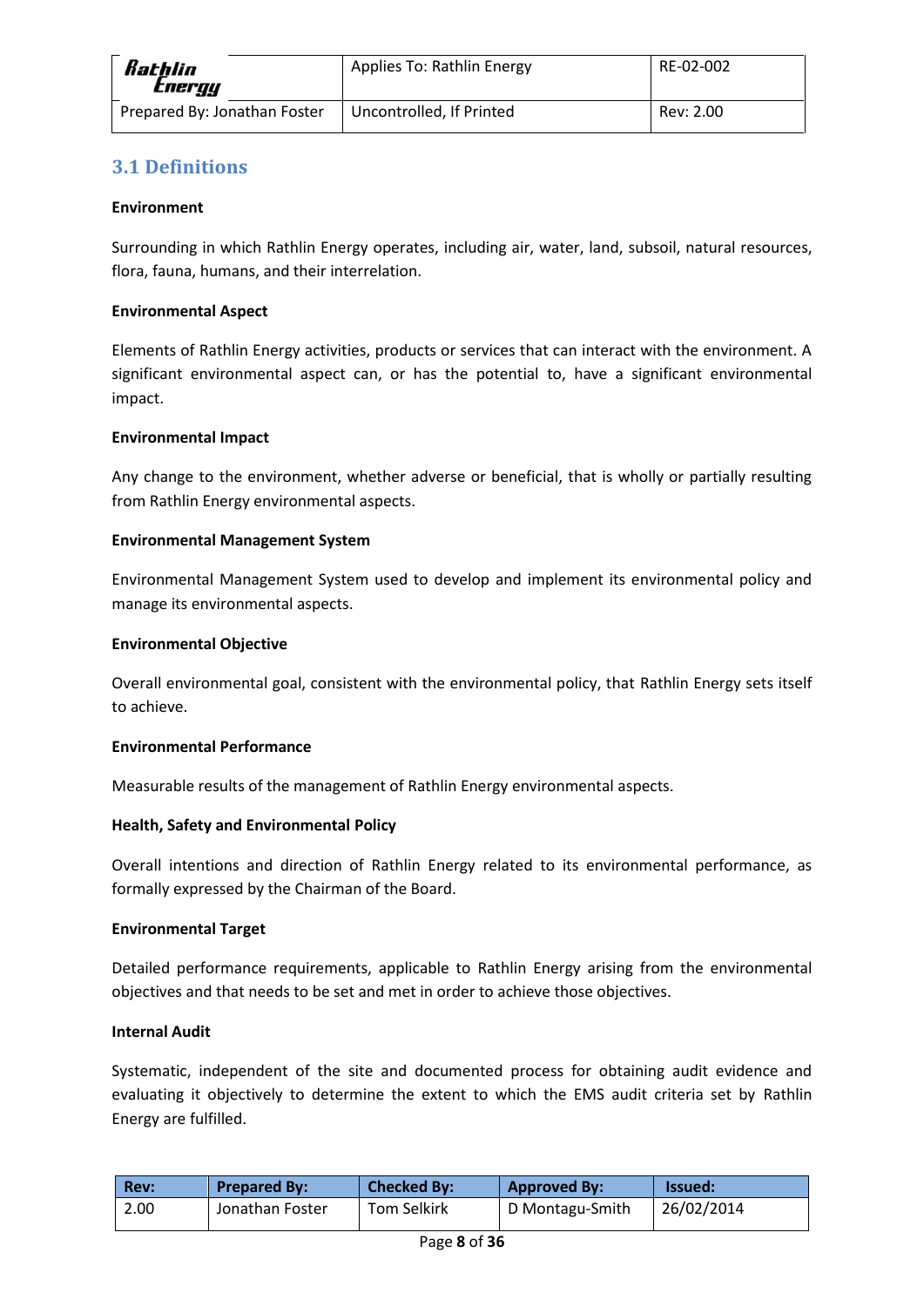| Rathlin<br><i>Energy</i>     | Applies To: Rathlin Energy | RE-02-002 |
|------------------------------|----------------------------|-----------|
| Prepared By: Jonathan Foster | Uncontrolled, If Printed   | Rev: 2.00 |

# **4. Environmental Management System Requirements**

# **4.1 General Requirements**

Rathlin Energy **shall** establish, document, implement, maintain and continually improve an EMS in accordance with the requirements of ISO 14001 and **shall** determine how it will fulfil these requirements.

# **4.2 Environmental Policy**

# **Aim**

The environmental policy directs Rathlin Energy in its overall goal of meeting 'no damage to the environment' and also meets ISO 14001 Requirement 4.2 Environmental Policy, through committing to:

- Preventing pollution;
- Continual improvement of environmental performance;
- Compliance with applicable legal requirements and with other requirements to which Rathlin Energy subscribes;
- Rathlin Energy Health, Safety and Environmental Policy (RE-01-001);
- Rathlin Energy Environmental Protection Policy (RE-01-002).

# **Process**

The following sub-heading describes the responsibilities for the development and review of the policy, with details of how it is communicated both internally and externally.

# Policy Development

The policy is developed by the Chairman of the Board, on behalf of the Rathlin Energy Board, incorporating best industry practices and to be applicable to all assets/sites.

# Policy Review and Publication

The annual management review considers whether policy needs updating to support the outputs of the review. The policy will also be reviewed whenever a significant change occurs including:

- A change in senior management;
- A change in the structure of the organisation;
- A change in the scope of Rathlin Energy activities or key environmental issues.

The policy will not typically require changes in light of legislative changes, environmental incidents or particularly good or bad environmental performance, as the policy statement is necessarily a high

| Rev: | <b>Prepared By:</b> | <b>Checked By:</b> | <b>Approved By:</b> | Issued:    |
|------|---------------------|--------------------|---------------------|------------|
| 2.00 | Jonathan Foster     | <b>Tom Selkirk</b> | D Montagu-Smith     | 26/02/2014 |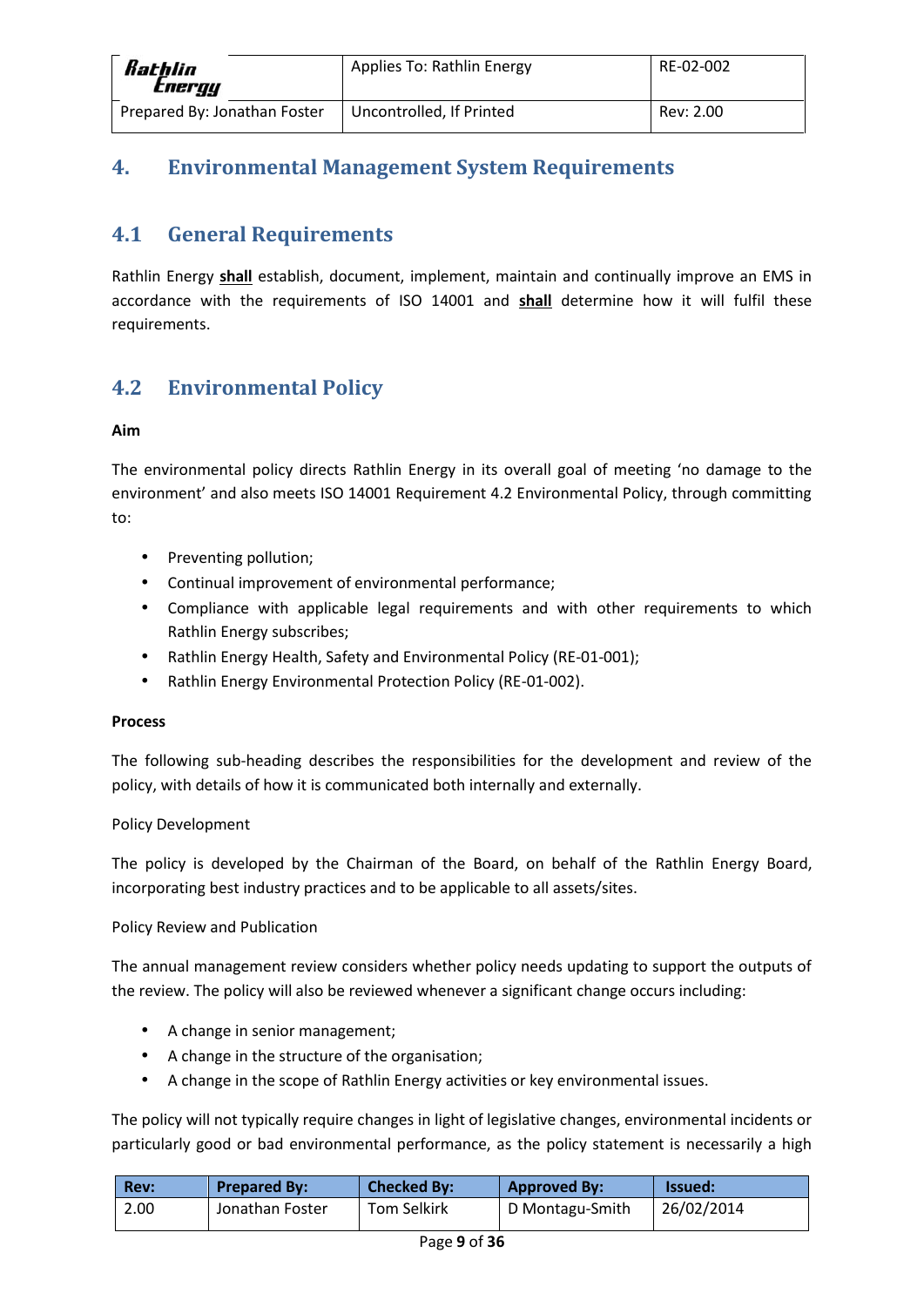| Rathlin<br><i>Energy</i>     | Applies To: Rathlin Energy | RE-02-002 |
|------------------------------|----------------------------|-----------|
| Prepared By: Jonathan Foster | Uncontrolled, If Printed   | Rev: 2.00 |

level document. The policy is published in the annual environmental statement and will also be made available on request from any member of the public. The process for communicating the policy and making it publicly available are described further in Paragraph 4.4.3.

# **4.3 Planning**

# **4.3.1 Environmental Aspects**

# **Aim**

This paragraph details the process that enables the initial identification of the relevant environmental aspects and the level of significance of identified aspects to be evaluated. It comprises a basic environmental risk assessment methodology:

# Environmental Significance = Severity x Likelihood

The process is designed to enable management to make an informed decision regarding the importance of environmental issues and objective professional judgement **should** be used. This ensures that the outcome reflects the importance to the business of the issues concerned.

Each Asset/Site will maintain a site-specific register.

# Risk Management

The first step towards achieving the Rathlin Energy aim of 'no damage to the environment' is to understand what effects our activities have, or might have, on the environment. This is achieved through identification and significance testing of the aspects of Rathlin Energy operations that can or could result in environmental impacts. This enables us to identify those environmental aspects that need to be managed within the EMS and need to be considered when setting environmental objectives and targets.

A requirement of this Paragraph 4.3 is to comply with:

ISO 14001 Requirements 4.3.1 Environmental Aspects

# **Process**

# Identification

Prior to operations beginning on a new asset/site, a workshop/brainstorm session involving key representatives from across the business must identify areas where operations and activities can interact with the environment. This is sometimes referred to as an Environmental Impact Identification (ENVID).

| Rev: | <b>Prepared By:</b> | <b>Checked By:</b> | <b>Approved By:</b> | <b>Issued:</b> |
|------|---------------------|--------------------|---------------------|----------------|
| 2.00 | Jonathan Foster     | Tom Selkirk        | D Montagu-Smith     | 26/02/2014     |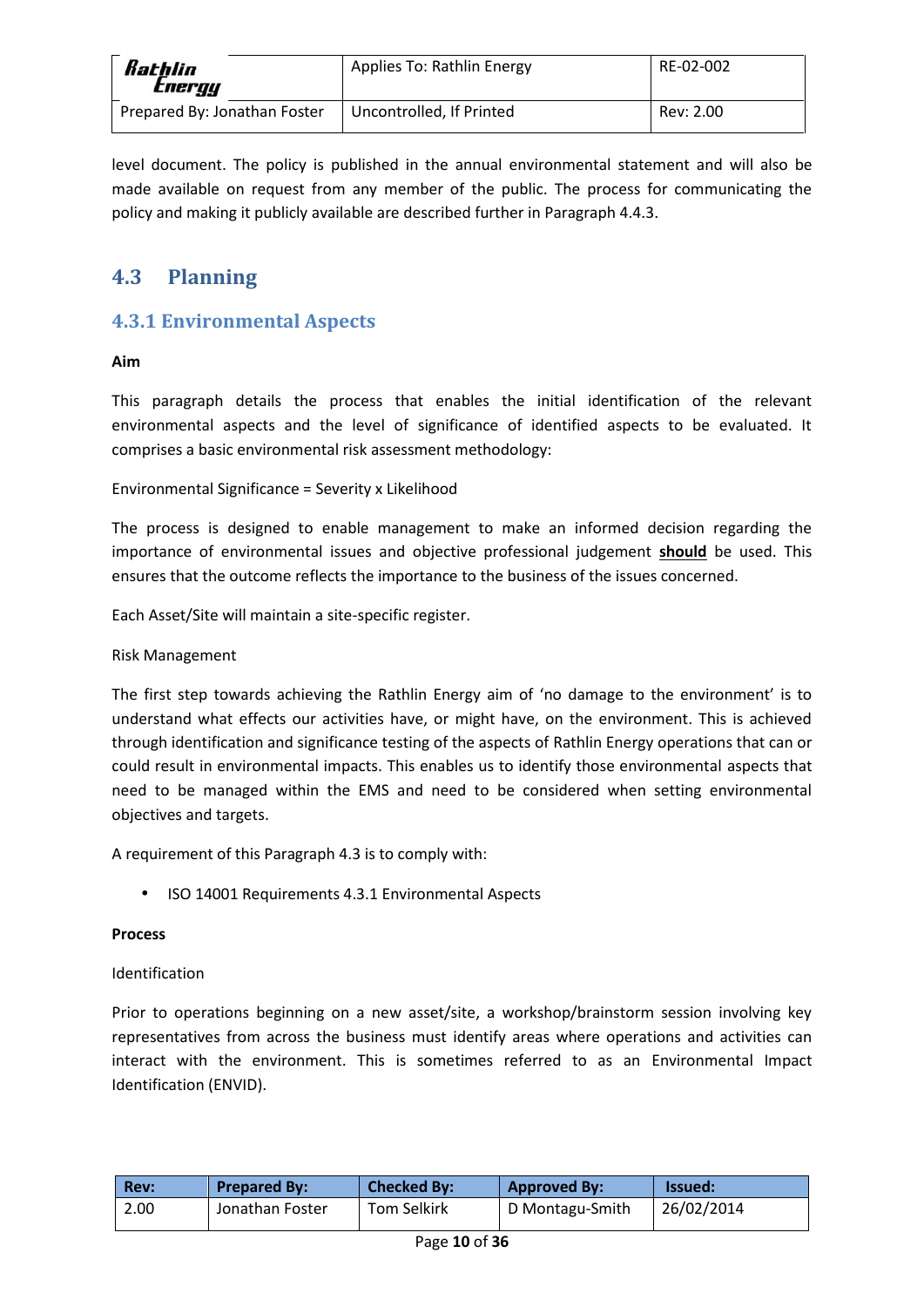| Rathlin<br><i>Energy</i>     |  | Applies To: Rathlin Energy | RE-02-002 |
|------------------------------|--|----------------------------|-----------|
| Prepared By: Jonathan Foster |  | Uncontrolled, If Printed   | Rev: 2.00 |

All sources of actual and potential environmental impact **shall** be comprehensively identified, including potential non-routine and emergency situations. The review **shall** include, but not be limited to, the following considerations.

| Global climate change and air quality | Cumulative impacts                |
|---------------------------------------|-----------------------------------|
| Water and sediment quality            | Habitats and species conservation |
| Waste disposal                        | <b>Operations</b>                 |
| Physical presence of facility         | Liability management              |
| Oil spill and emergency planning      | Resource use                      |

Evaluation of Significance

Once the aspects have been identified, they are then evaluated for their significance using the process outline below:

(1) Environmental issues will be reviewed, with the severity of the potential associated impacts assessed using Table 1 as a balance between the following;

# (a) Environmental Consequence

For a risk assessment, this can be broadly summarised from scientific evidence, for example, laboratory studies indicating toxic effects which are demonstrated in the field etc.

#### (b) Non-financial Impact

Policy drivers may be driven by current legislation, operating licences, operational permits and consents, and company practices, procedures and targets etc.

(2) Consider the likelihood of the impact occurring, using Table 2.

(3) Use the simple matrix of severity and probability (refer to Table 3) to determine the significance of the overall impact.

#### Aspects Register

The outcome from the identification and evaluation process shall be recorded in the aspects register(s) (RE-04-007).

| Rev: | <b>Prepared By:</b> | <b>Checked By:</b> | <b>Approved By:</b> | Issued:    |
|------|---------------------|--------------------|---------------------|------------|
| 2.00 | Jonathan Foster     | Tom Selkirk        | D Montagu-Smith     | 26/02/2014 |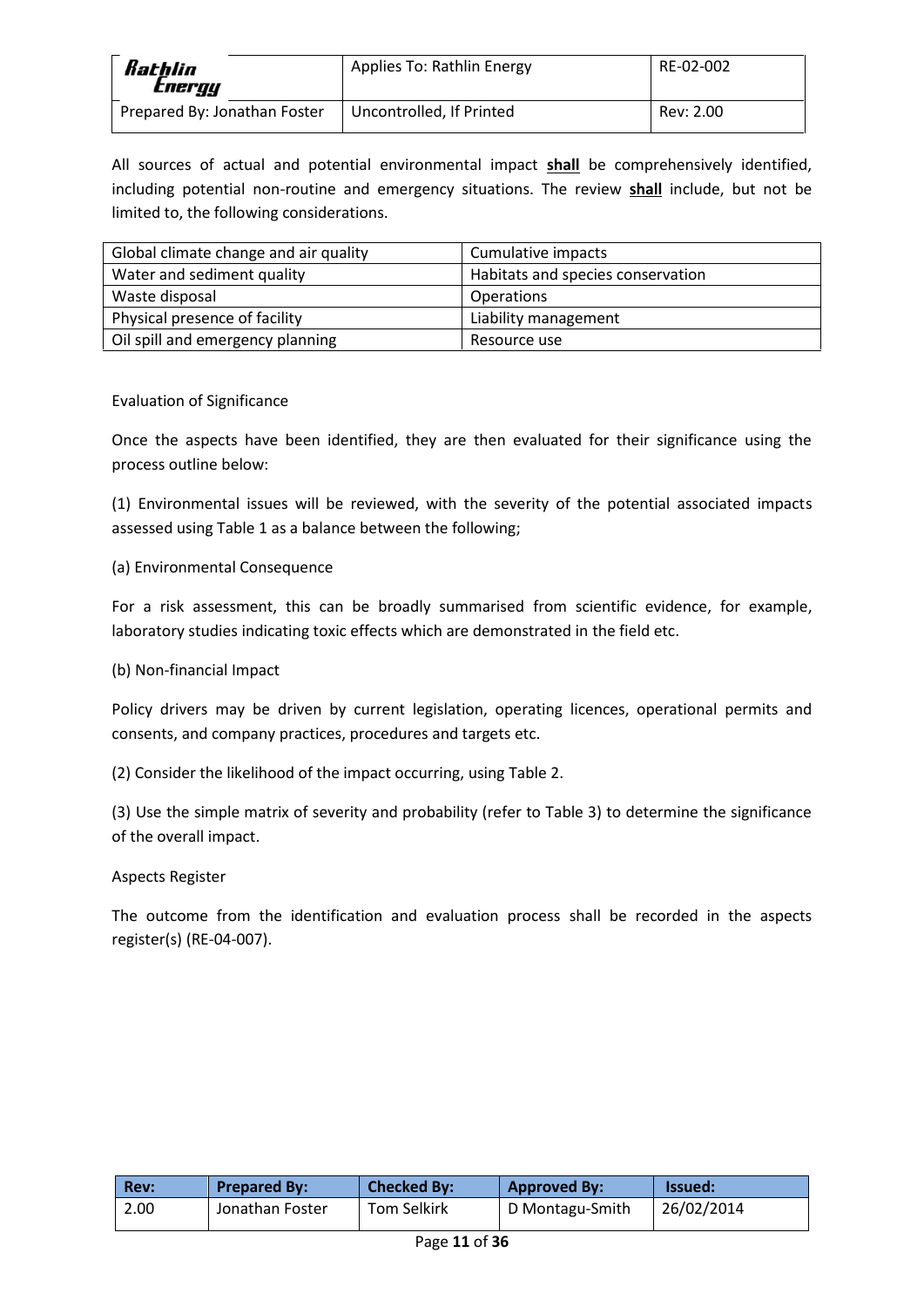| Rathlin<br><i>Energy</i>     | Applies To: Rathlin Energy | RE-02-002 |
|------------------------------|----------------------------|-----------|
| Prepared By: Jonathan Foster | Uncontrolled, If Printed   | Rev: 2.00 |

| Rating            | <b>Environmental Consequence</b>                                                                                                                                                                                                                                                                                                                                                                      | <b>Stakeholder Factors</b>                                                                                                                                                                                                                                                                                                                                                                                                         | <b>Regulatory/Policy</b><br><b>Driver</b>                                                                                                                                                                          |
|-------------------|-------------------------------------------------------------------------------------------------------------------------------------------------------------------------------------------------------------------------------------------------------------------------------------------------------------------------------------------------------------------------------------------------------|------------------------------------------------------------------------------------------------------------------------------------------------------------------------------------------------------------------------------------------------------------------------------------------------------------------------------------------------------------------------------------------------------------------------------------|--------------------------------------------------------------------------------------------------------------------------------------------------------------------------------------------------------------------|
| <b>Major</b>      | Actions/operations result in<br>the quantifiable degradation<br>or loss of habitats of flora<br>fauna,<br>ecological<br>and<br>systems,<br>and<br>property,<br>where the recovery would<br>not be achieved until several<br>years following the cessation<br>of the activity.<br>Impact on the status and<br>health of internationally or<br>nationally protected sites,<br>habitats or human beings. | Documented and widely held<br>concerns in society and the<br>scientific<br>community,<br>including<br>perception<br>οf<br>threats<br>the<br>global<br>to<br>environment.<br>Decrease,<br>perceived<br>or<br>decrease, in the availability or<br>the quality of resources to the<br>extent of affective the long-<br>term wellbeing of the persons<br>utilising or benefiting from the<br>resource.<br>Will have an effect on human | Actions/operations<br>result in the breach of<br>UK/EU legislation that<br>results in a fine or<br>court proceedings.                                                                                              |
| <b>Moderate</b>   | Actions/operations result in<br>the quantifiable degradation<br>or loss of habitats of flora<br>and fauna, ecological systems<br>property where the<br>and<br>recovery would clearly be<br>underway within 1 to 2 years<br>following the cessation of the<br>activity.<br>Impact on locally protected<br>or important sites, habitats<br>or health of human beings.                                   | health.<br>Local<br>the<br>at<br>concerns<br>community or broad interest<br>group level.<br>Decrease,<br>perceived<br>or<br>decrease, in the availability or<br>the quality or a resource to<br>the extent of affecting the<br>short-term wellbeing of the<br>persons utilising or benefiting<br>from the resource.<br>Possible, but unlikely effects<br>on human health.                                                          | Actions/operations<br>result in the breach of<br>Rathlin<br>Energy<br>performance<br>contracts.<br>Impact on corporate<br>goals and targets on<br>specific<br>activities,<br>beyond<br>regulatory<br>requirements. |
| <b>Minor</b>      | Actions/operations result in<br>the potential degradation of<br>habitats of flora and fauna,<br>ecological<br>systems<br>and<br>property<br>where<br>total<br>recovery would be achieved<br>within 1 year following the<br>cessation of the activity.<br>individual<br>Impact<br>on<br>organisms<br>within<br>specific<br>ecosystems.                                                                 | affect<br>that<br><b>Issues</b><br>may<br>individuals, single businesses<br>and single interest groups at a<br>local level.<br>A temporary decrease, or<br>perceived, in the availability or<br>the quality or a resource<br>affecting the wellbeing of local<br>person utilising or benefiting<br>from the resource.                                                                                                              | Actions/operations<br>result in the breach of<br>individual<br>performance<br>contracts.                                                                                                                           |
| <b>Negligible</b> | Effects on actions/operations<br>are not measurable from<br>background variation.                                                                                                                                                                                                                                                                                                                     | decrease in the<br>slight<br>A<br>availability or the quality of a<br>resource that is unlikely to be<br>noticed<br>by<br>the<br>persons                                                                                                                                                                                                                                                                                           | Actions/operations<br>result<br>in<br>slight<br>impairment<br>οf<br>corporate                                                                                                                                      |

| Rev: | <b>Prepared By:</b> | <b>Checked By:</b> | <b>Approved By:</b> | lssued:    |
|------|---------------------|--------------------|---------------------|------------|
| 2.00 | Jonathan Foster     | Tom Selkirk        | D Montagu-Smith     | 26/02/2014 |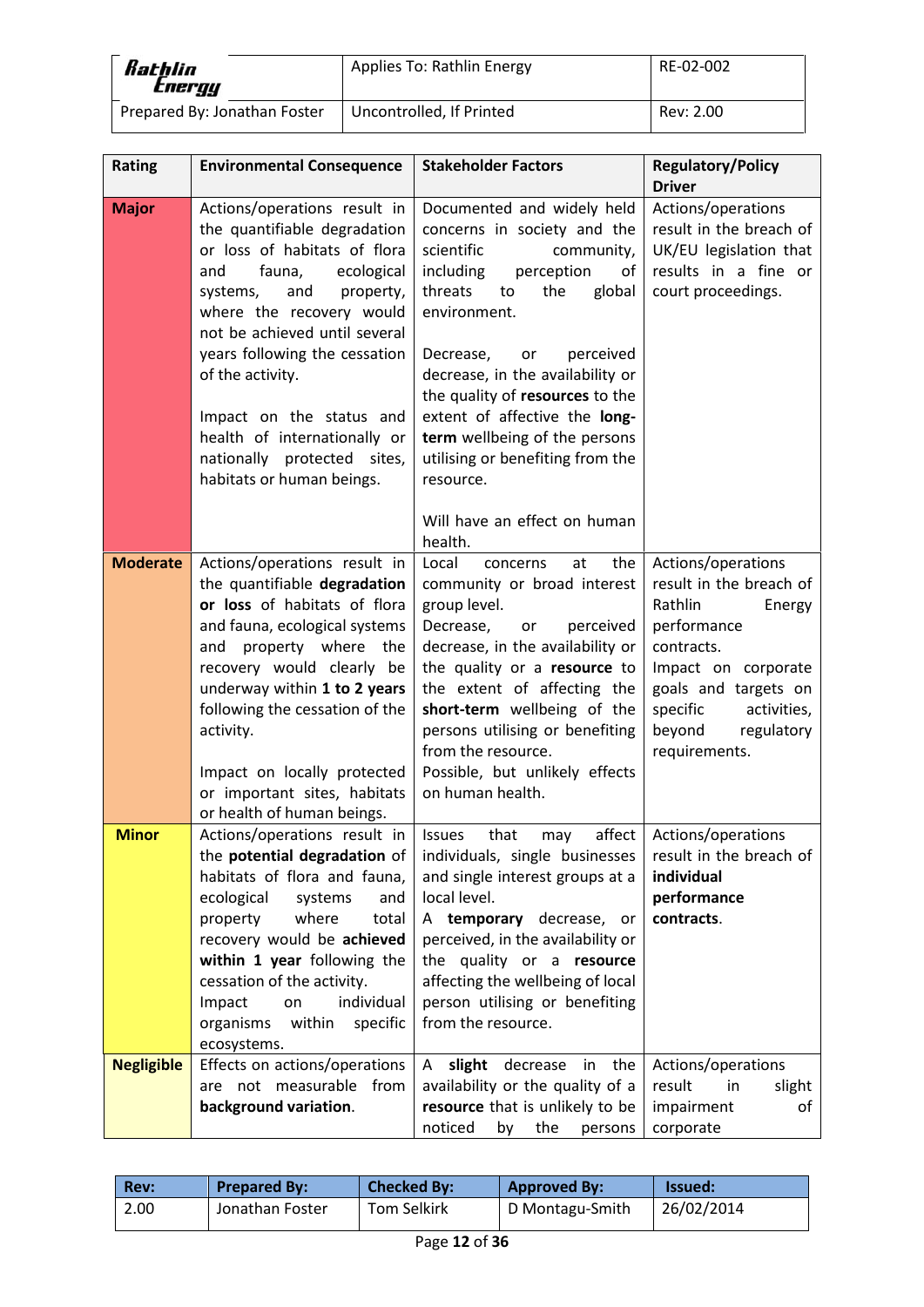| Rathlin<br><i>Energy</i>     | Applies To: Rathlin Energy | RE-02-002 |
|------------------------------|----------------------------|-----------|
| Prepared By: Jonathan Foster | Uncontrolled, If Printed   | Rev: 2.00 |

|                 |                        | utilising it                                                          | environmental<br>image<br>or policy |
|-----------------|------------------------|-----------------------------------------------------------------------|-------------------------------------|
| <b>Positive</b> |                        | An enhancement in some $\vert$ An enhancement in the Enhancement      | of                                  |
|                 | ecosystem<br><b>or</b> | population $\vert$ availability or the quality of a $\vert$ corporate |                                     |
|                 | parameters.            | resource(s) benefiting persons $ $ environmental                      | image                               |
|                 |                        | utilising it.                                                         | or policy                           |

**Table 1 Severity Matrix**

| Probability   | <b>Routine (Planned) Operation Frequency</b>                  | Probability                               |
|---------------|---------------------------------------------------------------|-------------------------------------------|
| <b>Rating</b> |                                                               |                                           |
|               | Continuous, over several years                                | Likely > one per year                     |
| 4             | Regular, intermittent over each year;<br>typical one per year | Possible > one in 10 years                |
|               | Regular, intermittent, every 2 to 5 years                     | Unlikely > one in 100 years               |
|               | One-off event, over several days                              | Remote > one in 1000 years                |
|               | One-off event, up to 1 day in duration                        | Extremely remote > one in 10,000<br>years |

**Table 2 Categories for Assessing Likelihood**

| Probability | <b>Consequence Rating</b> |                 |              |                   |
|-------------|---------------------------|-----------------|--------------|-------------------|
| Rating      | <b>Major</b>              | <b>Moderate</b> | <b>Minor</b> | <b>Negligible</b> |
|             |                           |                 |              |                   |
|             |                           |                 |              |                   |
|             |                           |                 |              |                   |
|             |                           |                 |              |                   |
|             |                           |                 |              |                   |

|      | <b>Final Significance Rating</b> |  |  |  |  |
|------|----------------------------------|--|--|--|--|
| High | <b>Medium</b><br>Low             |  |  |  |  |
|      |                                  |  |  |  |  |

# **Table 3 Categories for Assessing Environmental Probability**

#### **Review**

On an annual basis, or as required through the Management of Change Standard (RE-03-003), a review of the relevant aspect register will take place. The review **should** be attended by a representation of the personnel from the Asset/Site. The review will identify any changes to the operations, or impacts that **should** be captured in the aspects register.

For major changes to the aspects or additions to the scope, such as new projects, this environmental aspects process **should** be used. This will identify the aspects and then assess their significance. Where appropriate, the findings will be fed into the operational control procedures.

| <b>Rev:</b> | <b>Prepared By:</b> | <b>Checked By:</b> | <b>Approved By:</b> | <b>Issued:</b> |
|-------------|---------------------|--------------------|---------------------|----------------|
| 2.00        | Jonathan Foster     | Tom Selkirk        | D Montagu-Smith     | 26/02/2014     |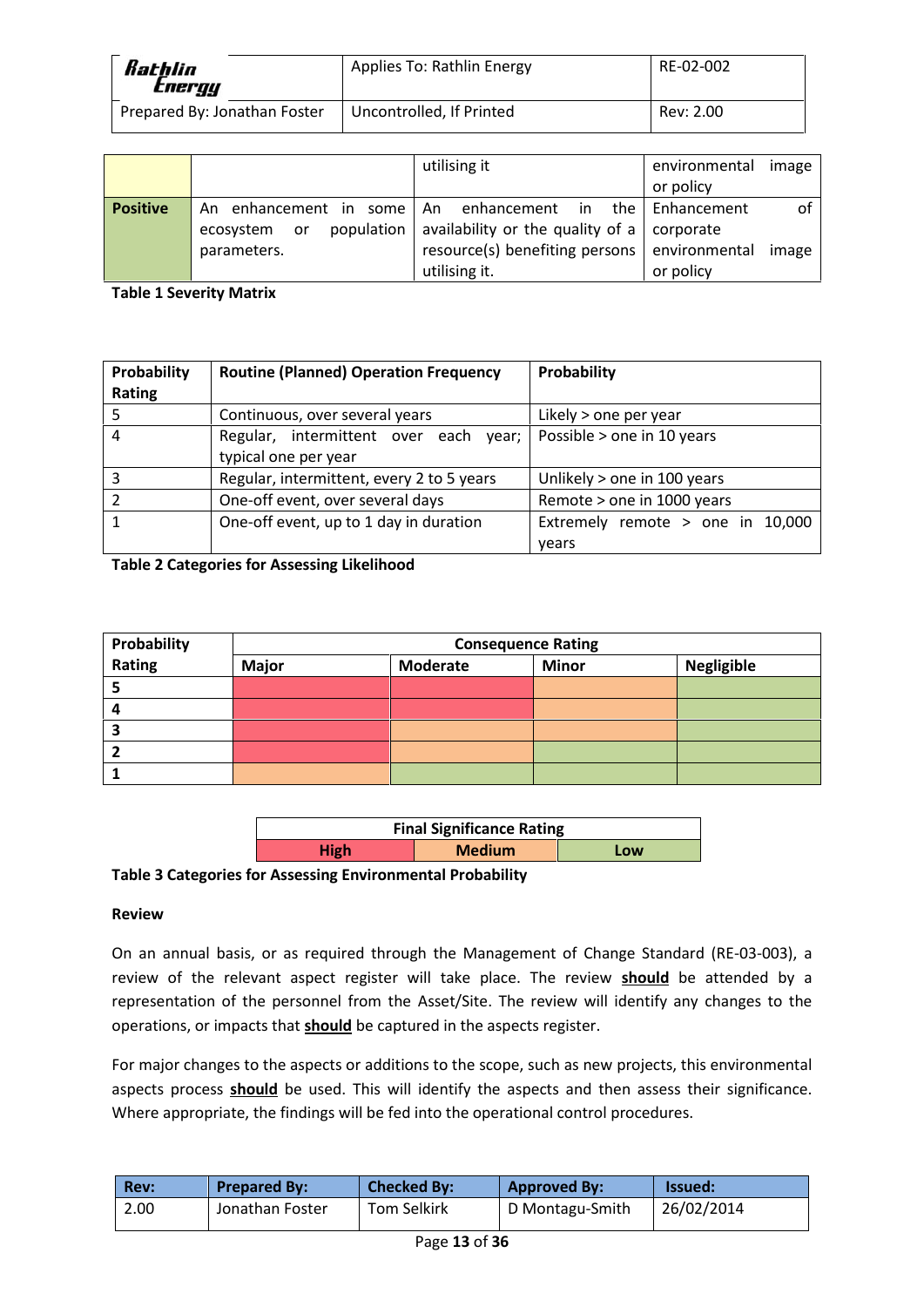| Rathlin<br><i>Energy</i>     | Applies To: Rathlin Energy | RE-02-002 |
|------------------------------|----------------------------|-----------|
| Prepared By: Jonathan Foster | Uncontrolled, If Printed   | Rev: 2.00 |

# **4.3.2 Legal and Other Requirements**

## **Aim**

This paragraph sets out how Rathlin Energy identifies applicable legal and other requirements, in relation to our environmental aspects. It also details how Rathlin Energy ensures compliance, particularity with legal requirements.

The Rathlin Energy Legal Register (RE-05-LEG-001) sets out regulatory health, safety and environmental compliance.

A requirement of this Paragraph 4.3.2 is to comply with ISO 14001 Requirements 4.3.2 Legal and Other Requirements.

#### **Process**

The process comprises the identification of legislation, and other requirements, the management of permits and consents and the evaluation of compliance.

#### Identification of Legislation

The primary method for identifying legal and other requirements is a quarterly review of information provided by the Regulatory Compliance and Environmental Manager and Health, Safety and Environmental Advisor. In addition, to this primary method, the following is used:

- Consultation with regulators;
- Environmental/Project HSE/other functions network meetings;
- Attendance at conferences and workshops;
- Membership of professional bodies, e.g. the institute of Environmental Management and Assessment (IEMA) and Institute of Occupational Safety and Health (IOSH).

# **Environmental Legislation Register**

The Rathlin Energy Legal Register (RE-05-LEG-001) is reviewed, updated and audited on a regular basis.

Additional sources of legislation can be found in Additional Sources of Legislation and Guidance (RE- 05-LEG-002).

# Legal Compliance

Within each asset/site, processes **shall** be in place to identity the regulatory permits required and to ensure that permit applications are submitted in a timely manner.

#### **Consents and Permits Register**

The asset/site Consents and Permits Register (RE-05-LOG-003) will be reviewed and updated

| Rev: | <b>Prepared By:</b> | <b>Checked By:</b> | <b>Approved By:</b> | Issued:    |
|------|---------------------|--------------------|---------------------|------------|
| 2.00 | Jonathan Foster     | Tom Selkirk        | D Montagu-Smith     | 26/02/2014 |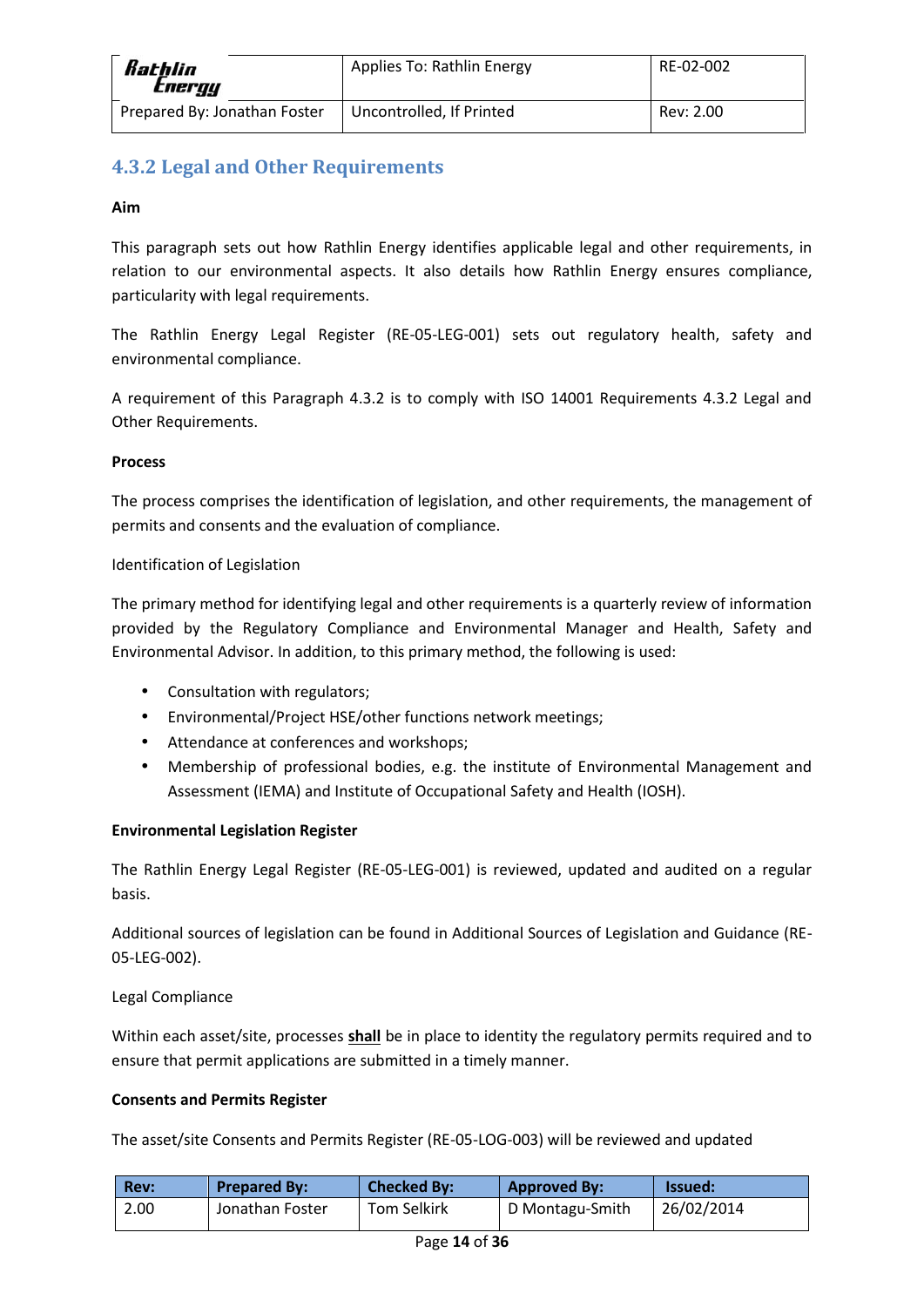| Rathlin<br>Energy            | Applies To: Rathlin Energy | RE-02-002 |
|------------------------------|----------------------------|-----------|
| Prepared By: Jonathan Foster | Uncontrolled, If Printed   | Rev: 2.00 |

periodically and will be used to identify when renewals are required. The register contains the following information, as a minimum:

- Type of consent/permit
- Valid from date
- Expiration date
- Consent/permit owner
- Conditions and limitations of permit/consent

In addition to the register, each asset/site **shall** retain hardcopies of the consents and permits, display hardcopies of the relevant consents/permits on site and, provide electronic copies for the asset/site server if necessary.

# Obtaining Consents and Permits

The Health, Safety and Environmental Advisor is responsible for obtaining environmental consents and permits and will seek the Operations Manager (or their delegate's) assistance with site specific content.

On receipt of any permit or consent, the Operations Manager, with input from the Health, Safety and Environmental Adviser, **shall** ensure that the permit accurately reflects the application. It is the Operations Manager responsibility to ensure that the new consent/permit is communicated within the asset/site and that all permit conditions are met. The Health, Safety and Environmental Advisor **should** provide support and advice as required.

# Conformance with Other Requirements

Where 'other requirements' (refer to Paragraph 2) have been identified, these are incorporated into annual objectives and targets, asset plans and monitoring schedules in accordance with the processes described in Paragraphs 4.3.3 and 4.5.1.

# Evaluation of Compliance

Compliance with permit/consent limits will be checked at an appropriate frequency by the Health, Safety and Environmental Advisor, as he submits environmental data and reports on asset/site performance.

Checks on compliance are also included in Paragraph 4.5.3.

# **4.3.3 Objectives, Targets and Programmes**

#### **Aim**

This paragraph details how Rathlin Energy sets objectives, targets and environmental programmes to deliver continual improvements in environmental performance. This is to ensure that the Rathlin Energy goal of 'no damage to the environment' is pursued.

| Rev: | <b>Prepared By:</b> | <b>Checked By:</b> | <b>Approved By:</b> | <b>Issued:</b> |
|------|---------------------|--------------------|---------------------|----------------|
| 2.00 | Jonathan Foster     | <b>Tom Selkirk</b> | D Montagu-Smith     | 26/02/2014     |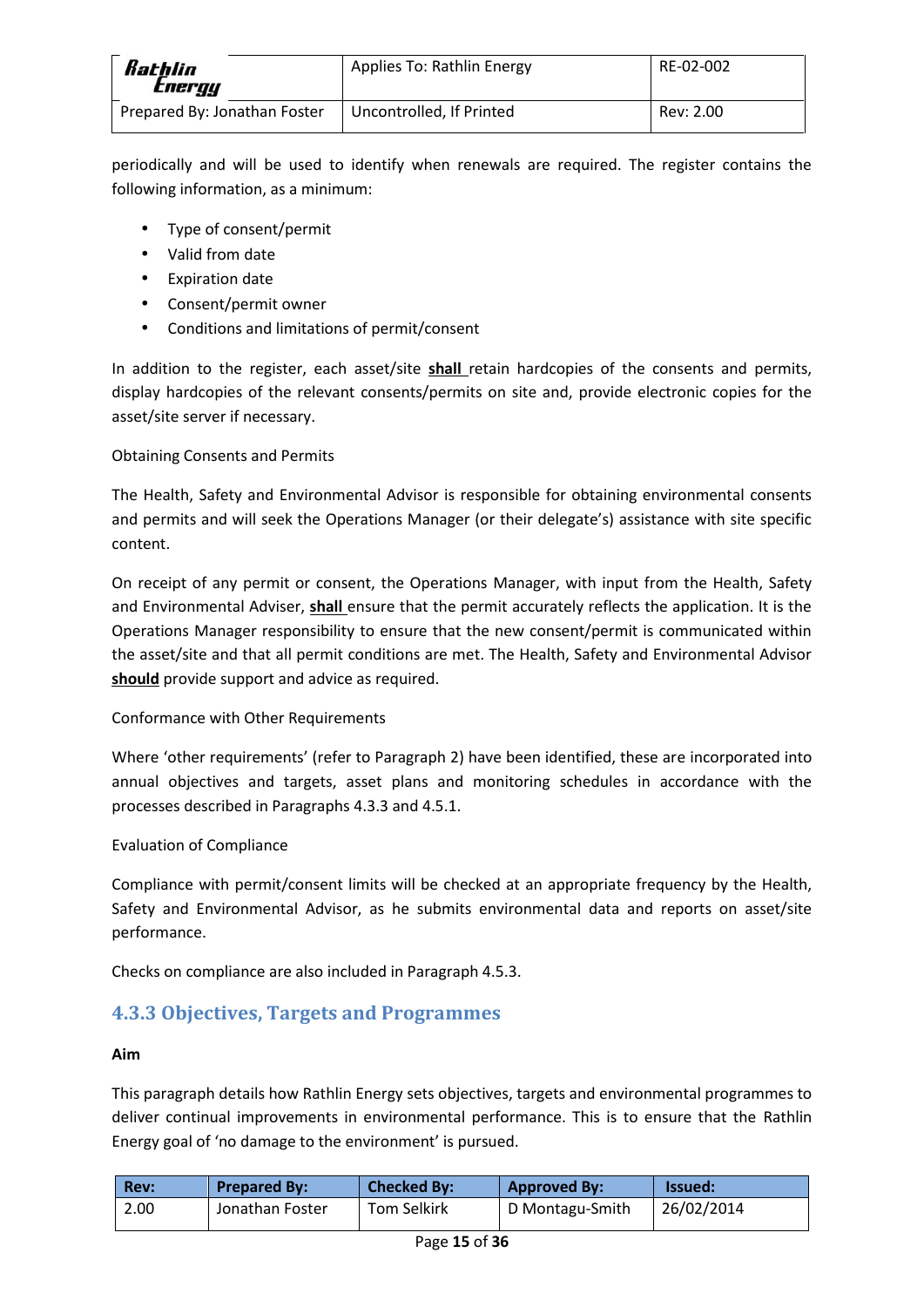| Rathlin<br>Energy            | Applies To: Rathlin Energy | RE-02-002 |
|------------------------------|----------------------------|-----------|
| Prepared By: Jonathan Foster | Uncontrolled, If Printed   | Rev: 2.00 |

A requirement of this paragraph is to comply with ISO 14001 Requirements 4.3.3 Objectives, Targets and Programme(s).

# **Process**

Define Rathlin Energy Environmental Activities

The Rathlin Energy environmental activities are set in line with the business planning process.

When establishing and reviewing the environmental activities, the following will be taken into consideration:

- Current and future legal and regulatory requirements and 'other' requirements;
- Individual site's environmental performance:
- All significant environmental aspects and impacts, including any changes due to new or altered procedures or plant;
- Opinions, concerns and requirements of interested parties;
- Financial, operational and other matters, as appropriate;
- Likely new projects, which might occur inside the next planning cycle;
- Behavioural safety programmes and Hazard Report Form (HRF) cards.

# **4.4 Implementation and Operation**

# **4.4.1 Resources, Roles, Responsibility and Authority**

# **Aim**

This paragraph defines the organisational structure that allows Rathlin Energy to establish, implement, maintain and improve the Environmental Management System (EMS).

A requirement of this paragraph is to comply with ISO 1400 Requirement 4.4.2 Resources, Roles, Responsibility and Authority.

#### **Role and Responsibilities**

The following matrix shows roles and responsibilities relating to the EMS.

| Rev: | <b>Prepared By:</b> | <b>Checked By:</b> | <b>Approved By:</b> | Issued:    |  |  |
|------|---------------------|--------------------|---------------------|------------|--|--|
| 2.00 | Jonathan Foster     | <b>Tom Selkirk</b> | D Montagu-Smith     | 26/02/2014 |  |  |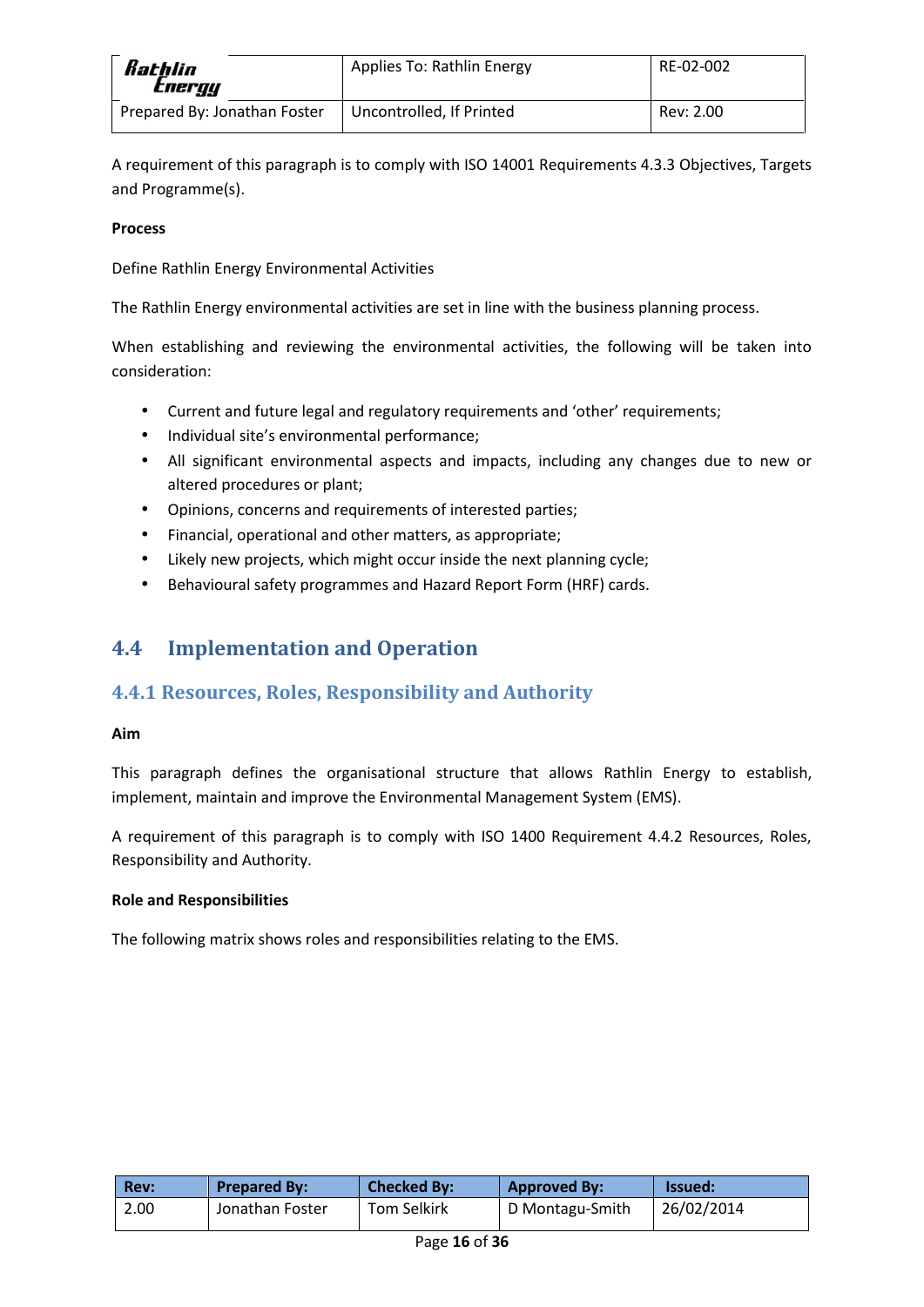| Rathlin<br><i>Energy</i>     | Applies To: Rathlin Energy | RE-02-002 |
|------------------------------|----------------------------|-----------|
| Prepared By: Jonathan Foster | Uncontrolled, If Printed   | Rev: 2.00 |

 $\top$ 

| Rev: | <b>Prepared By:</b> | <b>Checked By:</b> | <b>Approved By:</b> | <b>Issued:</b> |  |  |
|------|---------------------|--------------------|---------------------|----------------|--|--|
| 2.00 | Jonathan Foster     | Tom Selkirk        | D Montagu-Smith     | 26/02/2014     |  |  |

| Clause                           |                                                                                                                  |                                                                                                                                                                 |                                                                                                                                                                                                      |                                                                                                                                                                                      |                                                                                                                       |                                                                                                                      |                                                                                                                                                                                                                                                                                                                                                                |                                                                                                                                                                                                                     |                                                                                                                                              |                                                                                                                                                                            |                                                                                                                                                                                                                                                                                                                                          |                                                                                                                 |                                                                                                                                                                         |                                                                                                                                                                                                                                                                                                                                                                                  |
|----------------------------------|------------------------------------------------------------------------------------------------------------------|-----------------------------------------------------------------------------------------------------------------------------------------------------------------|------------------------------------------------------------------------------------------------------------------------------------------------------------------------------------------------------|--------------------------------------------------------------------------------------------------------------------------------------------------------------------------------------|-----------------------------------------------------------------------------------------------------------------------|----------------------------------------------------------------------------------------------------------------------|----------------------------------------------------------------------------------------------------------------------------------------------------------------------------------------------------------------------------------------------------------------------------------------------------------------------------------------------------------------|---------------------------------------------------------------------------------------------------------------------------------------------------------------------------------------------------------------------|----------------------------------------------------------------------------------------------------------------------------------------------|----------------------------------------------------------------------------------------------------------------------------------------------------------------------------|------------------------------------------------------------------------------------------------------------------------------------------------------------------------------------------------------------------------------------------------------------------------------------------------------------------------------------------|-----------------------------------------------------------------------------------------------------------------|-------------------------------------------------------------------------------------------------------------------------------------------------------------------------|----------------------------------------------------------------------------------------------------------------------------------------------------------------------------------------------------------------------------------------------------------------------------------------------------------------------------------------------------------------------------------|
| Role<br>Chairman of the<br>Board | 4.2 Policy<br>• Endorsement of<br>the policy<br>· Development                                                    | 4.3.1 Aspects                                                                                                                                                   | 4.3.2 Legal and Other<br>Requirements                                                                                                                                                                | 4.3.3 Objectives,<br>Targets and<br>Programmes                                                                                                                                       | 4.4.1 Resources,<br>Roles,<br>Responsibilities and<br>Authority<br>Ensure sufficient<br>resources are<br>available to | 4.4.2 Competence<br><b>Training and Awareness</b>                                                                    | 4.4.3<br>Communication                                                                                                                                                                                                                                                                                                                                         | 4.4<br>Documentation,<br>4.4.5 Control of<br>Document, 4.5.4<br>Control of<br>Records<br>Ownership of<br>environmental<br>documents.                                                                                | 4.4.6 Operational<br>Control                                                                                                                 | 4.4.7 Emergency<br>Preparedness and<br>Response                                                                                                                            | 4.5.1 Monitoring<br>and<br>Measurement,<br>4.5.2 Evaluation<br>of Compliance                                                                                                                                                                                                                                                             | 4.5.3 Non-<br>conformity and<br>Corrective and<br>Preventative<br>Action                                        | 4.5.5 Internal<br>Audit                                                                                                                                                 | 4.6 Management<br>Review<br>Attend and<br>provide input at<br>the annual                                                                                                                                                                                                                                                                                                         |
|                                  | and review of<br>policy<br>• Scheduling policy<br>annual/other<br>reviews<br>• Implementing<br>changes to policy |                                                                                                                                                                 |                                                                                                                                                                                                      |                                                                                                                                                                                      | implement, maintain<br>and improve the<br>EMS.                                                                        |                                                                                                                      |                                                                                                                                                                                                                                                                                                                                                                |                                                                                                                                                                                                                     |                                                                                                                                              |                                                                                                                                                                            |                                                                                                                                                                                                                                                                                                                                          |                                                                                                                 |                                                                                                                                                                         | management<br>review.                                                                                                                                                                                                                                                                                                                                                            |
| Operations<br>Manager            |                                                                                                                  |                                                                                                                                                                 | Ensure assets/sites are in<br>compliance with relevant<br>legislation through the<br>provision of adequate<br>competent resources.                                                                   | Accountable for:<br><b>Ensuring that Rathlin</b><br>Energy<br>environmental<br>requirements are<br>included in asset<br>specific objectives<br>and targets within<br>the asset plan. |                                                                                                                       |                                                                                                                      | Ensure polices and<br>environmental<br>requirements are<br>communicated to all<br>employees and<br>contractors.                                                                                                                                                                                                                                                |                                                                                                                                                                                                                     | Ensure<br>implementation<br>of operational<br>control.                                                                                       |                                                                                                                                                                            |                                                                                                                                                                                                                                                                                                                                          | Encourage all<br>personnel to<br>identify and<br>communicate<br>non-<br>conformances                            |                                                                                                                                                                         | Hold a<br>management<br>review of the EMS<br>annually.                                                                                                                                                                                                                                                                                                                           |
| Divisional<br>Managers           |                                                                                                                  | Review<br>aspects<br>register with<br>cross-section<br>of asset team.<br>Ensure<br>aspects<br>register is filed<br>appropriately<br>and is readily<br>available | • Maintain consents and<br>permits register<br>• Provide the Operations<br>Manager with support<br>required for the<br>environmental elements<br>of consent/permit<br>preparation and<br>submission. | Provide support to<br>the Operations<br>Manager in<br>delivering the<br>environmental<br>requirements of the<br>plan.                                                                | Implement and<br>maintain asset/site<br>level processes and<br>documentation.                                         | Responsible for<br>promoting training and<br>seeking assurance that<br>it is being undertaken<br>for the asset/site. | Communicate:<br>• Relevant legal and<br>other<br>requirements to<br>the site<br>• Key EMS structure<br>and<br>responsibilities to<br>the site<br>Site environmental<br>performance,<br>findings from<br>audits/inspections,<br>non-conformances<br>in relation to<br><b>Rathlin Energy</b><br>(UK) Limited<br>performance and<br>management<br>review outcomes | Ensure that all<br>EMS asset/site<br>specific<br>documentation:<br>• Is held within<br>the asset/site<br>document<br>control system<br>$\bullet$ Has an<br>identified<br>owner and a<br>defined<br>periodicity date | Drive<br>implementation<br>of, and<br>conformance<br>with, operating<br>control<br>procedures<br>related to key<br>environmental<br>systems. | Ensure that:<br>The emergency<br>plans are kept up<br>to date for<br>operations,<br>drilling and new<br>projects.                                                          | · Identify which<br>aspects will be<br>monitored and<br>measured and<br>communicate<br>to the site.<br>• Seek assurance<br>that<br>monitoring and<br>reporting that<br>is related to<br>regulatory<br>compliance is<br>carried out<br>• Seek assurance<br>that consent<br>and permit<br>conditions are<br>complied with<br>at all times. | Ensure all<br>environmental<br>non-<br>conformances are<br>recorded in the<br>action tracker<br>(RE-05-LOG-001) | Ensure that:<br>• Logistics have<br>been arranged<br>for the audits<br>• Actions are<br>entered into<br>the action<br>tracker (RE-05-<br>$LOG-001$ ) and<br>closed out. | • Organise and<br>minute the<br>asset/site level<br>management<br>review<br>• Track progress<br>against actions<br>resulting from<br>the asset/site<br>level<br>management<br>review<br>• Provide the<br>minutes,<br>including<br>actions to the<br><b>EMS Single</b><br>Point of<br>Accountability<br>(SPA)<br>• Review and<br>update asset<br>level objectives<br>and targets. |
| <b>HSE Advisor</b>               |                                                                                                                  |                                                                                                                                                                 | Maintain the legislative<br>register and ensure periodic<br>reviews are undertaken<br>according to the reviewed<br>procedures.                                                                       |                                                                                                                                                                                      |                                                                                                                       |                                                                                                                      | Liaise with national<br>and international<br>government<br>departments and<br>non-government<br>organisation,<br>pressure groups, the<br>public and the<br>media.                                                                                                                                                                                              |                                                                                                                                                                                                                     |                                                                                                                                              | · Identify<br>potential risks<br>associated with<br>emergency<br>conditions,<br>including<br>release of<br>hydrocarbons<br>• Make the Site<br>Supervisor<br>aware of these |                                                                                                                                                                                                                                                                                                                                          |                                                                                                                 | • Carry out<br>audits in line<br>with<br>procedures<br>• Communicate<br>the scope of<br>the audit to the<br>site<br>• Review<br>previous audits<br>conducted at         |                                                                                                                                                                                                                                                                                                                                                                                  |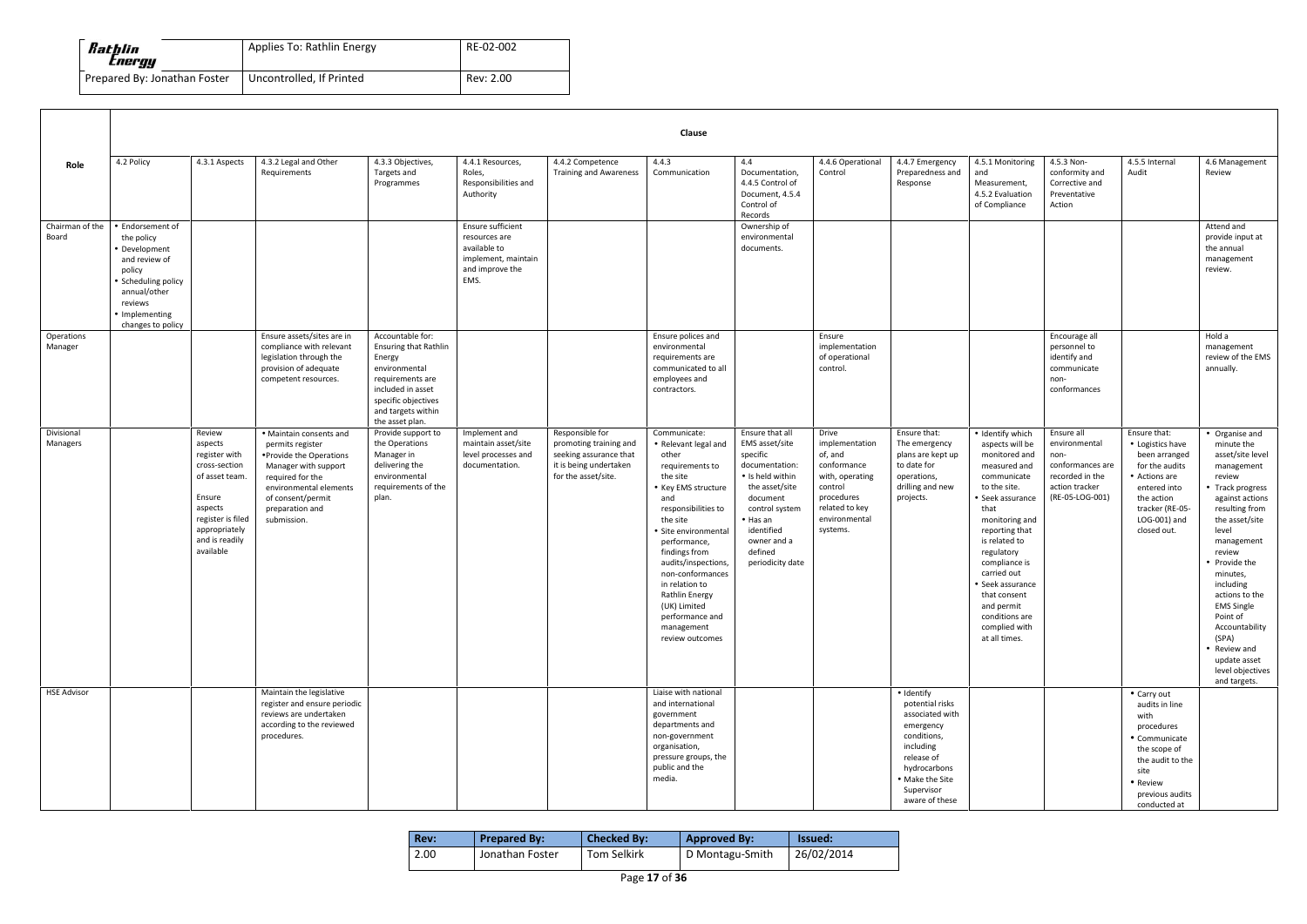| Rathlin<br><i>Energy</i>     | Applies To: Rathlin Energy | RE-02-002 |
|------------------------------|----------------------------|-----------|
| Prepared By: Jonathan Foster | Uncontrolled, If Printed   | Rev: 2.00 |

| Rev:          | <b>Prepared By:</b> | <b>Checked By:</b> | <b>Approved By:</b> | <b>Issued:</b> |  |  |  |  |  |
|---------------|---------------------|--------------------|---------------------|----------------|--|--|--|--|--|
| 2.00          | Jonathan Foster     | Tom Selkirk        | D Montagu-Smith     | 26/02/2014     |  |  |  |  |  |
| Page 18 of 36 |                     |                    |                     |                |  |  |  |  |  |

| the site prior to<br>risks, to ensure<br>that they are<br>the audit<br>incorporated in<br>• Ensuring the<br>relevant<br>report is<br>emergency<br>entered into<br>response plans.<br>the server by<br>sites and<br>actions<br>distributed.<br>• Approving<br>action close-<br>out and<br>providing<br>challenge<br>where close-<br>out is<br>insufficient.<br>• Ensuring the<br>final report is<br>filled in with<br>the<br>corresponding<br>report number<br>(see RE-03-<br>$001$ ).<br>Responsible for<br>Responsible for:<br>EMS focal point and<br>Communicate the<br>Ensure that the<br>Provide assistance<br>Regulatory<br>Ensure annual<br>• Ownership and<br>• Attend and<br>Compliance and<br>ensuring the site<br>responsible for<br>following:<br>defined Rathlin<br>and guidance in<br>review of<br>• Allocation of<br>maintenance of<br>support the<br>Environmental<br>establishing,<br>specific<br>• Rathlin Energy<br>Energy practices<br>update and<br>aspects<br>document<br>the internal<br>Chairman of the<br>Manager<br>environmental plan<br>implementing and<br>approval of<br>register<br>environmental<br>and processes are<br>auditing<br>owners<br>Board at the<br>maintaining the EMS<br>Emergency Plans,<br>adequately covers<br>communicated to<br>schedule<br>• Ensuring that<br>requirements and<br>annual<br>all sites/assets.<br>co-ordinating this<br>environmental<br>across the<br>plan<br>• Facilitation of<br>reviews are<br>management<br>activities.<br>sites/assets.<br>process if<br>• Rathlin Energy<br>undertaken<br>audit teams for<br>review<br>required.<br>(performance,<br>within each<br>all internal<br>• Consolidate<br>significant<br>document's<br>audits<br>asset/site level<br>defined<br>findings from<br>• Advising<br>management<br>audits or<br>periodically<br>auditor of areas<br>reviews for the<br>inspections and<br>of focus for the<br>Corporate<br>environmental<br>year<br>annual<br>non-<br>• Ensuring audits<br>management<br>conformances<br>reports are kept<br>review<br>• Rathlin Energy<br>and available<br>$\bullet$ Track progress<br>annual<br>for sharing<br>from the<br>environmental<br>• Analysing audit<br>management<br>statement<br>data and<br>reviews<br>• Key EMS structure<br>communicating<br>$\bullet$ Keep records of<br>and<br>system risks<br>all management<br>responsibilities to<br>• Facilitation of<br>review for<br>the Site<br>external audits<br>minimum 5<br>Supervisor<br>years<br>Site Supervisor<br>Ensure that the following<br>Responsible for:<br>Attend the<br>Ensure<br>• Test the<br>Manage non-<br>Ensure that<br>Delivering the<br>are undertaken:<br>implementation<br>conformances in<br>sufficient priority<br>asset/site level<br>response plans<br>environmental<br>• Populate consents and<br>of site specific<br>their area of<br>is placed on<br>annual<br>on a regular<br>activities contained<br>operational<br>responsibility.<br>permits register<br>basis.<br>undertaking<br>management<br>controls.<br>within the plan.<br>environmental<br>reviews.<br>• Retain on file hard copy<br>$\bullet$ Record<br>audits.<br>of consents/permits and<br>learning's from<br>if necessary, provide<br>the exercises on<br>electronic copies<br>the server.<br>• Notify the Operations<br>• Ensure the<br>Manager when<br>appropriate<br>expiration is due and<br>level of<br>seek assistance in a<br>environmental<br>timely manner<br>training across<br>• Apply to the relevant<br>the site is up to<br>authority in a timely<br>date. |  |  |  |  |  |  |
|------------------------------------------------------------------------------------------------------------------------------------------------------------------------------------------------------------------------------------------------------------------------------------------------------------------------------------------------------------------------------------------------------------------------------------------------------------------------------------------------------------------------------------------------------------------------------------------------------------------------------------------------------------------------------------------------------------------------------------------------------------------------------------------------------------------------------------------------------------------------------------------------------------------------------------------------------------------------------------------------------------------------------------------------------------------------------------------------------------------------------------------------------------------------------------------------------------------------------------------------------------------------------------------------------------------------------------------------------------------------------------------------------------------------------------------------------------------------------------------------------------------------------------------------------------------------------------------------------------------------------------------------------------------------------------------------------------------------------------------------------------------------------------------------------------------------------------------------------------------------------------------------------------------------------------------------------------------------------------------------------------------------------------------------------------------------------------------------------------------------------------------------------------------------------------------------------------------------------------------------------------------------------------------------------------------------------------------------------------------------------------------------------------------------------------------------------------------------------------------------------------------------------------------------------------------------------------------------------------------------------------------------------------------------------------------------------------------------------------------------------------------------------------------------------------------------------------------------------------------------------------------------------------------------------------------------------------------------------------------------------------------------------------------------------------------------------------------------------------------------------------------------------------------------------------------------------------------------------------------------------------------------------------------------------------------------------------------------------------------------------------------------------------------------------------------------------------------------------------------------------------------------------------------------------------------|--|--|--|--|--|--|
|                                                                                                                                                                                                                                                                                                                                                                                                                                                                                                                                                                                                                                                                                                                                                                                                                                                                                                                                                                                                                                                                                                                                                                                                                                                                                                                                                                                                                                                                                                                                                                                                                                                                                                                                                                                                                                                                                                                                                                                                                                                                                                                                                                                                                                                                                                                                                                                                                                                                                                                                                                                                                                                                                                                                                                                                                                                                                                                                                                                                                                                                                                                                                                                                                                                                                                                                                                                                                                                                                                                                                                  |  |  |  |  |  |  |
|                                                                                                                                                                                                                                                                                                                                                                                                                                                                                                                                                                                                                                                                                                                                                                                                                                                                                                                                                                                                                                                                                                                                                                                                                                                                                                                                                                                                                                                                                                                                                                                                                                                                                                                                                                                                                                                                                                                                                                                                                                                                                                                                                                                                                                                                                                                                                                                                                                                                                                                                                                                                                                                                                                                                                                                                                                                                                                                                                                                                                                                                                                                                                                                                                                                                                                                                                                                                                                                                                                                                                                  |  |  |  |  |  |  |
|                                                                                                                                                                                                                                                                                                                                                                                                                                                                                                                                                                                                                                                                                                                                                                                                                                                                                                                                                                                                                                                                                                                                                                                                                                                                                                                                                                                                                                                                                                                                                                                                                                                                                                                                                                                                                                                                                                                                                                                                                                                                                                                                                                                                                                                                                                                                                                                                                                                                                                                                                                                                                                                                                                                                                                                                                                                                                                                                                                                                                                                                                                                                                                                                                                                                                                                                                                                                                                                                                                                                                                  |  |  |  |  |  |  |
|                                                                                                                                                                                                                                                                                                                                                                                                                                                                                                                                                                                                                                                                                                                                                                                                                                                                                                                                                                                                                                                                                                                                                                                                                                                                                                                                                                                                                                                                                                                                                                                                                                                                                                                                                                                                                                                                                                                                                                                                                                                                                                                                                                                                                                                                                                                                                                                                                                                                                                                                                                                                                                                                                                                                                                                                                                                                                                                                                                                                                                                                                                                                                                                                                                                                                                                                                                                                                                                                                                                                                                  |  |  |  |  |  |  |
|                                                                                                                                                                                                                                                                                                                                                                                                                                                                                                                                                                                                                                                                                                                                                                                                                                                                                                                                                                                                                                                                                                                                                                                                                                                                                                                                                                                                                                                                                                                                                                                                                                                                                                                                                                                                                                                                                                                                                                                                                                                                                                                                                                                                                                                                                                                                                                                                                                                                                                                                                                                                                                                                                                                                                                                                                                                                                                                                                                                                                                                                                                                                                                                                                                                                                                                                                                                                                                                                                                                                                                  |  |  |  |  |  |  |
|                                                                                                                                                                                                                                                                                                                                                                                                                                                                                                                                                                                                                                                                                                                                                                                                                                                                                                                                                                                                                                                                                                                                                                                                                                                                                                                                                                                                                                                                                                                                                                                                                                                                                                                                                                                                                                                                                                                                                                                                                                                                                                                                                                                                                                                                                                                                                                                                                                                                                                                                                                                                                                                                                                                                                                                                                                                                                                                                                                                                                                                                                                                                                                                                                                                                                                                                                                                                                                                                                                                                                                  |  |  |  |  |  |  |
|                                                                                                                                                                                                                                                                                                                                                                                                                                                                                                                                                                                                                                                                                                                                                                                                                                                                                                                                                                                                                                                                                                                                                                                                                                                                                                                                                                                                                                                                                                                                                                                                                                                                                                                                                                                                                                                                                                                                                                                                                                                                                                                                                                                                                                                                                                                                                                                                                                                                                                                                                                                                                                                                                                                                                                                                                                                                                                                                                                                                                                                                                                                                                                                                                                                                                                                                                                                                                                                                                                                                                                  |  |  |  |  |  |  |
|                                                                                                                                                                                                                                                                                                                                                                                                                                                                                                                                                                                                                                                                                                                                                                                                                                                                                                                                                                                                                                                                                                                                                                                                                                                                                                                                                                                                                                                                                                                                                                                                                                                                                                                                                                                                                                                                                                                                                                                                                                                                                                                                                                                                                                                                                                                                                                                                                                                                                                                                                                                                                                                                                                                                                                                                                                                                                                                                                                                                                                                                                                                                                                                                                                                                                                                                                                                                                                                                                                                                                                  |  |  |  |  |  |  |
|                                                                                                                                                                                                                                                                                                                                                                                                                                                                                                                                                                                                                                                                                                                                                                                                                                                                                                                                                                                                                                                                                                                                                                                                                                                                                                                                                                                                                                                                                                                                                                                                                                                                                                                                                                                                                                                                                                                                                                                                                                                                                                                                                                                                                                                                                                                                                                                                                                                                                                                                                                                                                                                                                                                                                                                                                                                                                                                                                                                                                                                                                                                                                                                                                                                                                                                                                                                                                                                                                                                                                                  |  |  |  |  |  |  |
|                                                                                                                                                                                                                                                                                                                                                                                                                                                                                                                                                                                                                                                                                                                                                                                                                                                                                                                                                                                                                                                                                                                                                                                                                                                                                                                                                                                                                                                                                                                                                                                                                                                                                                                                                                                                                                                                                                                                                                                                                                                                                                                                                                                                                                                                                                                                                                                                                                                                                                                                                                                                                                                                                                                                                                                                                                                                                                                                                                                                                                                                                                                                                                                                                                                                                                                                                                                                                                                                                                                                                                  |  |  |  |  |  |  |
|                                                                                                                                                                                                                                                                                                                                                                                                                                                                                                                                                                                                                                                                                                                                                                                                                                                                                                                                                                                                                                                                                                                                                                                                                                                                                                                                                                                                                                                                                                                                                                                                                                                                                                                                                                                                                                                                                                                                                                                                                                                                                                                                                                                                                                                                                                                                                                                                                                                                                                                                                                                                                                                                                                                                                                                                                                                                                                                                                                                                                                                                                                                                                                                                                                                                                                                                                                                                                                                                                                                                                                  |  |  |  |  |  |  |
|                                                                                                                                                                                                                                                                                                                                                                                                                                                                                                                                                                                                                                                                                                                                                                                                                                                                                                                                                                                                                                                                                                                                                                                                                                                                                                                                                                                                                                                                                                                                                                                                                                                                                                                                                                                                                                                                                                                                                                                                                                                                                                                                                                                                                                                                                                                                                                                                                                                                                                                                                                                                                                                                                                                                                                                                                                                                                                                                                                                                                                                                                                                                                                                                                                                                                                                                                                                                                                                                                                                                                                  |  |  |  |  |  |  |
|                                                                                                                                                                                                                                                                                                                                                                                                                                                                                                                                                                                                                                                                                                                                                                                                                                                                                                                                                                                                                                                                                                                                                                                                                                                                                                                                                                                                                                                                                                                                                                                                                                                                                                                                                                                                                                                                                                                                                                                                                                                                                                                                                                                                                                                                                                                                                                                                                                                                                                                                                                                                                                                                                                                                                                                                                                                                                                                                                                                                                                                                                                                                                                                                                                                                                                                                                                                                                                                                                                                                                                  |  |  |  |  |  |  |
|                                                                                                                                                                                                                                                                                                                                                                                                                                                                                                                                                                                                                                                                                                                                                                                                                                                                                                                                                                                                                                                                                                                                                                                                                                                                                                                                                                                                                                                                                                                                                                                                                                                                                                                                                                                                                                                                                                                                                                                                                                                                                                                                                                                                                                                                                                                                                                                                                                                                                                                                                                                                                                                                                                                                                                                                                                                                                                                                                                                                                                                                                                                                                                                                                                                                                                                                                                                                                                                                                                                                                                  |  |  |  |  |  |  |
|                                                                                                                                                                                                                                                                                                                                                                                                                                                                                                                                                                                                                                                                                                                                                                                                                                                                                                                                                                                                                                                                                                                                                                                                                                                                                                                                                                                                                                                                                                                                                                                                                                                                                                                                                                                                                                                                                                                                                                                                                                                                                                                                                                                                                                                                                                                                                                                                                                                                                                                                                                                                                                                                                                                                                                                                                                                                                                                                                                                                                                                                                                                                                                                                                                                                                                                                                                                                                                                                                                                                                                  |  |  |  |  |  |  |
|                                                                                                                                                                                                                                                                                                                                                                                                                                                                                                                                                                                                                                                                                                                                                                                                                                                                                                                                                                                                                                                                                                                                                                                                                                                                                                                                                                                                                                                                                                                                                                                                                                                                                                                                                                                                                                                                                                                                                                                                                                                                                                                                                                                                                                                                                                                                                                                                                                                                                                                                                                                                                                                                                                                                                                                                                                                                                                                                                                                                                                                                                                                                                                                                                                                                                                                                                                                                                                                                                                                                                                  |  |  |  |  |  |  |
|                                                                                                                                                                                                                                                                                                                                                                                                                                                                                                                                                                                                                                                                                                                                                                                                                                                                                                                                                                                                                                                                                                                                                                                                                                                                                                                                                                                                                                                                                                                                                                                                                                                                                                                                                                                                                                                                                                                                                                                                                                                                                                                                                                                                                                                                                                                                                                                                                                                                                                                                                                                                                                                                                                                                                                                                                                                                                                                                                                                                                                                                                                                                                                                                                                                                                                                                                                                                                                                                                                                                                                  |  |  |  |  |  |  |
|                                                                                                                                                                                                                                                                                                                                                                                                                                                                                                                                                                                                                                                                                                                                                                                                                                                                                                                                                                                                                                                                                                                                                                                                                                                                                                                                                                                                                                                                                                                                                                                                                                                                                                                                                                                                                                                                                                                                                                                                                                                                                                                                                                                                                                                                                                                                                                                                                                                                                                                                                                                                                                                                                                                                                                                                                                                                                                                                                                                                                                                                                                                                                                                                                                                                                                                                                                                                                                                                                                                                                                  |  |  |  |  |  |  |
|                                                                                                                                                                                                                                                                                                                                                                                                                                                                                                                                                                                                                                                                                                                                                                                                                                                                                                                                                                                                                                                                                                                                                                                                                                                                                                                                                                                                                                                                                                                                                                                                                                                                                                                                                                                                                                                                                                                                                                                                                                                                                                                                                                                                                                                                                                                                                                                                                                                                                                                                                                                                                                                                                                                                                                                                                                                                                                                                                                                                                                                                                                                                                                                                                                                                                                                                                                                                                                                                                                                                                                  |  |  |  |  |  |  |
|                                                                                                                                                                                                                                                                                                                                                                                                                                                                                                                                                                                                                                                                                                                                                                                                                                                                                                                                                                                                                                                                                                                                                                                                                                                                                                                                                                                                                                                                                                                                                                                                                                                                                                                                                                                                                                                                                                                                                                                                                                                                                                                                                                                                                                                                                                                                                                                                                                                                                                                                                                                                                                                                                                                                                                                                                                                                                                                                                                                                                                                                                                                                                                                                                                                                                                                                                                                                                                                                                                                                                                  |  |  |  |  |  |  |
|                                                                                                                                                                                                                                                                                                                                                                                                                                                                                                                                                                                                                                                                                                                                                                                                                                                                                                                                                                                                                                                                                                                                                                                                                                                                                                                                                                                                                                                                                                                                                                                                                                                                                                                                                                                                                                                                                                                                                                                                                                                                                                                                                                                                                                                                                                                                                                                                                                                                                                                                                                                                                                                                                                                                                                                                                                                                                                                                                                                                                                                                                                                                                                                                                                                                                                                                                                                                                                                                                                                                                                  |  |  |  |  |  |  |
|                                                                                                                                                                                                                                                                                                                                                                                                                                                                                                                                                                                                                                                                                                                                                                                                                                                                                                                                                                                                                                                                                                                                                                                                                                                                                                                                                                                                                                                                                                                                                                                                                                                                                                                                                                                                                                                                                                                                                                                                                                                                                                                                                                                                                                                                                                                                                                                                                                                                                                                                                                                                                                                                                                                                                                                                                                                                                                                                                                                                                                                                                                                                                                                                                                                                                                                                                                                                                                                                                                                                                                  |  |  |  |  |  |  |
|                                                                                                                                                                                                                                                                                                                                                                                                                                                                                                                                                                                                                                                                                                                                                                                                                                                                                                                                                                                                                                                                                                                                                                                                                                                                                                                                                                                                                                                                                                                                                                                                                                                                                                                                                                                                                                                                                                                                                                                                                                                                                                                                                                                                                                                                                                                                                                                                                                                                                                                                                                                                                                                                                                                                                                                                                                                                                                                                                                                                                                                                                                                                                                                                                                                                                                                                                                                                                                                                                                                                                                  |  |  |  |  |  |  |
|                                                                                                                                                                                                                                                                                                                                                                                                                                                                                                                                                                                                                                                                                                                                                                                                                                                                                                                                                                                                                                                                                                                                                                                                                                                                                                                                                                                                                                                                                                                                                                                                                                                                                                                                                                                                                                                                                                                                                                                                                                                                                                                                                                                                                                                                                                                                                                                                                                                                                                                                                                                                                                                                                                                                                                                                                                                                                                                                                                                                                                                                                                                                                                                                                                                                                                                                                                                                                                                                                                                                                                  |  |  |  |  |  |  |
|                                                                                                                                                                                                                                                                                                                                                                                                                                                                                                                                                                                                                                                                                                                                                                                                                                                                                                                                                                                                                                                                                                                                                                                                                                                                                                                                                                                                                                                                                                                                                                                                                                                                                                                                                                                                                                                                                                                                                                                                                                                                                                                                                                                                                                                                                                                                                                                                                                                                                                                                                                                                                                                                                                                                                                                                                                                                                                                                                                                                                                                                                                                                                                                                                                                                                                                                                                                                                                                                                                                                                                  |  |  |  |  |  |  |
|                                                                                                                                                                                                                                                                                                                                                                                                                                                                                                                                                                                                                                                                                                                                                                                                                                                                                                                                                                                                                                                                                                                                                                                                                                                                                                                                                                                                                                                                                                                                                                                                                                                                                                                                                                                                                                                                                                                                                                                                                                                                                                                                                                                                                                                                                                                                                                                                                                                                                                                                                                                                                                                                                                                                                                                                                                                                                                                                                                                                                                                                                                                                                                                                                                                                                                                                                                                                                                                                                                                                                                  |  |  |  |  |  |  |
|                                                                                                                                                                                                                                                                                                                                                                                                                                                                                                                                                                                                                                                                                                                                                                                                                                                                                                                                                                                                                                                                                                                                                                                                                                                                                                                                                                                                                                                                                                                                                                                                                                                                                                                                                                                                                                                                                                                                                                                                                                                                                                                                                                                                                                                                                                                                                                                                                                                                                                                                                                                                                                                                                                                                                                                                                                                                                                                                                                                                                                                                                                                                                                                                                                                                                                                                                                                                                                                                                                                                                                  |  |  |  |  |  |  |
|                                                                                                                                                                                                                                                                                                                                                                                                                                                                                                                                                                                                                                                                                                                                                                                                                                                                                                                                                                                                                                                                                                                                                                                                                                                                                                                                                                                                                                                                                                                                                                                                                                                                                                                                                                                                                                                                                                                                                                                                                                                                                                                                                                                                                                                                                                                                                                                                                                                                                                                                                                                                                                                                                                                                                                                                                                                                                                                                                                                                                                                                                                                                                                                                                                                                                                                                                                                                                                                                                                                                                                  |  |  |  |  |  |  |
|                                                                                                                                                                                                                                                                                                                                                                                                                                                                                                                                                                                                                                                                                                                                                                                                                                                                                                                                                                                                                                                                                                                                                                                                                                                                                                                                                                                                                                                                                                                                                                                                                                                                                                                                                                                                                                                                                                                                                                                                                                                                                                                                                                                                                                                                                                                                                                                                                                                                                                                                                                                                                                                                                                                                                                                                                                                                                                                                                                                                                                                                                                                                                                                                                                                                                                                                                                                                                                                                                                                                                                  |  |  |  |  |  |  |
|                                                                                                                                                                                                                                                                                                                                                                                                                                                                                                                                                                                                                                                                                                                                                                                                                                                                                                                                                                                                                                                                                                                                                                                                                                                                                                                                                                                                                                                                                                                                                                                                                                                                                                                                                                                                                                                                                                                                                                                                                                                                                                                                                                                                                                                                                                                                                                                                                                                                                                                                                                                                                                                                                                                                                                                                                                                                                                                                                                                                                                                                                                                                                                                                                                                                                                                                                                                                                                                                                                                                                                  |  |  |  |  |  |  |
|                                                                                                                                                                                                                                                                                                                                                                                                                                                                                                                                                                                                                                                                                                                                                                                                                                                                                                                                                                                                                                                                                                                                                                                                                                                                                                                                                                                                                                                                                                                                                                                                                                                                                                                                                                                                                                                                                                                                                                                                                                                                                                                                                                                                                                                                                                                                                                                                                                                                                                                                                                                                                                                                                                                                                                                                                                                                                                                                                                                                                                                                                                                                                                                                                                                                                                                                                                                                                                                                                                                                                                  |  |  |  |  |  |  |
|                                                                                                                                                                                                                                                                                                                                                                                                                                                                                                                                                                                                                                                                                                                                                                                                                                                                                                                                                                                                                                                                                                                                                                                                                                                                                                                                                                                                                                                                                                                                                                                                                                                                                                                                                                                                                                                                                                                                                                                                                                                                                                                                                                                                                                                                                                                                                                                                                                                                                                                                                                                                                                                                                                                                                                                                                                                                                                                                                                                                                                                                                                                                                                                                                                                                                                                                                                                                                                                                                                                                                                  |  |  |  |  |  |  |
|                                                                                                                                                                                                                                                                                                                                                                                                                                                                                                                                                                                                                                                                                                                                                                                                                                                                                                                                                                                                                                                                                                                                                                                                                                                                                                                                                                                                                                                                                                                                                                                                                                                                                                                                                                                                                                                                                                                                                                                                                                                                                                                                                                                                                                                                                                                                                                                                                                                                                                                                                                                                                                                                                                                                                                                                                                                                                                                                                                                                                                                                                                                                                                                                                                                                                                                                                                                                                                                                                                                                                                  |  |  |  |  |  |  |
|                                                                                                                                                                                                                                                                                                                                                                                                                                                                                                                                                                                                                                                                                                                                                                                                                                                                                                                                                                                                                                                                                                                                                                                                                                                                                                                                                                                                                                                                                                                                                                                                                                                                                                                                                                                                                                                                                                                                                                                                                                                                                                                                                                                                                                                                                                                                                                                                                                                                                                                                                                                                                                                                                                                                                                                                                                                                                                                                                                                                                                                                                                                                                                                                                                                                                                                                                                                                                                                                                                                                                                  |  |  |  |  |  |  |
|                                                                                                                                                                                                                                                                                                                                                                                                                                                                                                                                                                                                                                                                                                                                                                                                                                                                                                                                                                                                                                                                                                                                                                                                                                                                                                                                                                                                                                                                                                                                                                                                                                                                                                                                                                                                                                                                                                                                                                                                                                                                                                                                                                                                                                                                                                                                                                                                                                                                                                                                                                                                                                                                                                                                                                                                                                                                                                                                                                                                                                                                                                                                                                                                                                                                                                                                                                                                                                                                                                                                                                  |  |  |  |  |  |  |
|                                                                                                                                                                                                                                                                                                                                                                                                                                                                                                                                                                                                                                                                                                                                                                                                                                                                                                                                                                                                                                                                                                                                                                                                                                                                                                                                                                                                                                                                                                                                                                                                                                                                                                                                                                                                                                                                                                                                                                                                                                                                                                                                                                                                                                                                                                                                                                                                                                                                                                                                                                                                                                                                                                                                                                                                                                                                                                                                                                                                                                                                                                                                                                                                                                                                                                                                                                                                                                                                                                                                                                  |  |  |  |  |  |  |
|                                                                                                                                                                                                                                                                                                                                                                                                                                                                                                                                                                                                                                                                                                                                                                                                                                                                                                                                                                                                                                                                                                                                                                                                                                                                                                                                                                                                                                                                                                                                                                                                                                                                                                                                                                                                                                                                                                                                                                                                                                                                                                                                                                                                                                                                                                                                                                                                                                                                                                                                                                                                                                                                                                                                                                                                                                                                                                                                                                                                                                                                                                                                                                                                                                                                                                                                                                                                                                                                                                                                                                  |  |  |  |  |  |  |
|                                                                                                                                                                                                                                                                                                                                                                                                                                                                                                                                                                                                                                                                                                                                                                                                                                                                                                                                                                                                                                                                                                                                                                                                                                                                                                                                                                                                                                                                                                                                                                                                                                                                                                                                                                                                                                                                                                                                                                                                                                                                                                                                                                                                                                                                                                                                                                                                                                                                                                                                                                                                                                                                                                                                                                                                                                                                                                                                                                                                                                                                                                                                                                                                                                                                                                                                                                                                                                                                                                                                                                  |  |  |  |  |  |  |
|                                                                                                                                                                                                                                                                                                                                                                                                                                                                                                                                                                                                                                                                                                                                                                                                                                                                                                                                                                                                                                                                                                                                                                                                                                                                                                                                                                                                                                                                                                                                                                                                                                                                                                                                                                                                                                                                                                                                                                                                                                                                                                                                                                                                                                                                                                                                                                                                                                                                                                                                                                                                                                                                                                                                                                                                                                                                                                                                                                                                                                                                                                                                                                                                                                                                                                                                                                                                                                                                                                                                                                  |  |  |  |  |  |  |
|                                                                                                                                                                                                                                                                                                                                                                                                                                                                                                                                                                                                                                                                                                                                                                                                                                                                                                                                                                                                                                                                                                                                                                                                                                                                                                                                                                                                                                                                                                                                                                                                                                                                                                                                                                                                                                                                                                                                                                                                                                                                                                                                                                                                                                                                                                                                                                                                                                                                                                                                                                                                                                                                                                                                                                                                                                                                                                                                                                                                                                                                                                                                                                                                                                                                                                                                                                                                                                                                                                                                                                  |  |  |  |  |  |  |
|                                                                                                                                                                                                                                                                                                                                                                                                                                                                                                                                                                                                                                                                                                                                                                                                                                                                                                                                                                                                                                                                                                                                                                                                                                                                                                                                                                                                                                                                                                                                                                                                                                                                                                                                                                                                                                                                                                                                                                                                                                                                                                                                                                                                                                                                                                                                                                                                                                                                                                                                                                                                                                                                                                                                                                                                                                                                                                                                                                                                                                                                                                                                                                                                                                                                                                                                                                                                                                                                                                                                                                  |  |  |  |  |  |  |
|                                                                                                                                                                                                                                                                                                                                                                                                                                                                                                                                                                                                                                                                                                                                                                                                                                                                                                                                                                                                                                                                                                                                                                                                                                                                                                                                                                                                                                                                                                                                                                                                                                                                                                                                                                                                                                                                                                                                                                                                                                                                                                                                                                                                                                                                                                                                                                                                                                                                                                                                                                                                                                                                                                                                                                                                                                                                                                                                                                                                                                                                                                                                                                                                                                                                                                                                                                                                                                                                                                                                                                  |  |  |  |  |  |  |
|                                                                                                                                                                                                                                                                                                                                                                                                                                                                                                                                                                                                                                                                                                                                                                                                                                                                                                                                                                                                                                                                                                                                                                                                                                                                                                                                                                                                                                                                                                                                                                                                                                                                                                                                                                                                                                                                                                                                                                                                                                                                                                                                                                                                                                                                                                                                                                                                                                                                                                                                                                                                                                                                                                                                                                                                                                                                                                                                                                                                                                                                                                                                                                                                                                                                                                                                                                                                                                                                                                                                                                  |  |  |  |  |  |  |
|                                                                                                                                                                                                                                                                                                                                                                                                                                                                                                                                                                                                                                                                                                                                                                                                                                                                                                                                                                                                                                                                                                                                                                                                                                                                                                                                                                                                                                                                                                                                                                                                                                                                                                                                                                                                                                                                                                                                                                                                                                                                                                                                                                                                                                                                                                                                                                                                                                                                                                                                                                                                                                                                                                                                                                                                                                                                                                                                                                                                                                                                                                                                                                                                                                                                                                                                                                                                                                                                                                                                                                  |  |  |  |  |  |  |
|                                                                                                                                                                                                                                                                                                                                                                                                                                                                                                                                                                                                                                                                                                                                                                                                                                                                                                                                                                                                                                                                                                                                                                                                                                                                                                                                                                                                                                                                                                                                                                                                                                                                                                                                                                                                                                                                                                                                                                                                                                                                                                                                                                                                                                                                                                                                                                                                                                                                                                                                                                                                                                                                                                                                                                                                                                                                                                                                                                                                                                                                                                                                                                                                                                                                                                                                                                                                                                                                                                                                                                  |  |  |  |  |  |  |
|                                                                                                                                                                                                                                                                                                                                                                                                                                                                                                                                                                                                                                                                                                                                                                                                                                                                                                                                                                                                                                                                                                                                                                                                                                                                                                                                                                                                                                                                                                                                                                                                                                                                                                                                                                                                                                                                                                                                                                                                                                                                                                                                                                                                                                                                                                                                                                                                                                                                                                                                                                                                                                                                                                                                                                                                                                                                                                                                                                                                                                                                                                                                                                                                                                                                                                                                                                                                                                                                                                                                                                  |  |  |  |  |  |  |
|                                                                                                                                                                                                                                                                                                                                                                                                                                                                                                                                                                                                                                                                                                                                                                                                                                                                                                                                                                                                                                                                                                                                                                                                                                                                                                                                                                                                                                                                                                                                                                                                                                                                                                                                                                                                                                                                                                                                                                                                                                                                                                                                                                                                                                                                                                                                                                                                                                                                                                                                                                                                                                                                                                                                                                                                                                                                                                                                                                                                                                                                                                                                                                                                                                                                                                                                                                                                                                                                                                                                                                  |  |  |  |  |  |  |
|                                                                                                                                                                                                                                                                                                                                                                                                                                                                                                                                                                                                                                                                                                                                                                                                                                                                                                                                                                                                                                                                                                                                                                                                                                                                                                                                                                                                                                                                                                                                                                                                                                                                                                                                                                                                                                                                                                                                                                                                                                                                                                                                                                                                                                                                                                                                                                                                                                                                                                                                                                                                                                                                                                                                                                                                                                                                                                                                                                                                                                                                                                                                                                                                                                                                                                                                                                                                                                                                                                                                                                  |  |  |  |  |  |  |
|                                                                                                                                                                                                                                                                                                                                                                                                                                                                                                                                                                                                                                                                                                                                                                                                                                                                                                                                                                                                                                                                                                                                                                                                                                                                                                                                                                                                                                                                                                                                                                                                                                                                                                                                                                                                                                                                                                                                                                                                                                                                                                                                                                                                                                                                                                                                                                                                                                                                                                                                                                                                                                                                                                                                                                                                                                                                                                                                                                                                                                                                                                                                                                                                                                                                                                                                                                                                                                                                                                                                                                  |  |  |  |  |  |  |
|                                                                                                                                                                                                                                                                                                                                                                                                                                                                                                                                                                                                                                                                                                                                                                                                                                                                                                                                                                                                                                                                                                                                                                                                                                                                                                                                                                                                                                                                                                                                                                                                                                                                                                                                                                                                                                                                                                                                                                                                                                                                                                                                                                                                                                                                                                                                                                                                                                                                                                                                                                                                                                                                                                                                                                                                                                                                                                                                                                                                                                                                                                                                                                                                                                                                                                                                                                                                                                                                                                                                                                  |  |  |  |  |  |  |
|                                                                                                                                                                                                                                                                                                                                                                                                                                                                                                                                                                                                                                                                                                                                                                                                                                                                                                                                                                                                                                                                                                                                                                                                                                                                                                                                                                                                                                                                                                                                                                                                                                                                                                                                                                                                                                                                                                                                                                                                                                                                                                                                                                                                                                                                                                                                                                                                                                                                                                                                                                                                                                                                                                                                                                                                                                                                                                                                                                                                                                                                                                                                                                                                                                                                                                                                                                                                                                                                                                                                                                  |  |  |  |  |  |  |
|                                                                                                                                                                                                                                                                                                                                                                                                                                                                                                                                                                                                                                                                                                                                                                                                                                                                                                                                                                                                                                                                                                                                                                                                                                                                                                                                                                                                                                                                                                                                                                                                                                                                                                                                                                                                                                                                                                                                                                                                                                                                                                                                                                                                                                                                                                                                                                                                                                                                                                                                                                                                                                                                                                                                                                                                                                                                                                                                                                                                                                                                                                                                                                                                                                                                                                                                                                                                                                                                                                                                                                  |  |  |  |  |  |  |
|                                                                                                                                                                                                                                                                                                                                                                                                                                                                                                                                                                                                                                                                                                                                                                                                                                                                                                                                                                                                                                                                                                                                                                                                                                                                                                                                                                                                                                                                                                                                                                                                                                                                                                                                                                                                                                                                                                                                                                                                                                                                                                                                                                                                                                                                                                                                                                                                                                                                                                                                                                                                                                                                                                                                                                                                                                                                                                                                                                                                                                                                                                                                                                                                                                                                                                                                                                                                                                                                                                                                                                  |  |  |  |  |  |  |
|                                                                                                                                                                                                                                                                                                                                                                                                                                                                                                                                                                                                                                                                                                                                                                                                                                                                                                                                                                                                                                                                                                                                                                                                                                                                                                                                                                                                                                                                                                                                                                                                                                                                                                                                                                                                                                                                                                                                                                                                                                                                                                                                                                                                                                                                                                                                                                                                                                                                                                                                                                                                                                                                                                                                                                                                                                                                                                                                                                                                                                                                                                                                                                                                                                                                                                                                                                                                                                                                                                                                                                  |  |  |  |  |  |  |
|                                                                                                                                                                                                                                                                                                                                                                                                                                                                                                                                                                                                                                                                                                                                                                                                                                                                                                                                                                                                                                                                                                                                                                                                                                                                                                                                                                                                                                                                                                                                                                                                                                                                                                                                                                                                                                                                                                                                                                                                                                                                                                                                                                                                                                                                                                                                                                                                                                                                                                                                                                                                                                                                                                                                                                                                                                                                                                                                                                                                                                                                                                                                                                                                                                                                                                                                                                                                                                                                                                                                                                  |  |  |  |  |  |  |
|                                                                                                                                                                                                                                                                                                                                                                                                                                                                                                                                                                                                                                                                                                                                                                                                                                                                                                                                                                                                                                                                                                                                                                                                                                                                                                                                                                                                                                                                                                                                                                                                                                                                                                                                                                                                                                                                                                                                                                                                                                                                                                                                                                                                                                                                                                                                                                                                                                                                                                                                                                                                                                                                                                                                                                                                                                                                                                                                                                                                                                                                                                                                                                                                                                                                                                                                                                                                                                                                                                                                                                  |  |  |  |  |  |  |
|                                                                                                                                                                                                                                                                                                                                                                                                                                                                                                                                                                                                                                                                                                                                                                                                                                                                                                                                                                                                                                                                                                                                                                                                                                                                                                                                                                                                                                                                                                                                                                                                                                                                                                                                                                                                                                                                                                                                                                                                                                                                                                                                                                                                                                                                                                                                                                                                                                                                                                                                                                                                                                                                                                                                                                                                                                                                                                                                                                                                                                                                                                                                                                                                                                                                                                                                                                                                                                                                                                                                                                  |  |  |  |  |  |  |
|                                                                                                                                                                                                                                                                                                                                                                                                                                                                                                                                                                                                                                                                                                                                                                                                                                                                                                                                                                                                                                                                                                                                                                                                                                                                                                                                                                                                                                                                                                                                                                                                                                                                                                                                                                                                                                                                                                                                                                                                                                                                                                                                                                                                                                                                                                                                                                                                                                                                                                                                                                                                                                                                                                                                                                                                                                                                                                                                                                                                                                                                                                                                                                                                                                                                                                                                                                                                                                                                                                                                                                  |  |  |  |  |  |  |
|                                                                                                                                                                                                                                                                                                                                                                                                                                                                                                                                                                                                                                                                                                                                                                                                                                                                                                                                                                                                                                                                                                                                                                                                                                                                                                                                                                                                                                                                                                                                                                                                                                                                                                                                                                                                                                                                                                                                                                                                                                                                                                                                                                                                                                                                                                                                                                                                                                                                                                                                                                                                                                                                                                                                                                                                                                                                                                                                                                                                                                                                                                                                                                                                                                                                                                                                                                                                                                                                                                                                                                  |  |  |  |  |  |  |
|                                                                                                                                                                                                                                                                                                                                                                                                                                                                                                                                                                                                                                                                                                                                                                                                                                                                                                                                                                                                                                                                                                                                                                                                                                                                                                                                                                                                                                                                                                                                                                                                                                                                                                                                                                                                                                                                                                                                                                                                                                                                                                                                                                                                                                                                                                                                                                                                                                                                                                                                                                                                                                                                                                                                                                                                                                                                                                                                                                                                                                                                                                                                                                                                                                                                                                                                                                                                                                                                                                                                                                  |  |  |  |  |  |  |
|                                                                                                                                                                                                                                                                                                                                                                                                                                                                                                                                                                                                                                                                                                                                                                                                                                                                                                                                                                                                                                                                                                                                                                                                                                                                                                                                                                                                                                                                                                                                                                                                                                                                                                                                                                                                                                                                                                                                                                                                                                                                                                                                                                                                                                                                                                                                                                                                                                                                                                                                                                                                                                                                                                                                                                                                                                                                                                                                                                                                                                                                                                                                                                                                                                                                                                                                                                                                                                                                                                                                                                  |  |  |  |  |  |  |
|                                                                                                                                                                                                                                                                                                                                                                                                                                                                                                                                                                                                                                                                                                                                                                                                                                                                                                                                                                                                                                                                                                                                                                                                                                                                                                                                                                                                                                                                                                                                                                                                                                                                                                                                                                                                                                                                                                                                                                                                                                                                                                                                                                                                                                                                                                                                                                                                                                                                                                                                                                                                                                                                                                                                                                                                                                                                                                                                                                                                                                                                                                                                                                                                                                                                                                                                                                                                                                                                                                                                                                  |  |  |  |  |  |  |
|                                                                                                                                                                                                                                                                                                                                                                                                                                                                                                                                                                                                                                                                                                                                                                                                                                                                                                                                                                                                                                                                                                                                                                                                                                                                                                                                                                                                                                                                                                                                                                                                                                                                                                                                                                                                                                                                                                                                                                                                                                                                                                                                                                                                                                                                                                                                                                                                                                                                                                                                                                                                                                                                                                                                                                                                                                                                                                                                                                                                                                                                                                                                                                                                                                                                                                                                                                                                                                                                                                                                                                  |  |  |  |  |  |  |
|                                                                                                                                                                                                                                                                                                                                                                                                                                                                                                                                                                                                                                                                                                                                                                                                                                                                                                                                                                                                                                                                                                                                                                                                                                                                                                                                                                                                                                                                                                                                                                                                                                                                                                                                                                                                                                                                                                                                                                                                                                                                                                                                                                                                                                                                                                                                                                                                                                                                                                                                                                                                                                                                                                                                                                                                                                                                                                                                                                                                                                                                                                                                                                                                                                                                                                                                                                                                                                                                                                                                                                  |  |  |  |  |  |  |
|                                                                                                                                                                                                                                                                                                                                                                                                                                                                                                                                                                                                                                                                                                                                                                                                                                                                                                                                                                                                                                                                                                                                                                                                                                                                                                                                                                                                                                                                                                                                                                                                                                                                                                                                                                                                                                                                                                                                                                                                                                                                                                                                                                                                                                                                                                                                                                                                                                                                                                                                                                                                                                                                                                                                                                                                                                                                                                                                                                                                                                                                                                                                                                                                                                                                                                                                                                                                                                                                                                                                                                  |  |  |  |  |  |  |
|                                                                                                                                                                                                                                                                                                                                                                                                                                                                                                                                                                                                                                                                                                                                                                                                                                                                                                                                                                                                                                                                                                                                                                                                                                                                                                                                                                                                                                                                                                                                                                                                                                                                                                                                                                                                                                                                                                                                                                                                                                                                                                                                                                                                                                                                                                                                                                                                                                                                                                                                                                                                                                                                                                                                                                                                                                                                                                                                                                                                                                                                                                                                                                                                                                                                                                                                                                                                                                                                                                                                                                  |  |  |  |  |  |  |
|                                                                                                                                                                                                                                                                                                                                                                                                                                                                                                                                                                                                                                                                                                                                                                                                                                                                                                                                                                                                                                                                                                                                                                                                                                                                                                                                                                                                                                                                                                                                                                                                                                                                                                                                                                                                                                                                                                                                                                                                                                                                                                                                                                                                                                                                                                                                                                                                                                                                                                                                                                                                                                                                                                                                                                                                                                                                                                                                                                                                                                                                                                                                                                                                                                                                                                                                                                                                                                                                                                                                                                  |  |  |  |  |  |  |
|                                                                                                                                                                                                                                                                                                                                                                                                                                                                                                                                                                                                                                                                                                                                                                                                                                                                                                                                                                                                                                                                                                                                                                                                                                                                                                                                                                                                                                                                                                                                                                                                                                                                                                                                                                                                                                                                                                                                                                                                                                                                                                                                                                                                                                                                                                                                                                                                                                                                                                                                                                                                                                                                                                                                                                                                                                                                                                                                                                                                                                                                                                                                                                                                                                                                                                                                                                                                                                                                                                                                                                  |  |  |  |  |  |  |
|                                                                                                                                                                                                                                                                                                                                                                                                                                                                                                                                                                                                                                                                                                                                                                                                                                                                                                                                                                                                                                                                                                                                                                                                                                                                                                                                                                                                                                                                                                                                                                                                                                                                                                                                                                                                                                                                                                                                                                                                                                                                                                                                                                                                                                                                                                                                                                                                                                                                                                                                                                                                                                                                                                                                                                                                                                                                                                                                                                                                                                                                                                                                                                                                                                                                                                                                                                                                                                                                                                                                                                  |  |  |  |  |  |  |
|                                                                                                                                                                                                                                                                                                                                                                                                                                                                                                                                                                                                                                                                                                                                                                                                                                                                                                                                                                                                                                                                                                                                                                                                                                                                                                                                                                                                                                                                                                                                                                                                                                                                                                                                                                                                                                                                                                                                                                                                                                                                                                                                                                                                                                                                                                                                                                                                                                                                                                                                                                                                                                                                                                                                                                                                                                                                                                                                                                                                                                                                                                                                                                                                                                                                                                                                                                                                                                                                                                                                                                  |  |  |  |  |  |  |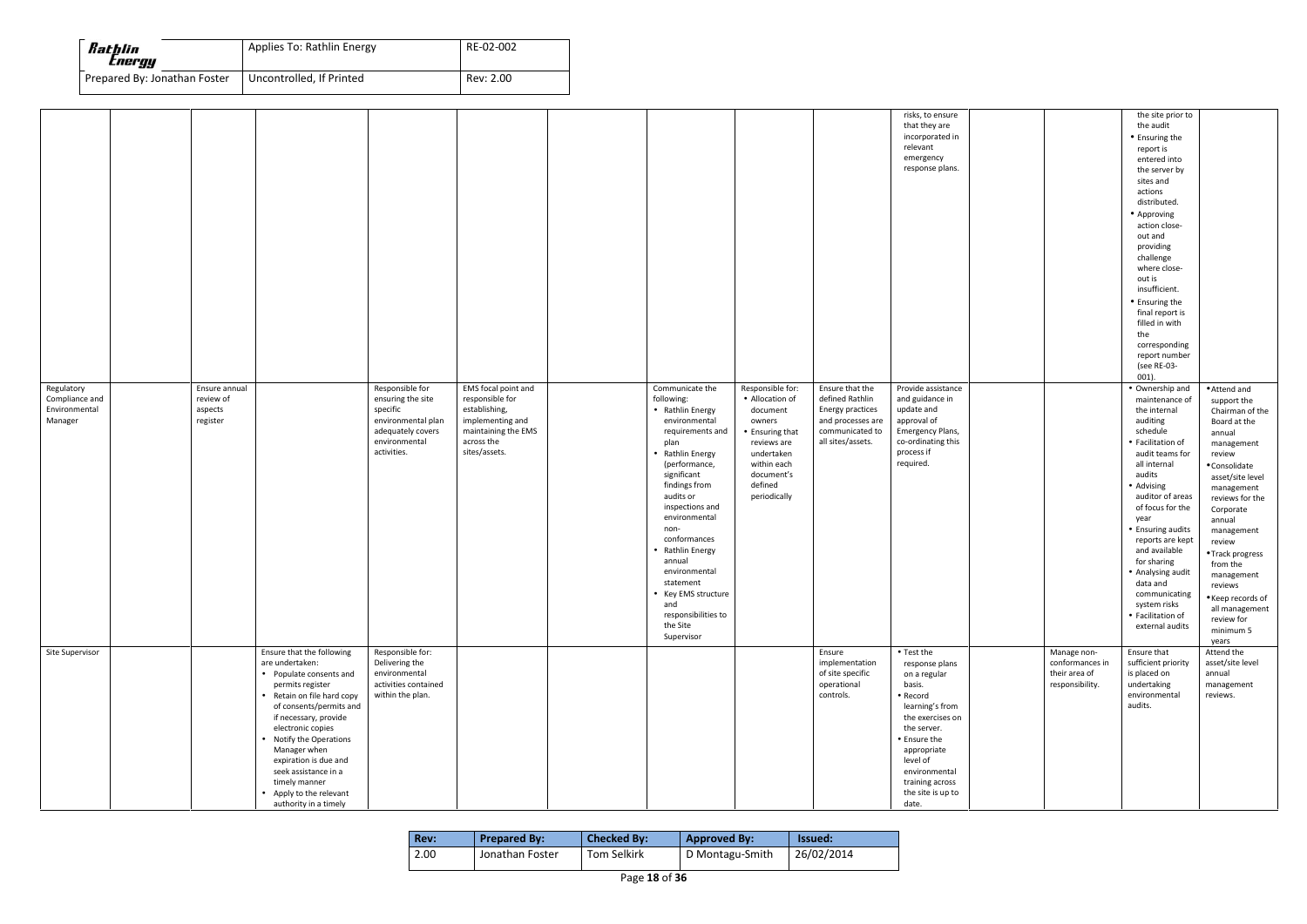| Rathlin<br><i>Energy</i>     | Applies To: Rathlin Energy | RE-02-002 |
|------------------------------|----------------------------|-----------|
| Prepared By: Jonathan Foster | Uncontrolled, If Printed   | Rev: 2.00 |

| Rev: | <b>Prepared By:</b> | <b>Checked By:</b> | <b>Approved By:</b> | Issued:    |
|------|---------------------|--------------------|---------------------|------------|
| 2.00 | Jonathan Foster     | Tom Selkirk        | D Montagu-Smith     | 26/02/2014 |

| manner for               |  |  |
|--------------------------|--|--|
| consents/permits, to     |  |  |
| ensure an adequate       |  |  |
| consultation period can  |  |  |
| be undertaken            |  |  |
| · Issue consents/permits |  |  |
| to ensure awareness of   |  |  |
| the conditions across    |  |  |
| the site                 |  |  |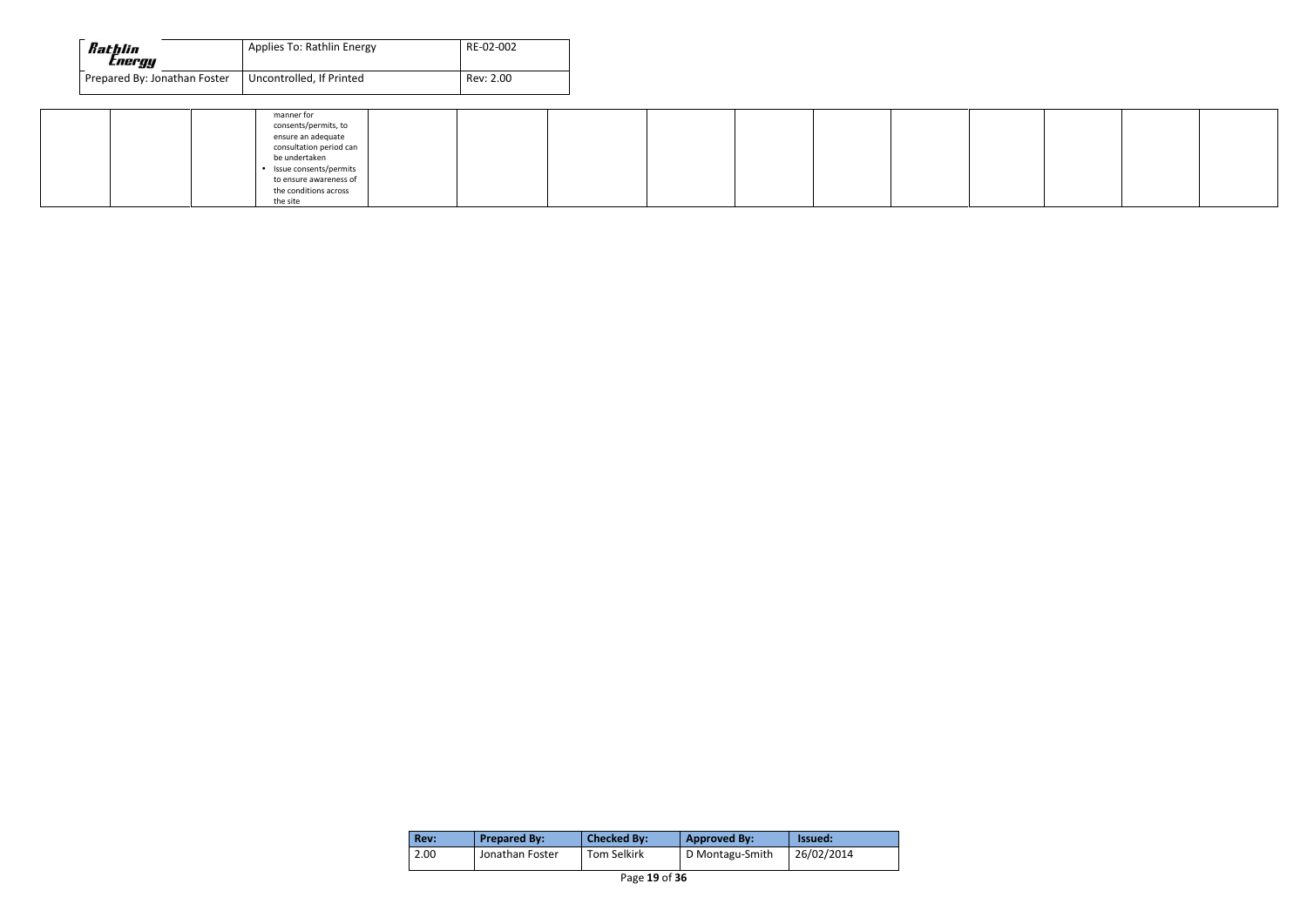| Rathlin<br><i>Energy</i>     | Applies To: Rathlin Energy | RE-02-002 |
|------------------------------|----------------------------|-----------|
| Prepared By: Jonathan Foster | Uncontrolled, If Printed   | Rev: 2.00 |

| Rev: | <b>Prepared By:</b> | <b>Checked By:</b> | <b>Approved By:</b> | <b>Issued:</b> |
|------|---------------------|--------------------|---------------------|----------------|
| 2.00 | Jonathan Foster     | <b>Tom Selkirk</b> | D Montagu-Smith     | 26/02/2014     |

\*\*\* Page Left Blank Intentionally \*\*\*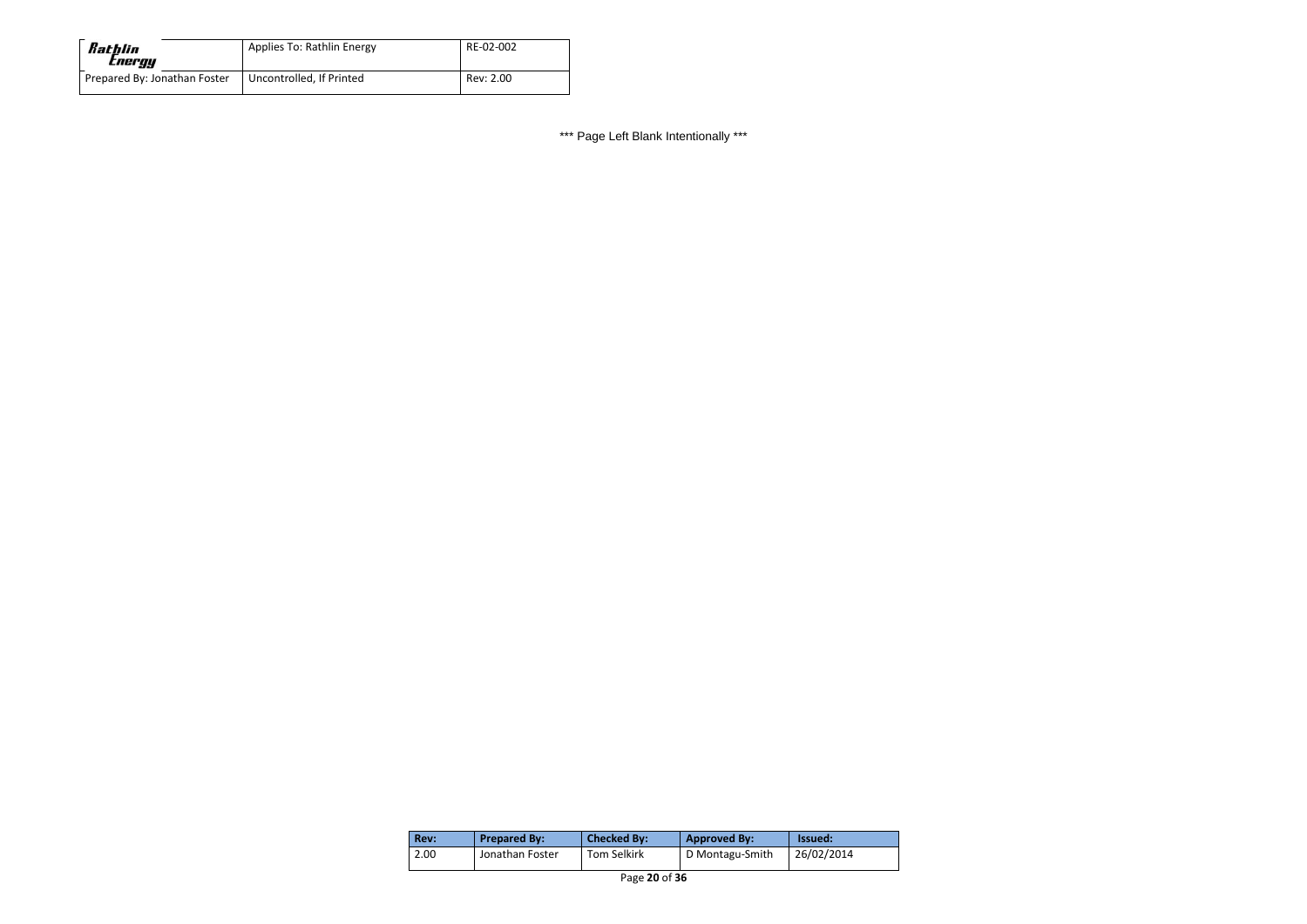| Rathlin<br><i>Energy</i>     | Applies To: Rathlin Energy | RE-02-002 |
|------------------------------|----------------------------|-----------|
| Prepared By: Jonathan Foster | Uncontrolled, If Printed   | Rev: 2.00 |

#### **Process**

Organisational Structure

The overall responsibility for the Rathlin Energy EMS is held within the Rathlin Energy Management Team. This team comprises the Chairman of the Board, Operations Manager and their delegates.

Under the Rathlin Energy Management Team, the responsibilities for establishing, implementing and maintaining the EMS lies with the Rathlin Energy Compliance and Environment Team made up by the Regulatory Compliance and Environmental Manager and Health, Safety and Environmental Advisor.

In addition, Rathlin Energy expects the participation, commitment and involvement of personnel within Rathlin Energy. All staff are responsible in ensuring that environmental matters are satisfactorily managed within Rathlin Energy.

# Organisational Capability

It is the responsibility of senior management to ensure that resources are available to establish, implement, maintain and improve the EMS. This is achieved by the annual organisational capability review, which identifies future resources and actions that are required.

The Environmental Manager is the Rathlin Energy EMS Single Point of Accountability (SPA). The Rathlin Energy selection process will ensure that this position is filled by a competent person,

# **4.4.2 Competence, Training and Awareness**

#### **Aim**

This paragraph outlines how Rathlin Energy is assured that it has the necessary competence, training and awareness to deliver the commitments in the environmental policy and to achieve the annual objectives and targets.

A requirement of this paragraph is to comply with ISO 14001 Requirement 4.4.2 Competence, Training and Awareness.

#### **Process**

The process involves:

- Identification of training needs to develop the appropriate environmental competency;
- Delivery and evaluation of training;

Identification of Training

| Rev: | <b>Prepared By:</b> | <b>Checked By:</b> | <b>Approved By:</b> | <b>Issued:</b> |
|------|---------------------|--------------------|---------------------|----------------|
| 2.00 | Jonathan Foster     | Tom Selkirk        | D Montagu-Smith     | 26/02/2014     |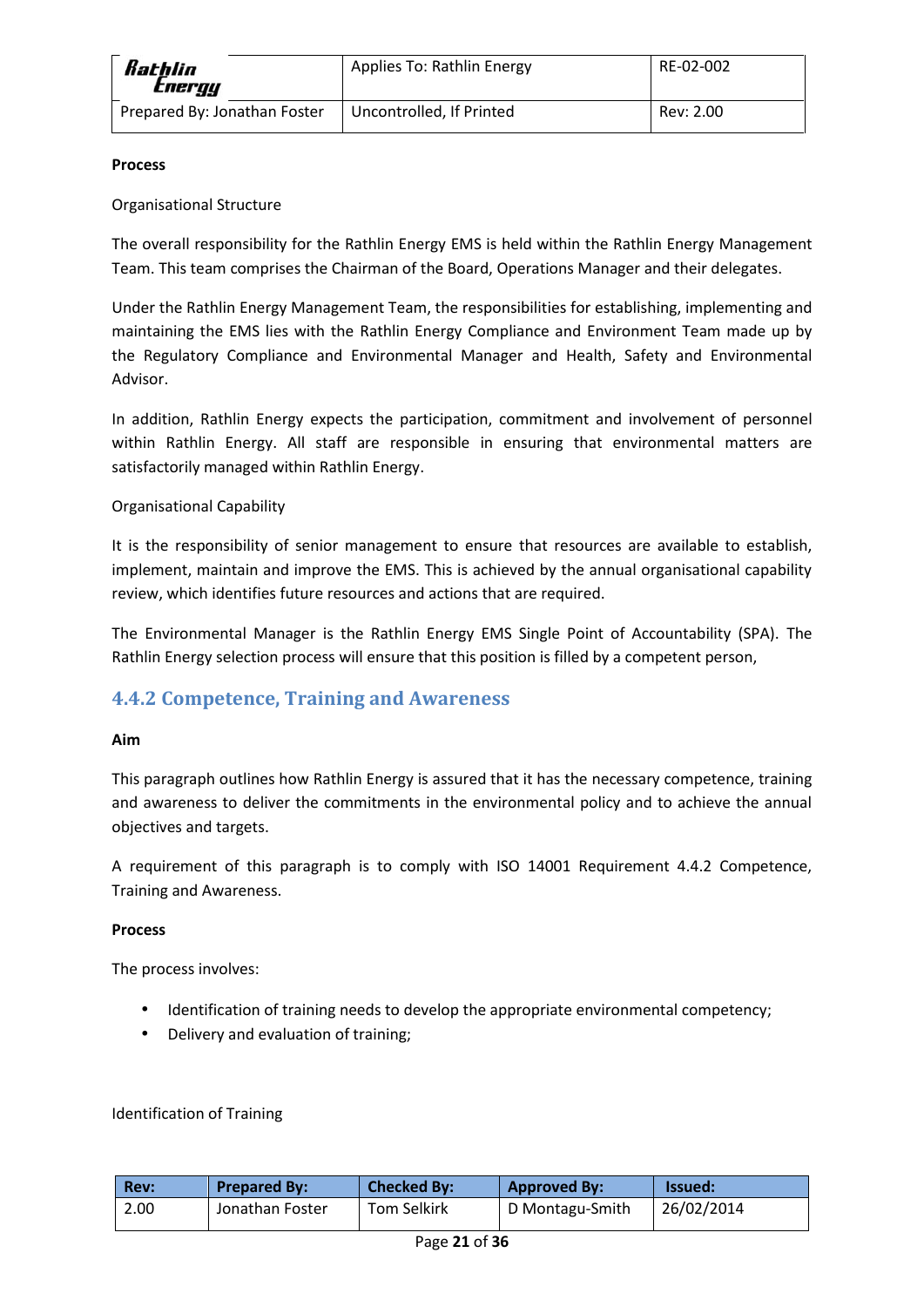| Rathlin<br>Energy            | Applies To: Rathlin Energy | RE-02-002 |
|------------------------------|----------------------------|-----------|
| Prepared By: Jonathan Foster | Uncontrolled, If Printed   | Rev: 2.00 |

The training matrix in Health, Safety and Environmental Training Standards (RE-05-FO-023) defines roles against training modules, based upon the responsibility and importance of the role with regards to the potential to cause environmental harm.

# Training Delivery

These are standard classroom based and site based training courses listed below. In addition to these, and to address specific training needs, other forms of training may be used for example:

- Inductions for Turnarounds (TARs)/Projects/Drilling Campaigns;
- Toolbox Talks:
- Safe System of Works;
- Environmental Hazard Identification and Reporting Training.

Environmental Classroom-based Training (CBT) and Site-based Training

These include, but not limited to the following:

- Control of Substances Hazardous to Health (COSHH) Training;
- Environmental Awareness Training;
- **•** Emergency Response Training;
- $\bullet$  H<sub>2</sub>S Training;
- Environmental spills and clean up Training;
- Confined Space Entry Training;
- Environmental legislation Training;
- EMS auditing Training;
- Waste Management Training.

# Training Evaluation

The evaluation of individual training is undertaken through the following processes:

- Competence management will identify the training requirements of individuals managed by the Health, Safety and Environmental Advisor.
- Excellence programme will provide a roadmap of expected qualifications and competencies for environmental professionals.

# **4.4.3 Communication**

#### **Aim**

This paragraph sets out how the Rathlin Energy communicates on environmental management issues, both internally and externally. A requirement of this paragraph is to comply

with ISO 14001 Requirement 4.4.3 Communication.

| Rev: | <b>Prepared By:</b> | <b>Checked By:</b> | <b>Approved By:</b> | <b>Issued:</b> |
|------|---------------------|--------------------|---------------------|----------------|
| 2.00 | Jonathan Foster     | <b>Tom Selkirk</b> | D Montagu-Smith     | 26/02/2014     |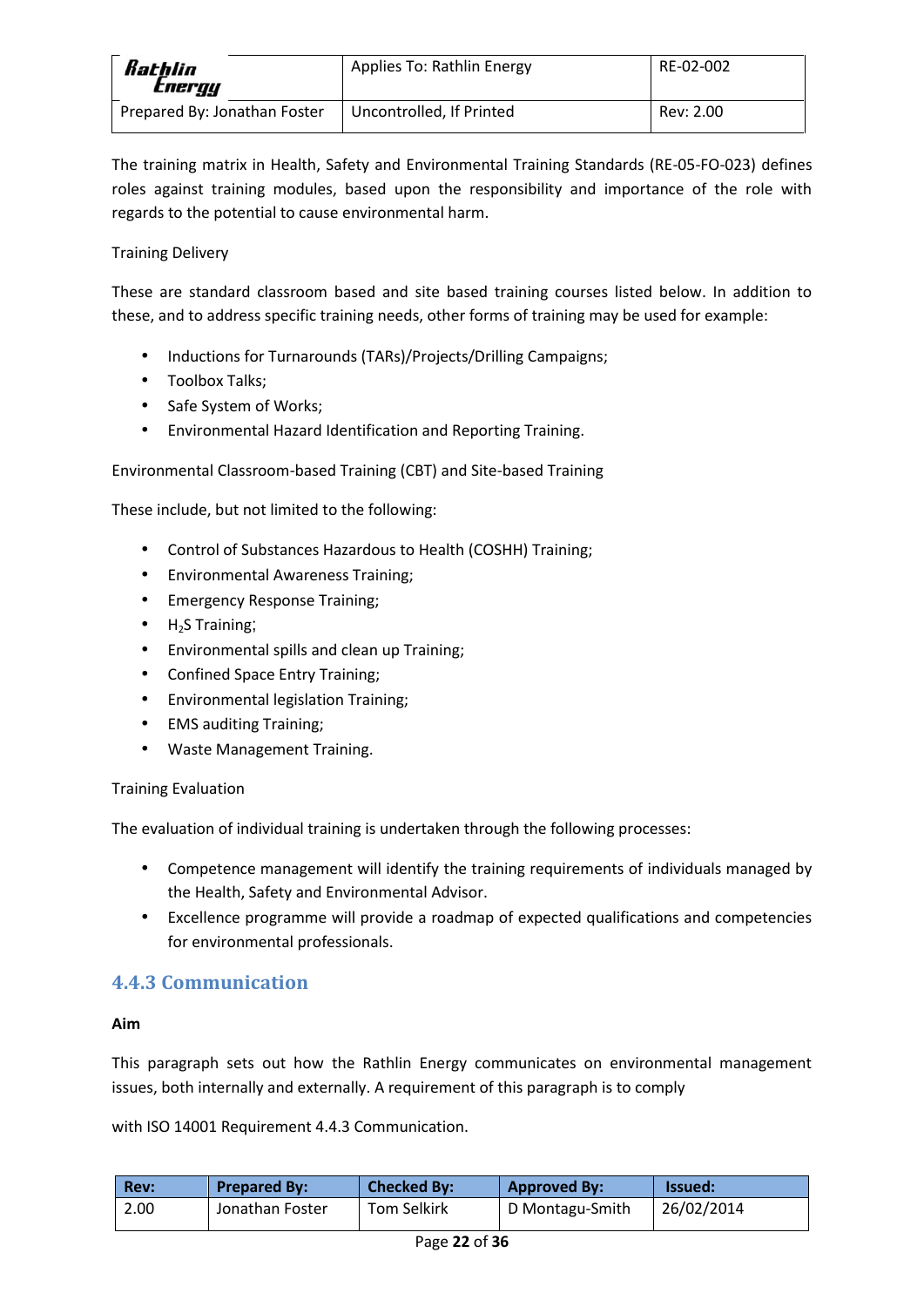| Rathlin<br><i>Energy</i>     | Applies To: Rathlin Energy | RE-02-002 |
|------------------------------|----------------------------|-----------|
| Prepared By: Jonathan Foster | Uncontrolled, If Printed   | Rev: 2.00 |

#### **Process**

Internal Communication

Internal communication will be circulated to Rathlin Energy employees in writing or via e-mails.

The formal process for internally communicating legislation, compliance and performance is through the annual management review at Paragraph 4.6, which takes place at Asset/Site and Corporate Leadership Team Levels.

In addition to the annual management reviews the following tools are used for internal communication and data management:

- Regular Health, Safety, and Environment (HSE) meetings at an asset/site level;
- Total Environmental Reporting Toll (TERTL) for site emission reporting;
- Internal updates on changes in legislation:
- Daily morning meetings;
- Annual environmental forum for communications with site representatives;
- Email and other forms of internal correspondence;
- Annual environmental statement prepared for Rathlin Energy;
- Records of internal communications can be stored on the server and other storage facilities;
- Tracker used to report and monitor data relating to environmental incidents such as spills and material releases.

#### External Communication

Communications directly between Rathlin Energy Asset/Site and external groups occur with:

- Statutory and regulatory bodies;
- Vendors and contractors;
- **•** Emergency organisations.

# **Statutory and Regulatory Bodies**

Communication with regulators generally occurs at two levels:

- (1) Strategic and policy issues
- (2) Operational issues

Strategic and policy issues are communicated externally by the Health, Safety and Environmental Advisor in liaison with the Chairman of the Board. Operational issues may be communicated by appropriate site personnel directly with the applicable external party, with the support of the Health, Safety and Environmental Advisor as required.

| Rev: | <b>Prepared By:</b> | <b>Checked By:</b> | <b>Approved By:</b> | <b>Issued:</b> |
|------|---------------------|--------------------|---------------------|----------------|
| 2.00 | Jonathan Foster     | Tom Selkirk        | D Montagu-Smith     | 26/02/2014     |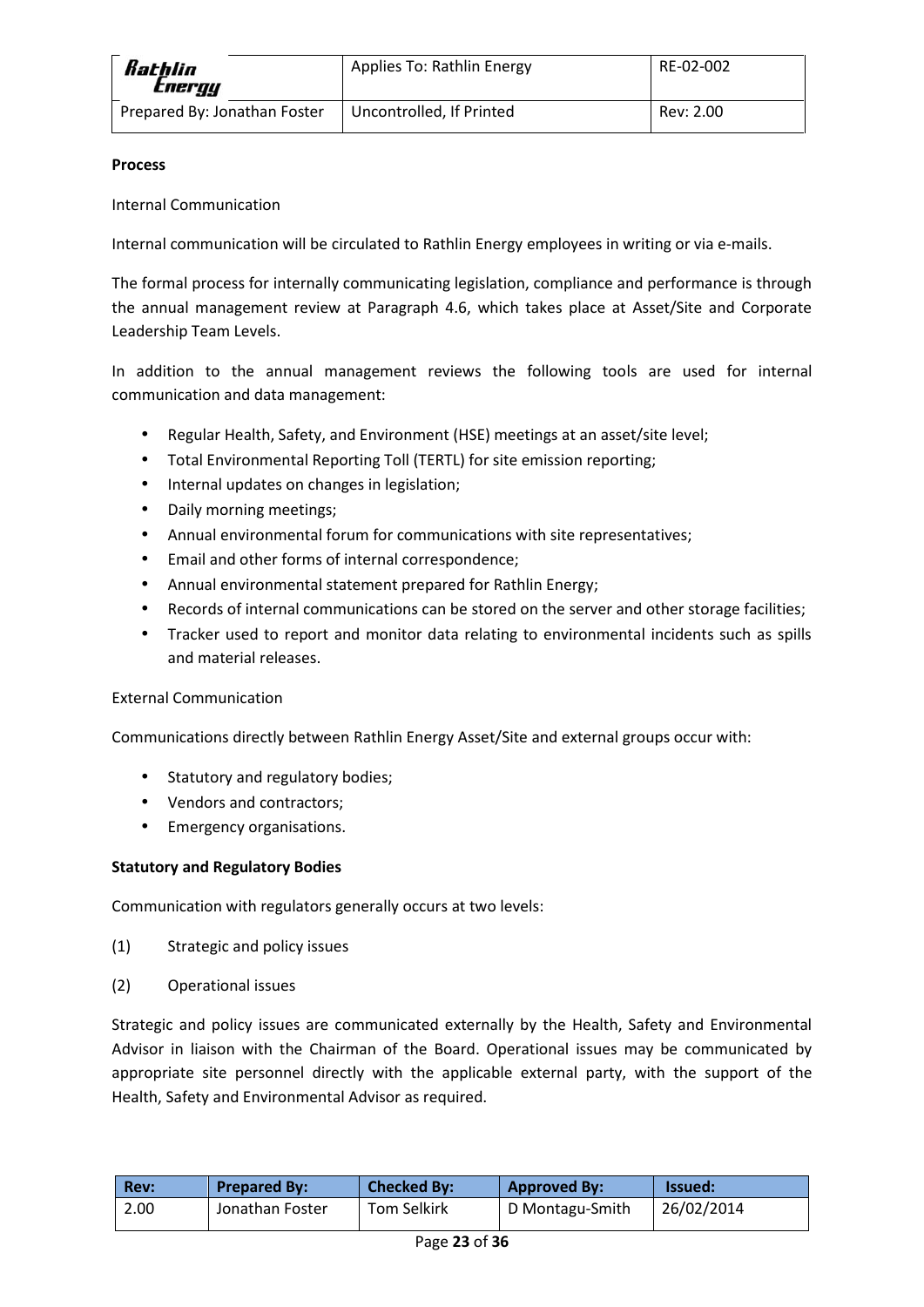| Rathlin<br>Energy            | Applies To: Rathlin Energy | RE-02-002 |
|------------------------------|----------------------------|-----------|
| Prepared By: Jonathan Foster | Uncontrolled, If Printed   | Rev: 2.00 |

Performance information is communicated to regulators by the asset against specific legislation as detailed in the asset/site Consents and Permits Register. In addition, annual environmental performance review meetings are held with government agencies as required.

Communication that has a realistic potential for being used in legal proceedings **shall** be approved by the Rathlin Energy Regulatory Compliance and Environmental Manager before issue.

## **Vendors and Contractors**

Communications with a range of external organisations is required in environmental emergency situations. These arrangements are detailed in the relevant site Health and Safety Plan, Emergency Response Plan Offsite (RE-04-004) and Emergency Response Plan Onsite (RE-04-005).

#### **Emergency Organisations**

Communication with a range of external organisations is required in environmental emergency situations. These arrangements are detailed in relevant procedures and in line with site specific operations.

# Other External Communication

Liaison with National and International Government departments and Non-Government Organisations (NGOs), pressure groups and the public is typically carried out by the Operations Manager and Regulatory Compliance and Environmental Manager. Prior to communicating with media (including statements, interviews and press releases) the site/manager seeks advice from the Health, Safety and Environmental Advisor.

External communications such as those from government departments, NGOs or other parties with concerns are directed to, and managed at, a Managerial level. All environmental complaints are acknowledged and investigated, and an appropriate response made in a timely fashion. Complaints are initially assessed by the appropriate Site/Manager representative, who then liaises with the Operations Manager, as required, in determining an appropriate response. All responses **shall** be endorsed by the relevant Site Supervisor and Divisional Manager.

Following a complaint from an external party, details **must** be recorded along with any required actions entered into the Action Tracker (RE-05-LOG-001). Once entered, actions are tracked until they are closed by the responsible party.

# **4.4.4 Documentation and Records**

#### **Aim**

The purpose of this paragraph is to define what documentation needs to be available and to whom, processes for storing and maintaining documentation relating to Rathlin Energy EMS. It also shows how Rathlin Energy controls environmental records to ensure sufficient information is obtained to assess compliance with its EMS and to continue to learn lessons from past experiences.

| Rev: | <b>Prepared By:</b> | <b>Checked By:</b> | <b>Approved By:</b> | <b>Issued:</b> |
|------|---------------------|--------------------|---------------------|----------------|
| 2.00 | Jonathan Foster     | <b>Tom Selkirk</b> | D Montagu-Smith     | 26/02/2014     |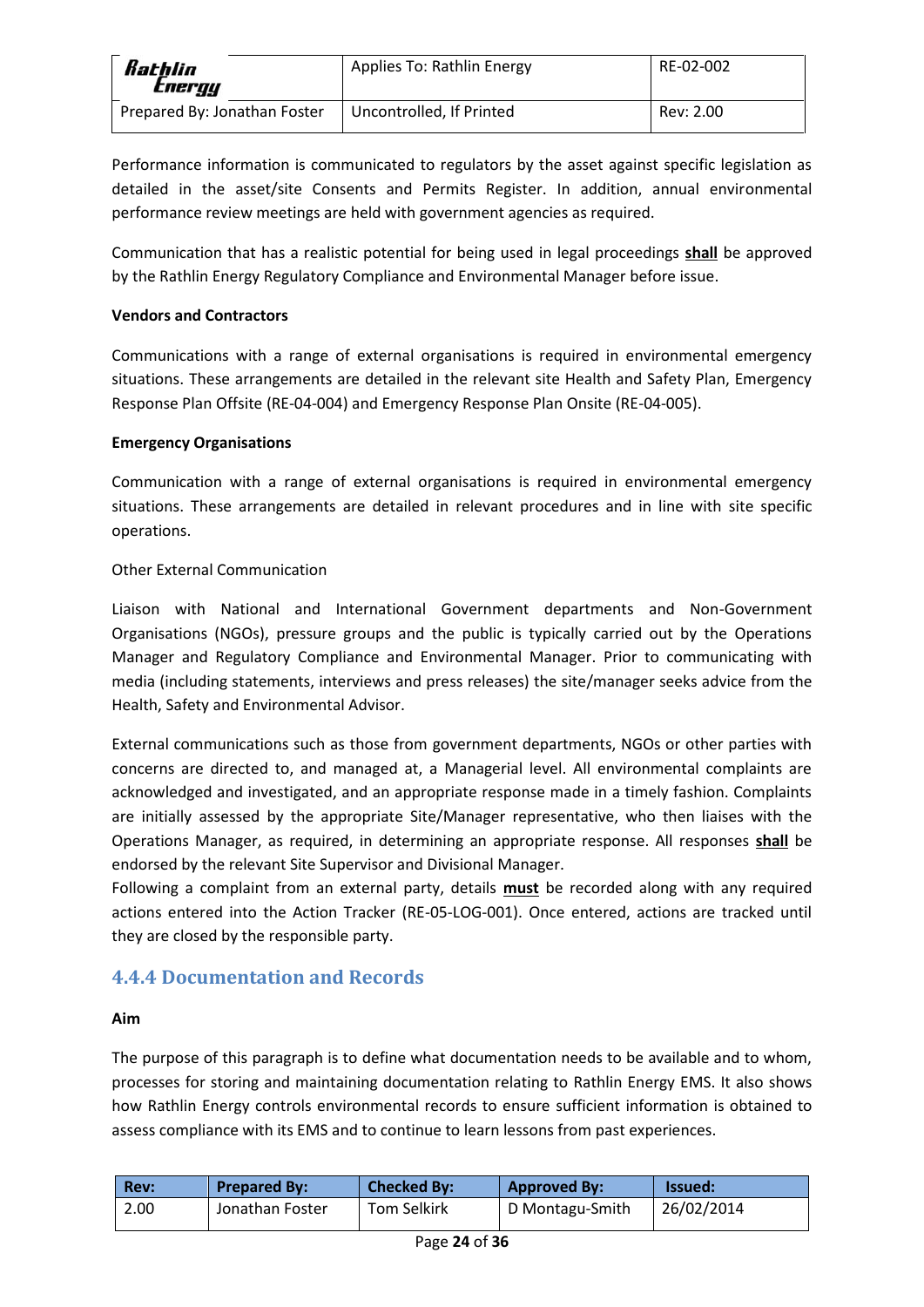| Rathlin<br>Energy            | Applies To: Rathlin Energy | RE-02-002 |
|------------------------------|----------------------------|-----------|
| Prepared By: Jonathan Foster | Uncontrolled, If Printed   | Rev: 2.00 |

A requirement of this paragraph is to comply with:

 ISO 14001 Requirements 4.4.4 Documentation, 4.4.5 Document of documents and 4.5.4 Control of Records

# **Process**

Document Control

The Document Control Procedure (RE-03-001) describes how the EMS documents are maintained, reviewed and updated. Each document will clearly state the document owner and the revision date.

Consents, Permits and Other Requirements

Copies of all consents and licences **shall** be held in a central location for a minimum of 3 years. Electronic copies can also be held on servers at the discretion of the site/manager.

Other regulatory correspondence will be held in accordance with the Document Control Procedure (RE-03-001).

Environmental Aspects Register

An electronic copy of the Asset Environmental Aspects Register (RE-04-007) **shall** be held in a central location that is accessible by all relevant personnel as per Paragraph 4.3.1.

Training Records

Records of environmental training **shall** be recorded within the Rathlin Energy Training Matrix (RE- 05-FO-023)

When training is provided, paper certificates or letters **should** be held by the individual.

# **4.4.5 Environmental Operational Control**

# **Aim**

This paragraph details the processes in place for ensuring that operations are conducted in such a way as to minimise environmental impact and to facilitate continuous improvement.

Good Practice

A requirement of this paragraph is to comply with:

- ISO 14001 Requirement 4.4.6 Operational Control
- Operational control of the environmental management system is managed through a number of Level 3 Standards and Procedures and Level 4 Site Specific Documentation and other guidance documents.

| Rev: | <b>Prepared By:</b> | <b>Checked By:</b> | <b>Approved By:</b> | <b>Issued:</b> |
|------|---------------------|--------------------|---------------------|----------------|
| 2.00 | Jonathan Foster     | Tom Selkirk        | D Montagu-Smith     | 26/02/2014     |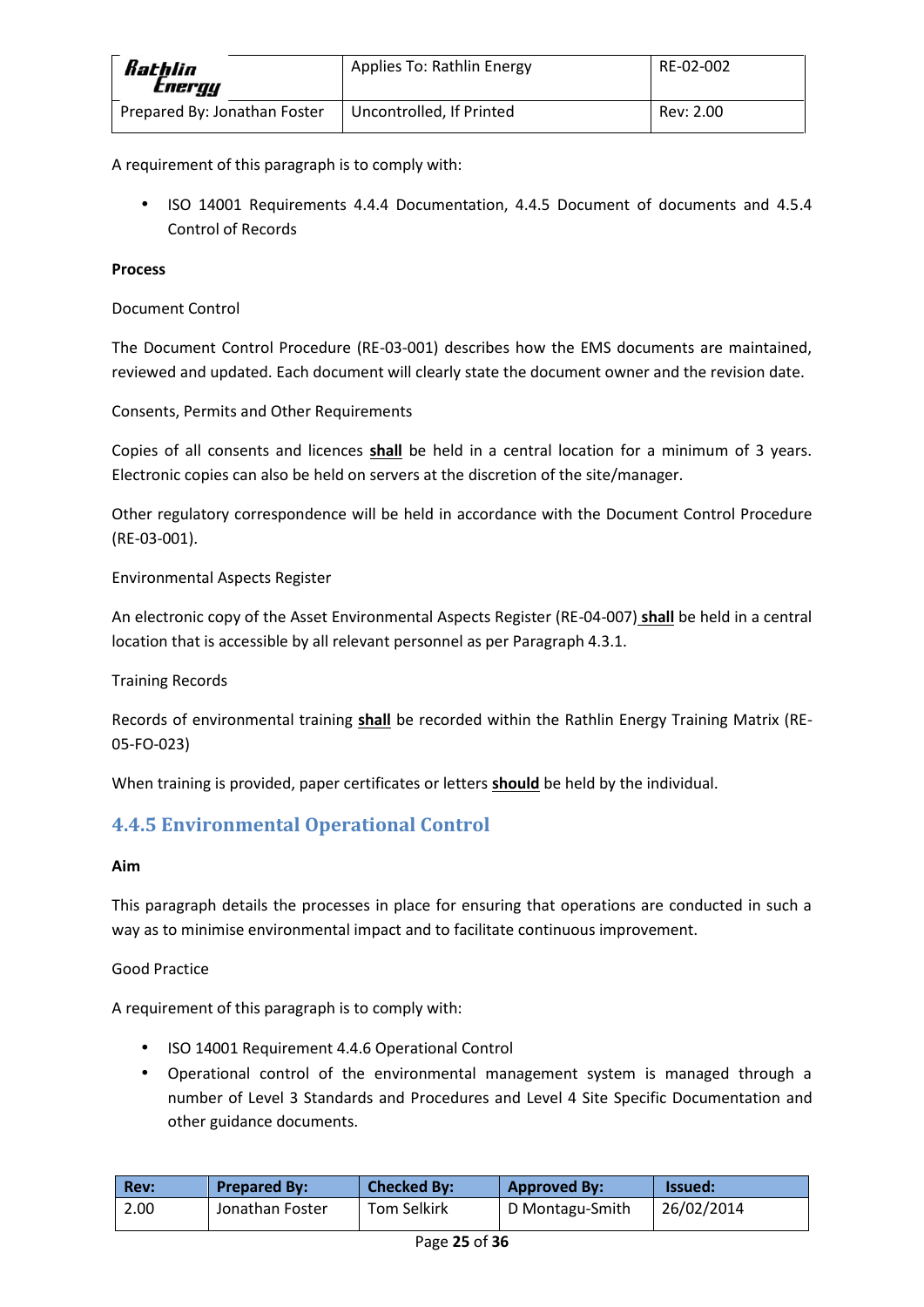| Rathlin<br><i>Energy</i>     | Applies To: Rathlin Energy | RE-02-002 |
|------------------------------|----------------------------|-----------|
| Prepared By: Jonathan Foster | Uncontrolled, If Printed   | Rev: 2.00 |

These documents include:

- Site Specific Environmental Plan (RE-04-006);
- Site Rules (RE-04-001);
- Site Induction (RE-04-003);
- Emergency Response Plan Offsite (RE-04-004);
- Emergency Response Plan Onsite (RE-04-005);
- Legal Register (RE-05-LEG-001);
- Additional Sources of Legislation and Guidance (RE-05-LEG-002);
- Environmental Aspects (RE-04-007);
- Site Specific Health and Safety Plan (RE-05-BSOR-001);
- Site Specific Bridging Document (RE-05-BRG-001);
- Well Design and Operations Standard (RE-03-009);
- Written Scheme For Independent Well Examination (RE-05-WES-001);
- Consents and Permits Register (RE-05-LOG-003);
- Action Tracker (RE-05-LOG-001);
- Audit Scope Checklist (RE-05-CHK-006);
- Housekeeping Checklist (RE-05-CHK-007);
- Audit Report Form (RE-05-FO-019);
- Training Matrix (RE-05-FO-023);
- Health, Safety and Environmental Objectives and Targets (RE-05-FO-024).

# **4.4.6 Environmental Control Arrangements**

During induction to the asset/site and as part of task specific risk assessments, all personnel **shall** be made aware of 'spill kit' locations and how to check and replace these items if used. Drip trays **shall** be used and spill kits present at all times when plant is being used, such as portable generators. All fuels **shall** be stored in such a way to contain any spills.

This will be within an impermeable bund, or mobile fuel bowser with a secondary containment system (double skin bund). All mobile bowsers **shall** also be sited on an impermeable barrier such as "*visqueen*" sheeting.

In the event of an environmental spill the procedure **shall** be:

- STOP NORMAL WORK immediately;
- If spillage is flammable, remove or extinguish all possible sources of ignition;
- Identity the sources of pollution and if possible isolate the source;
- Contain the spillage using earth/sand to construct a bund around the spill to stop it spreading or where available use the spill kit;
- Contact the Project Manager immediately;
- Put on appropriate PPE;

| Rev: | <b>Prepared By:</b> | <b>Checked By:</b> | <b>Approved By:</b> | <b>Issued:</b> |
|------|---------------------|--------------------|---------------------|----------------|
| 2.00 | Jonathan Foster     | Tom Selkirk        | D Montagu-Smith     | 26/02/2014     |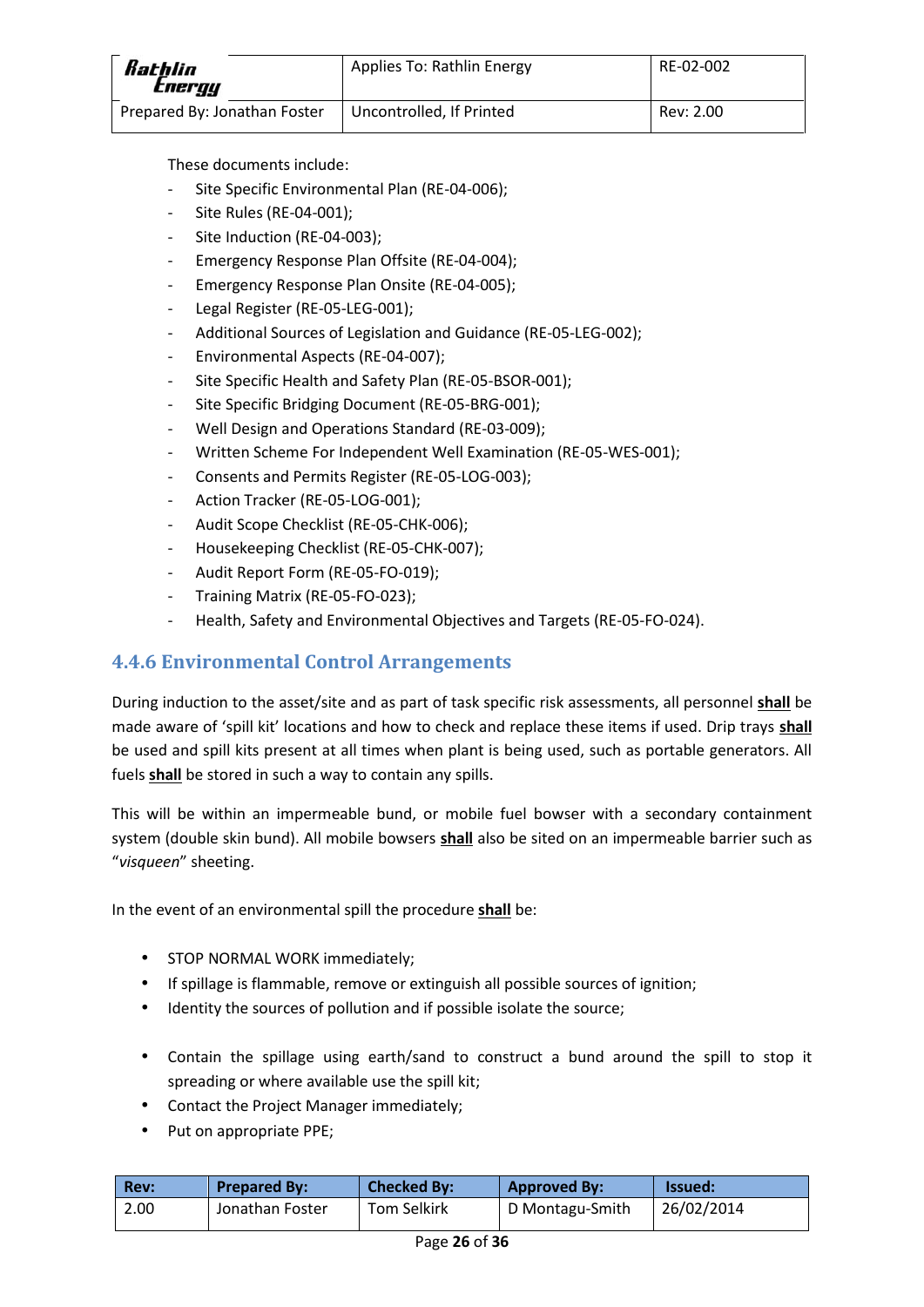| Rathlin<br><i>Energy</i>     | Applies To: Rathlin Energy | RE-02-002 |
|------------------------------|----------------------------|-----------|
| Prepared By: Jonathan Foster | Uncontrolled, If Printed   | Rev: 2.00 |

- Protect sensitive areas (e.g. watercourses or surface water drains, use drain covers or use earth/sand to construct a bund);
- Clean up the spill. Use absorbent granules/pads to soak up the spill. Large pools of oil or spills which cannot be absorbed should be removed using a gulper;
- Dispose of all contaminated material (soil/absorbent material) correctly, those containing substances such as oil, diesel or paint will be hazardous waste;
- Never wash or hose a spill into the drainage system. Always use absorbent materials.

The Site Supervisor **shall** take all reasonable measures to ensure that:

- Any release is contained and that harm to human health and the environment is minimised, both within and beyond the site boundary;
- Once the release has been contained, any environmental damage is appropriately remediated (with advice from the Environmental Agency if required);
- Contaminated clean up materials are handled, stored and disposed of as hazardous waste in accordance with the Hazardous Waste Regulations;
- Environmental incidents are fully investigated. Such investigation with help from the Health, Safety and Environmental Advisor and Operations Manager **shall** determine:
	- (i) Whether the incident is of a 'major' or 'minor' nature. Note: all incidents requiring action beyond site boundaries **shall** be classified as 'major'
	- (ii) The cause of the incident
	- (iii) If existing emergency procedures are adequate or require revising;
- An environmental complaints/incident reports are completed and issued to the Operations Manager;
- Any pollution incident classified as 'major' is reported to the relevant regulatory authority (Environmental Agency), as soon as possible;
- Contractors working on behalf of Rathlin Energy are made aware of the contents of this procedure and that they are required to comply with its provisions.

# **Pollution Hazard Schedule**

| <b>POLLUTION HAZARDS</b>       | <b>POLLUTION CONTROL MEASURES</b>                                      |
|--------------------------------|------------------------------------------------------------------------|
| Fuel leaks from plant and      | Drip trays to be placed beneath static plant.                          |
| work equipment                 | Plant/work equipment regularly inspected for defect and records of     |
|                                | such inspections to be recorded in the appropriate register.           |
| Fuel spillage during refueling | Designated refueling area to be established onsite.                    |
| operations                     | Fuel tanks to be fitted with locks and delivery hose to be kept within |
|                                | bunded tank area when not in use.                                      |

| Rev: | <b>Prepared By:</b> | <b>Checked By:</b> | <b>Approved By:</b> | <b>Issued:</b> |
|------|---------------------|--------------------|---------------------|----------------|
| 2.00 | Jonathan Foster     | <b>Tom Selkirk</b> | D Montagu-Smith     | 26/02/2014     |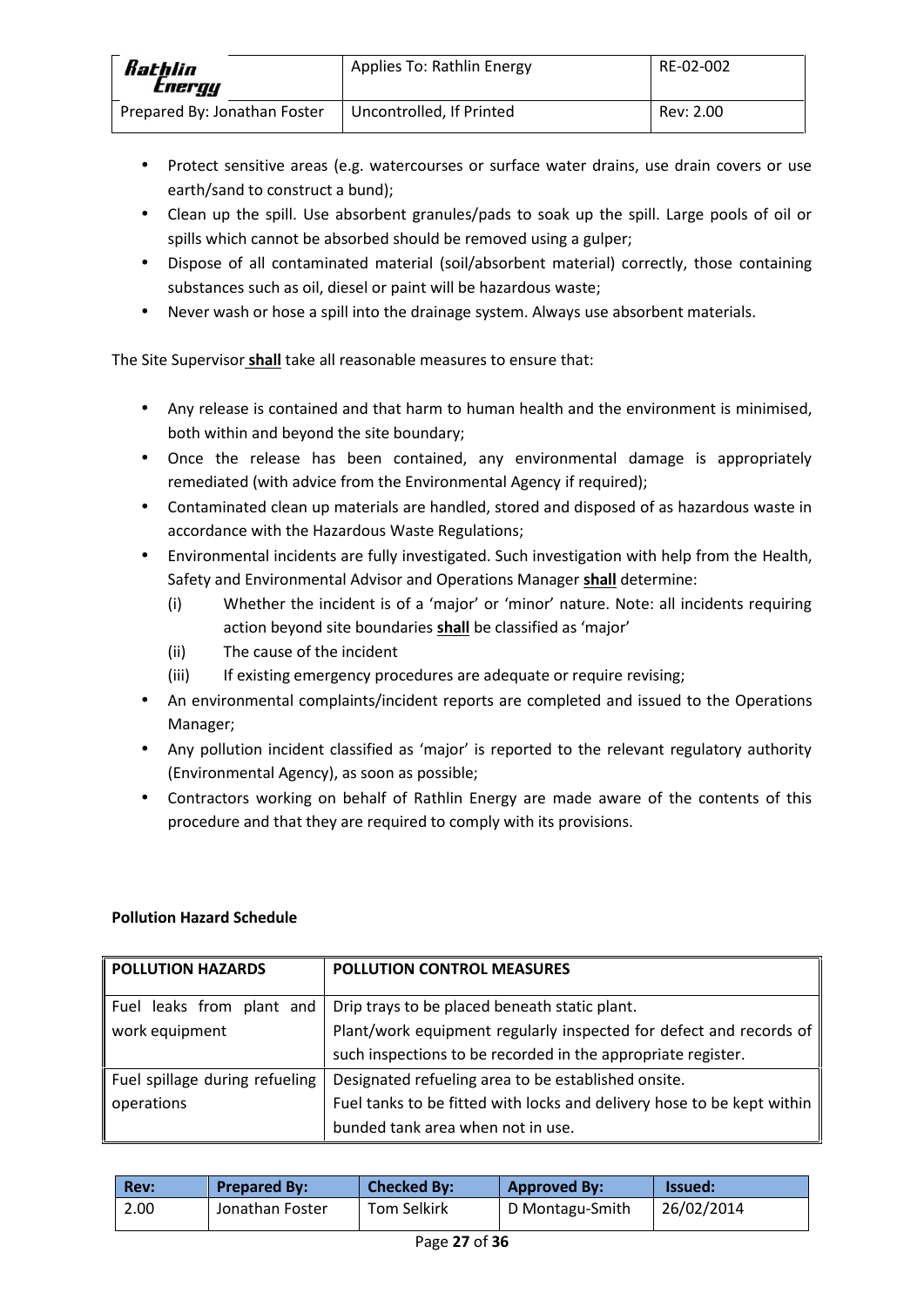| Rathlin<br><i>Energy</i>     | Applies To: Rathlin Energy | RE-02-002 |
|------------------------------|----------------------------|-----------|
| Prepared By: Jonathan Foster | Uncontrolled, If Printed   | Rev: 2.00 |

|                                     | Spill kit to be provided and kept close to fuel tank.               |
|-------------------------------------|---------------------------------------------------------------------|
|                                     | Drip bund to be formed below filler hose.                           |
|                                     | Protective barrier or bund to be installed to prevent impact damage |
|                                     | to fuel tank.                                                       |
| Pollution<br>delivery<br>from       | Bespoke washout area to be established on site with suitable        |
| wagons or washout process           | containment system in place                                         |
| Pollution<br>accidental<br>from     | All hazardous substances to be properly stored in appropriate       |
| of<br>release<br>hazardous          | containers in such a manner as to prevent damage or accidental      |
| substances                          | spillage.                                                           |
| from<br><b>Noise</b><br>Dust<br>and | See below                                                           |
| operational activities              |                                                                     |

Potential pollutants include:

Gas Oil (plant fuel) – estimated weekly consumption unknown at this point.

Silted water (surface water run-off and pumped groundwater) quantities unknown at this point. Other hazardous substances (various) estimated quantities unknown at this point.

# **Waste Management & Housekeeping**

A high standard of housekeeping **shall** be maintained at all times. The Operations Manager and Site Supervisor will monitor performance throughout the project (RE-05-CHK-007). All waste and packaging will be disposed of as it is generated. Litter is unacceptable and all personnel will be reminded of the requirements to dispose of waste during induction.

Segregated walking routes and roadways **shall** be maintained effectively by road sweeping as necessary.

It is Rathlin Energy's target to reduce the amount of waste being sent to landfill by implementing a hierarchy of control and by segregating waste onsite. The Operations Manager and/or Site Supervisor **shall** consolidate all transfer and consignment notes and record the information within the Site Environmental Plan (RE-04-006). Rathlin Energy **shall** endeavor to recycle whatever cannot be re-used and when ordering materials, recycled products will be purchased wherever practicable.

Tools and equipment **shall** not be left unattended and **shall** be stored in the designated areas.

All waste skips, bins and segregating areas **shall** be sited away from temporary site offices. In the event of an accidental fire or fire caused deliberately, this may reduce the risk of fire spreading to other cabins and creating nuisance smoke to the atmosphere.

The Site Supervisor is responsible for the implementation of the Site Environmental Plan on a day to day basis.

| Rev: | <b>Prepared By:</b> | <b>Checked By:</b> | <b>Approved By:</b> | <b>Issued:</b> |
|------|---------------------|--------------------|---------------------|----------------|
| 2.00 | Jonathan Foster     | Tom Selkirk        | D Montagu-Smith     | 26/02/2014     |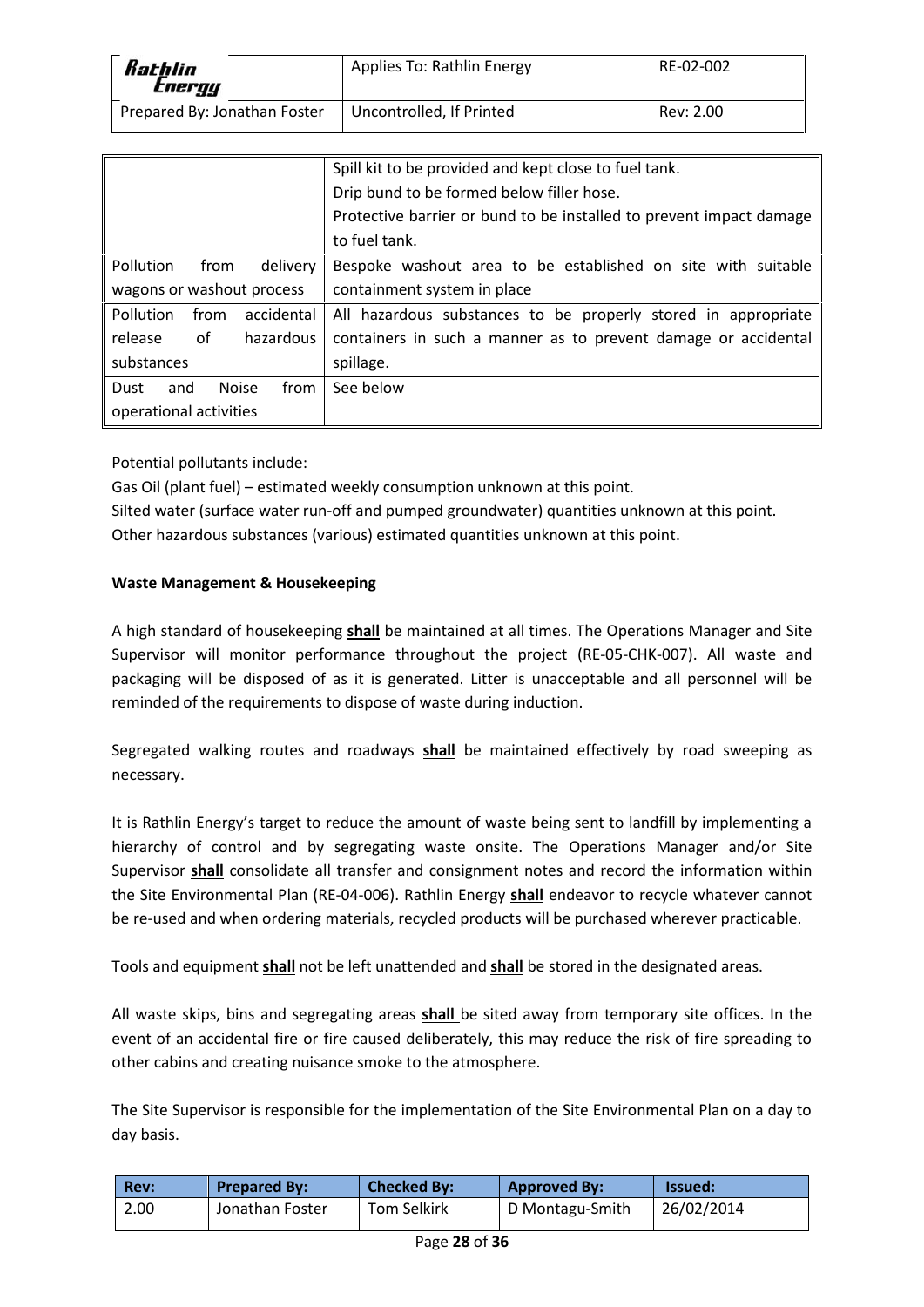| Rathlin<br>Energy            | Applies To: Rathlin Energy | RE-02-002 |
|------------------------------|----------------------------|-----------|
| Prepared By: Jonathan Foster | Uncontrolled, If Printed   | Rev: 2.00 |

The options for waste on site are illustrated as follows:



#### **Eliminate the waste**

Every effort will be made to eliminate the waste produced at source. Control measures will include:

- **Avoiding packaged materials where practicable;**
- **•** Ordering correct quantities;
- Avoiding damage by handling and storing correctly.

#### **Reduce the amount of waste produced**

This includes planning to reduce over ordering of materials, providing suppliers with sufficient information to supply correctly, avoiding damage or deterioration from poor handling or storage methods.

#### **Re-use**

Only dispose of waste which cannot economically or practically be re-used or recycled. Materials such as drilling fluids can be readily reused.

#### **Recycle**

| <b>Rev:</b> | <b>Prepared By:</b> | <b>Checked By:</b> | <b>Approved By:</b> | <b>Issued:</b> |
|-------------|---------------------|--------------------|---------------------|----------------|
| 2.00        | Jonathan Foster     | Tom Selkirk        | D Montagu-Smith     | 26/02/2014     |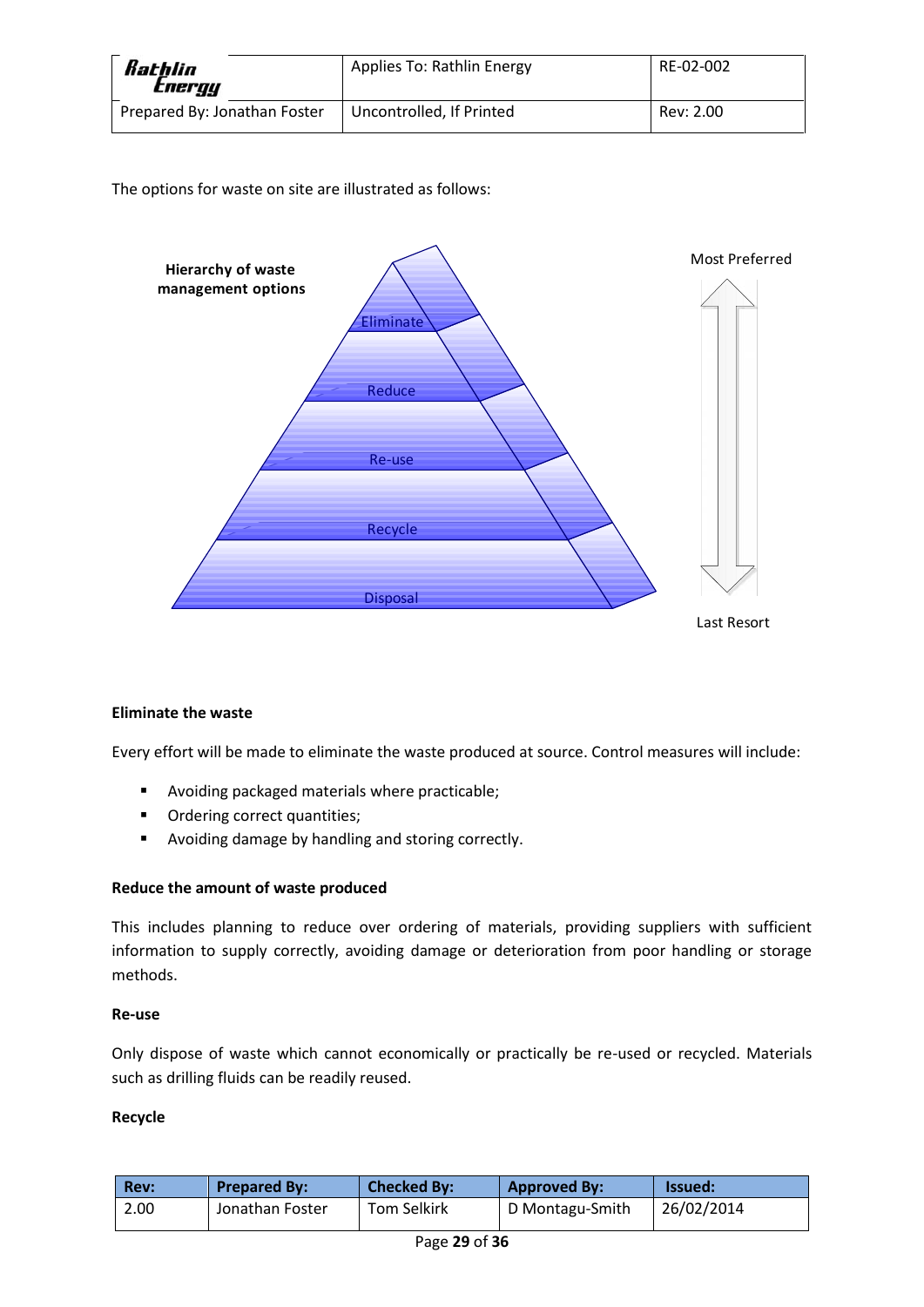| Rathlin<br><i>Energy</i>     | Applies To: Rathlin Energy | RE-02-002 |
|------------------------------|----------------------------|-----------|
| Prepared By: Jonathan Foster | Uncontrolled, If Printed   | Rev: 2.00 |

Waste will be segregated onsite to allow for recycling off site. Additionally, materials that are recycled **shall** be procured for use onsite where practicable and where the specification permits.

## **Dispose**

Waste that cannot be reused or recycled practicably **shall** be disposed of responsibly and in compliance with Rathlin Energy duty of care obligations. All waste **shall** be removed from site by a licensed waste carrier to a licensed waste site.

# **Control of Substances Hazardous to Health (COSHH) & Storage of Materials**

COSHH assessments will be produced for any hazardous materials used onsite. COSHH assessments **shall** be appended to the relevant risk assessment and communicated to those people involved with or affected by the tasks, by the Site Supervisor. All fuels or materials with the potential to cause an environmental incident shall be stored where any spills can be contained. This will be within an impermeable bund, or mobile bowser with a secondary containment system (double skin bund).

Wherever possible substances will be substituted with nonhazardous alternatives. Where this is not possible Rathlin Energy **shall** apply the hierarchy of control measures as outlined in the Control of Substances Hazardous to Health Regulations 2002.

The quantity of any flammable material stored onsite **shall** be kept to a minimum to reduce the potential for fire hazard. No fuels **shall** be stored in any area where surface run-off migrates directly into water drains. All materials **shall** be stored in stockpiles of reasonable gradient to prevent collapse. The storage area **shall** be fenced off and secured to exclude trespassers when not in use. All waste materials **shall** be stored in suitable skips/containers etc. All flammable waste skips **shall** be stored at least ten metres from any adjacent cabin. The storage area **shall** be fenced off and secured to prevent unauthorised access. Recovered and waste materials awaiting transport **shall** only be stored within the site or the site compound. Stored materials **shall** not obstruct access to any other part of the asset/site.

#### **Dust & Noise Mitigation**

Airborne dust generated by operations will, in general, be controlled by damping down with water. Various techniques will be adopted across the site to reduce the production of dust. Each specific task carried out onsite will have its own standard operating procedure and will detail measures to be taken to reduce the production of dust. It may be that one measure alone will be sufficient for a task or it may require a series of measures to ensure that dust is kept to an acceptable level. All dust suppression methods using water will be done in a controlled manner in order that sufficient water is used to suppress the dust but not excessive quantities that causes run off.

| Rev: | <b>Prepared By:</b> | <b>Checked By:</b> | <b>Approved By:</b> | Issued:    |
|------|---------------------|--------------------|---------------------|------------|
| 2.00 | Jonathan Foster     | Tom Selkirk        | D Montagu-Smith     | 26/02/2014 |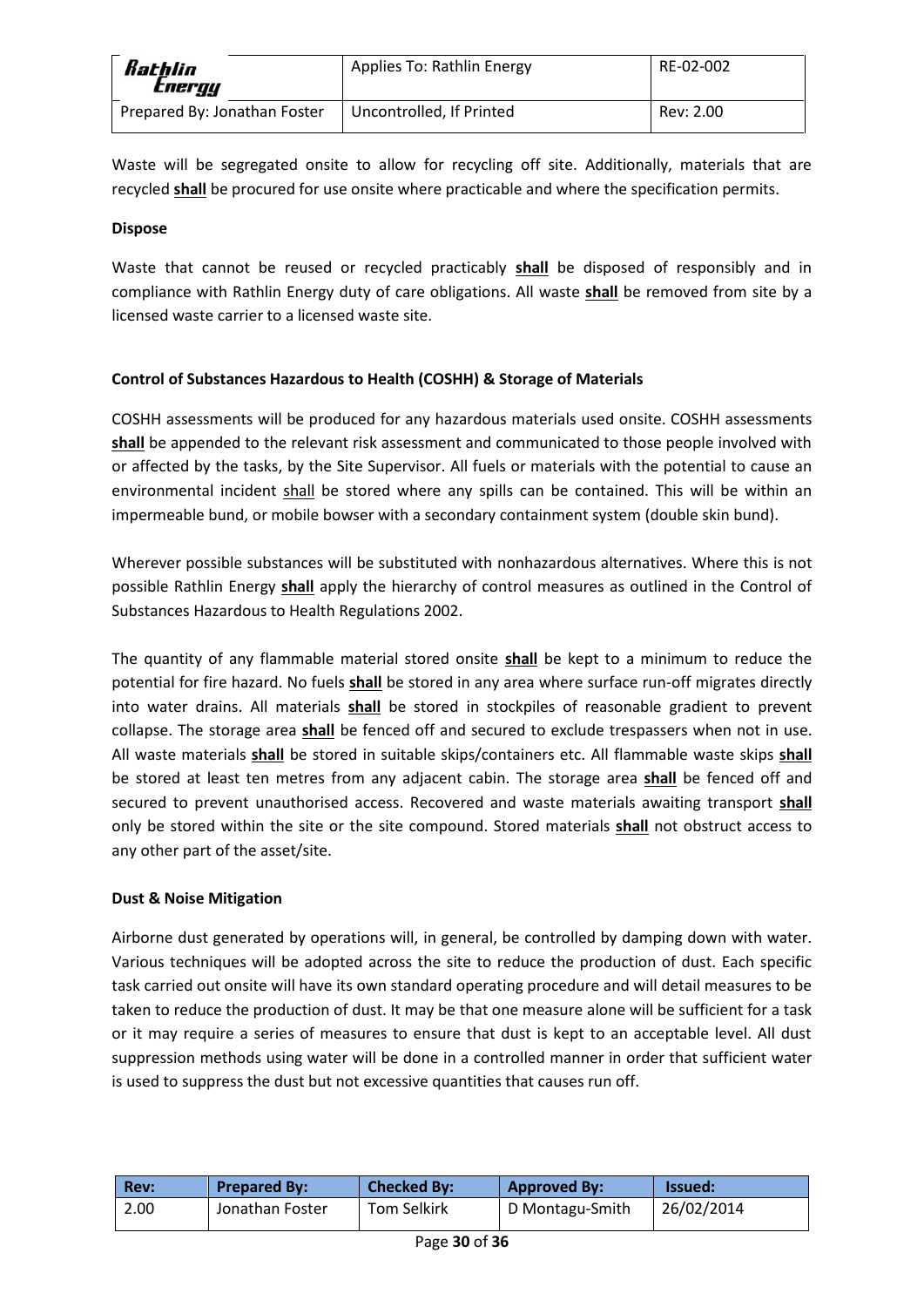| Rathlin<br><i>Energy</i>     | Applies To: Rathlin Energy | RE-02-002 |
|------------------------------|----------------------------|-----------|
| Prepared By: Jonathan Foster | Uncontrolled, If Printed   | Rev: 2.00 |

All Site personnel will be aware of the care required to minimise the production of dust and will be informed of this in various forms including, site inductions, risk assessment instruction, tool box talks, time out for safety, and general supervision instruction onsite.

The associated COSHH assessments **shall** be available to all personnel involved with or affected by the work. Appropriate Personal Protection Equipment (PPE) **shall** be worn in accordance with the task specific risk assessment.

Appropriate plant and equipment **shall** be utilised to ensure that site noise is kept to a minimum. All work equipment **shall** be adequately maintained to avoid unnecessary noise and be fitted with appropriate working silencers and noise insulation where available. No plant **shall** be left idling. Plant **shall** be sited in such a position so as to reduce noise pollution.

Site personnel **shall** be reminded of the requirement to keep noise down to an acceptable level during their site induction. Due to the tasks involved in the operation, Rathlin Energy **shall** choose methods of work and equipment which **shall** reduce the potential exposure to Site personnel. PPE **shall** be provided and enforced should the noise levels exceeds 80 and 85 dba respectively. The Health, Safety and Environmental Advisor will monitor noise levels during the works at various locations across the asset/site.

# **4.4.7 Emergency Preparedness and Response**

# **Aim**

This paragraph specifies the arrangements for key personnel, operating procedures and supporting information necessary for an effective response to potential environmental emergency situations.

# Risk Management

A requirement of this paragraph is to comply with:

ISO 14001 Requirement 4.4.7 Emergency Preparedness and Response

Emergency response plans set out the procedures for managing responses to environmental incidents. Emergency Response Plan Offsite (RE-04-004) and Emergency Response Plan Onsite (RE- 04-005) are the two principle plans for Rathlin Energy.

# **Process**

The responses to most major emergency scenarios in the upstream and business are covered by legal obligations and Rathlin Energy policy, as provided for, for example, in Borehole Sites and Operations Regulations, Incident Investigation and Reporting (RE-03-008), Identification of Health and Safety Risks (RE-03-005), reports and emergency management plans.

Emergency Plans

| Rev: | <b>Prepared By:</b> | <b>Checked By:</b> | <b>Approved By:</b> | <b>Issued:</b> |
|------|---------------------|--------------------|---------------------|----------------|
| 2.00 | Jonathan Foster     | <b>Tom Selkirk</b> | D Montagu-Smith     | 26/02/2014     |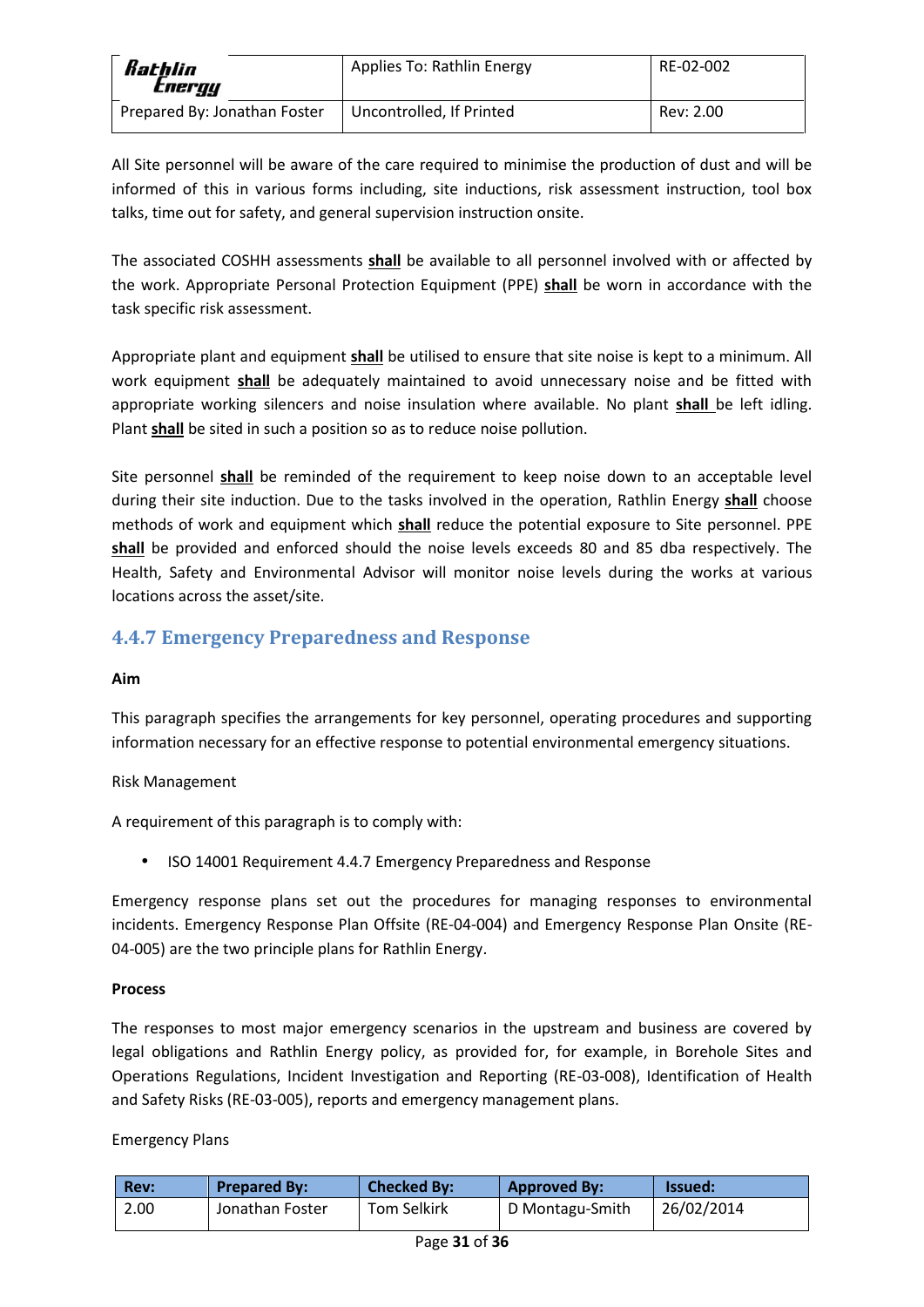| Rathlin<br><i>Energy</i>     | Applies To: Rathlin Energy | RE-02-002 |
|------------------------------|----------------------------|-----------|
| Prepared By: Jonathan Foster | Uncontrolled, If Printed   | Rev: 2.00 |

This contains information on the resources available during spill response, the procedures for contacting external agencies and data on the environmental sensitivities.

# Emergency Exercises

The emergency preparedness of the assets/sites **shall** be regularly tested at all levels of response. All assets/sites **shall** periodically undertake emergency exercises to test the emergency response plans at the site. Outcomes from these exercises **must** be recorded and any specific actions taken to improve the response **shall** be tracked.

Arrangements for responding promptly and effectively to potential emergency situations **should** be tested with sufficient frequency to ensure their continued appropriateness and the competence of personnel regarding their particular responsibilities. Lessons learned from tests or actual incidents **should** be reflected through amendment of relevant procedures and plans.

# **4.5 Checking**

# **4.5.1 Monitoring and Measurement**

#### **Aim**

This paragraph details how Rathlin Energy monitors and measures those environmental impacts that have been deemed of medium or high significance. It also details how Rathlin Energy evaluates and tests the compliance with legal and other requirements to which it subscribes.

A requirement of this paragraph is to comply with:

 ISO 14001 Requirements 4.5.1 Monitoring and Measurement and 4.5.2 Evaluation of Compliance

#### **Process**

Area of Performance for Monitoring

It is impractical to monitor and measure all of Rathlin Energy potential and actual environmental impacts; therefore, the focus is on those that qualify by either of these points:

- Have been identified by Paragraph 4.3.1 as being of medium or high significance
- Are specified for measurement through consents and permits, or by other regulatory bodies

Assets/sites **shall** identify their own specific monitoring and measurement requirements. All monitoring data for reporting **shall** be held within the server and be populated by the asset/site.

#### Monitoring and Measurement Records

| Rev: | <b>Prepared By:</b> | <b>Checked By:</b> | <b>Approved By:</b> | <b>Issued:</b> |
|------|---------------------|--------------------|---------------------|----------------|
| 2.00 | Jonathan Foster     | Tom Selkirk        | D Montagu-Smith     | 26/02/2014     |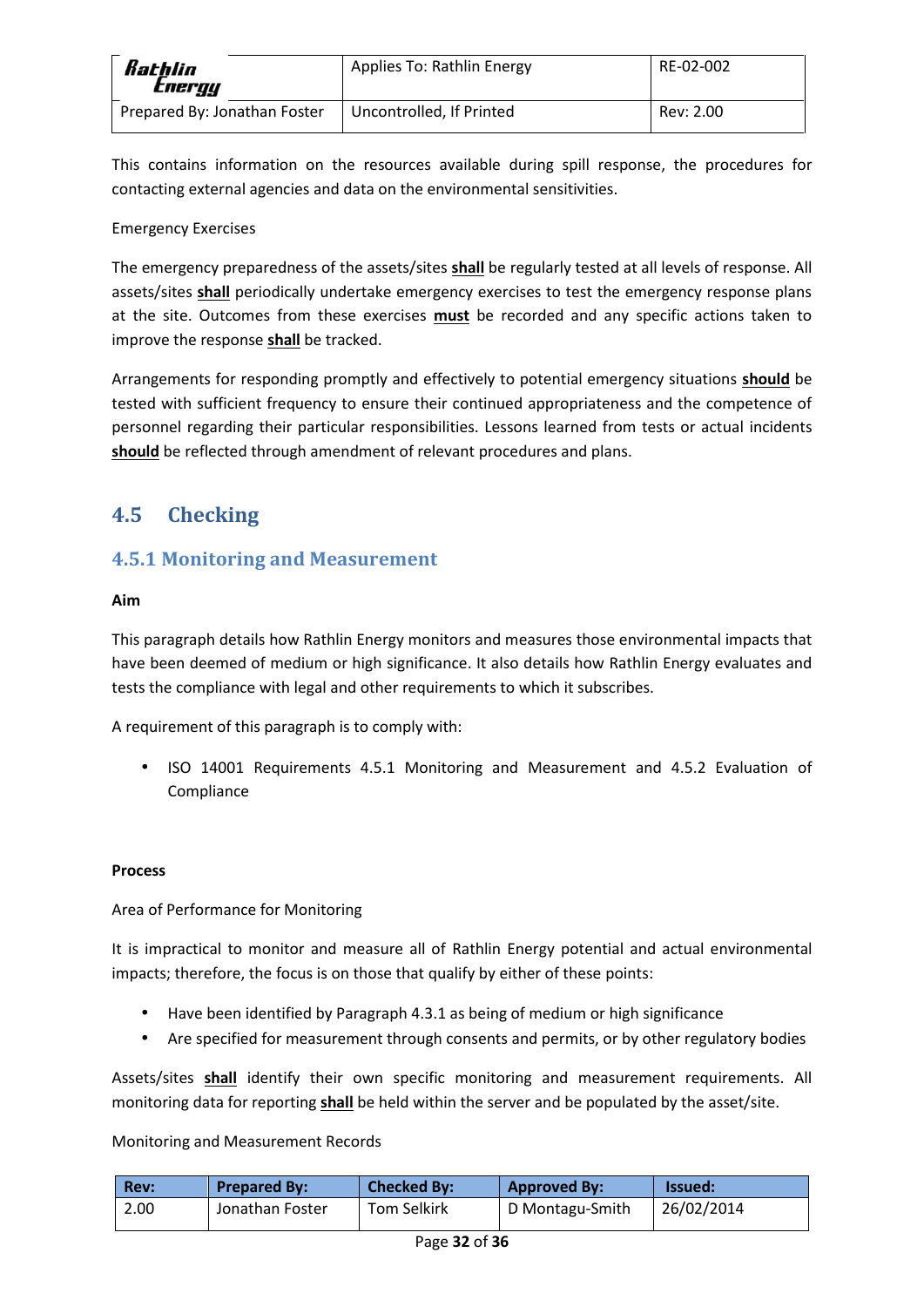| Rathlin<br><i>Energy</i>     | Applies To: Rathlin Energy | RE-02-002 |
|------------------------------|----------------------------|-----------|
| Prepared By: Jonathan Foster | Uncontrolled, If Printed   | Rev: 2.00 |

Records of internal audits, external audits, inspections and management reviews **shall** be retained electronically, where all relevant personnel have access.

All monitoring and measurement reports that are submitted to regulators **shall** be held by the asset/site for the duration required under specific legislation of Rathlin Energy retention requirements.

# **4.5.2 Non-conformity and Corrective and Preventative Action**

# **Aim**

This paragraph sets out how Rathlin Energy manages non-conformity, in addition to corrective and preventative action.

A requirement of this paragraph is to comply with:

ISO 14001 Requirement 4.5.3 Non-conformity, Corrective Action and Preventive Action

# **Process**

This process describes the methods used for identifying and addressing actual and potential non conformities within Rathlin Energy.

Identifying Non-conformity

A number of tools are used to identify non-conformities, including:

- EMS audits;
- Safety and Environmental Observations and Conversation;
- Hazard Report Form (HRF) cards;
- External audits and inspections, including regulatory checks.

Some of these tools are explained in more detail below.

# Addressing Non-conformity

Following initial identification of the non-conformity, the necessary actions required to prevent recurrence are agreed with the actionees and, where appropriate, entered into the action tracker (RE-05-LOG-001), in accordance with Incident/Accident Reporting and Investigation (RE-03-008).

# Regulatory Non-conformity

Managing regulatory non-conformity is specified in the Correction and Preventative Action Standard (RE-03-012)

# Monitoring Progress

| <b>Rev:</b> | <b>Prepared By:</b> | <b>Checked By:</b> | <b>Approved By:</b> | Issued:    |
|-------------|---------------------|--------------------|---------------------|------------|
| 2.00        | Jonathan Foster     | <b>Tom Selkirk</b> | D Montagu-Smith     | 26/02/2014 |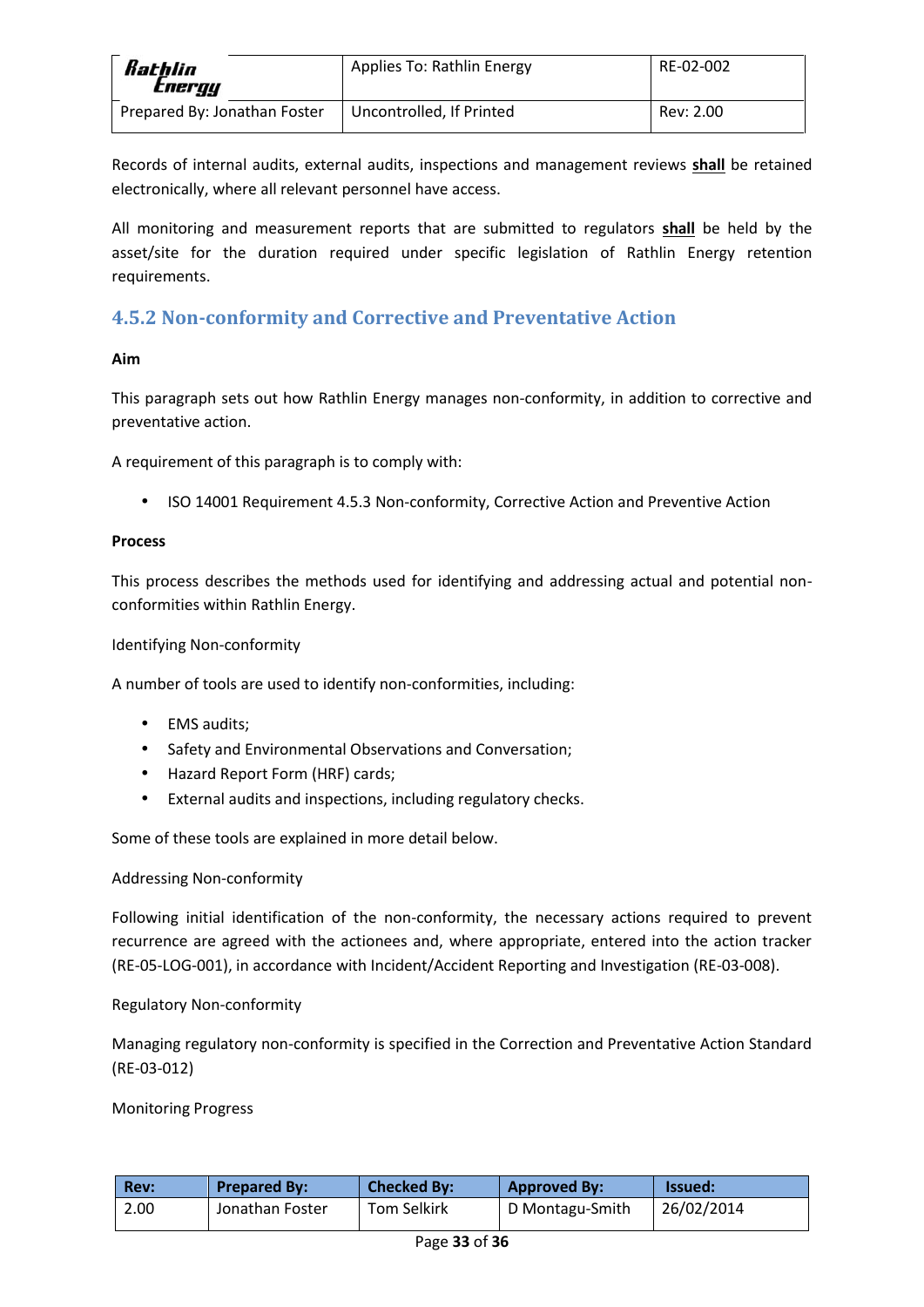| Rathlin<br>Energy            | Applies To: Rathlin Energy | RE-02-002 |
|------------------------------|----------------------------|-----------|
| Prepared By: Jonathan Foster | Uncontrolled, If Printed   | Rev: 2.00 |

Where actions have been entered into the Action Tracker (RE-05-LOG-001), the actions are tracked to closure by the responsible party. Once the action is closed out, the originator is informed and is given the opportunity to verify that the action has been closed out to his/her satisfaction.

# Management of Change

If any identified non-conformity requires a change of personnel, process or procedure, the relevant management of change process will be applied. Changes to the EMS documentation **shall** be carried out through the Document Control and Data Records Standard (RE-03-001).

# **4.5.3 Internal Audit**

# **Aim**

This paragraph explains what steps are needed to determine whether the EMS is functioning as intended and is supporting a path towards continuous improvement in environmental performance.

Sites will be expected to complete one internal EMS audit per annum and, additionally, a combination of waste, pollution and external EMS audits as required by the Health, Safety and Environmental Advisor. If this is not practicable, dispensation **shall** be sought from the Regulatory Compliance and Environmental Manager.

The audit scope and housekeeping checklist can be found in (RE-05-CHK-006) and (RE-05-CHK-007).

A template for audit reports can be found in (RE-05-FO-019).

A requirement of this paragraph is to comply with:

ISO 14001 Requirement 4.5.5 Internal Audit

All EMS Auditors are required to undergo Institute of Environmental Management and Assessment (IEMA) accredited audit training (3-day course) before undertaking internal audits or seeks dispensation from the Regulatory Compliance and Environmental Manager, if they have equivalent experience or training.

A Lead Auditor **should** be someone who has done 10 to 12 audits over a reasonably short time i.e. 3 to 4 years. They **should** have completed an EMS auditor course. Prior to becoming a Lead Auditor they **should** be observed by an existing Lead Auditor to ensure they have the necessary skills.

# **Process**

# Planning

The EMS Single Point of Accountability (SPA) **shall** provide leadership and direction of the process to:

Select a Lead Auditor and, if required, additional members of the audit team;

| Rev: | <b>Prepared By:</b> | <b>Checked By:</b> | <b>Approved By:</b> | <b>Issued:</b> |
|------|---------------------|--------------------|---------------------|----------------|
| 2.00 | Jonathan Foster     | Tom Selkirk        | D Montagu-Smith     | 26/02/2014     |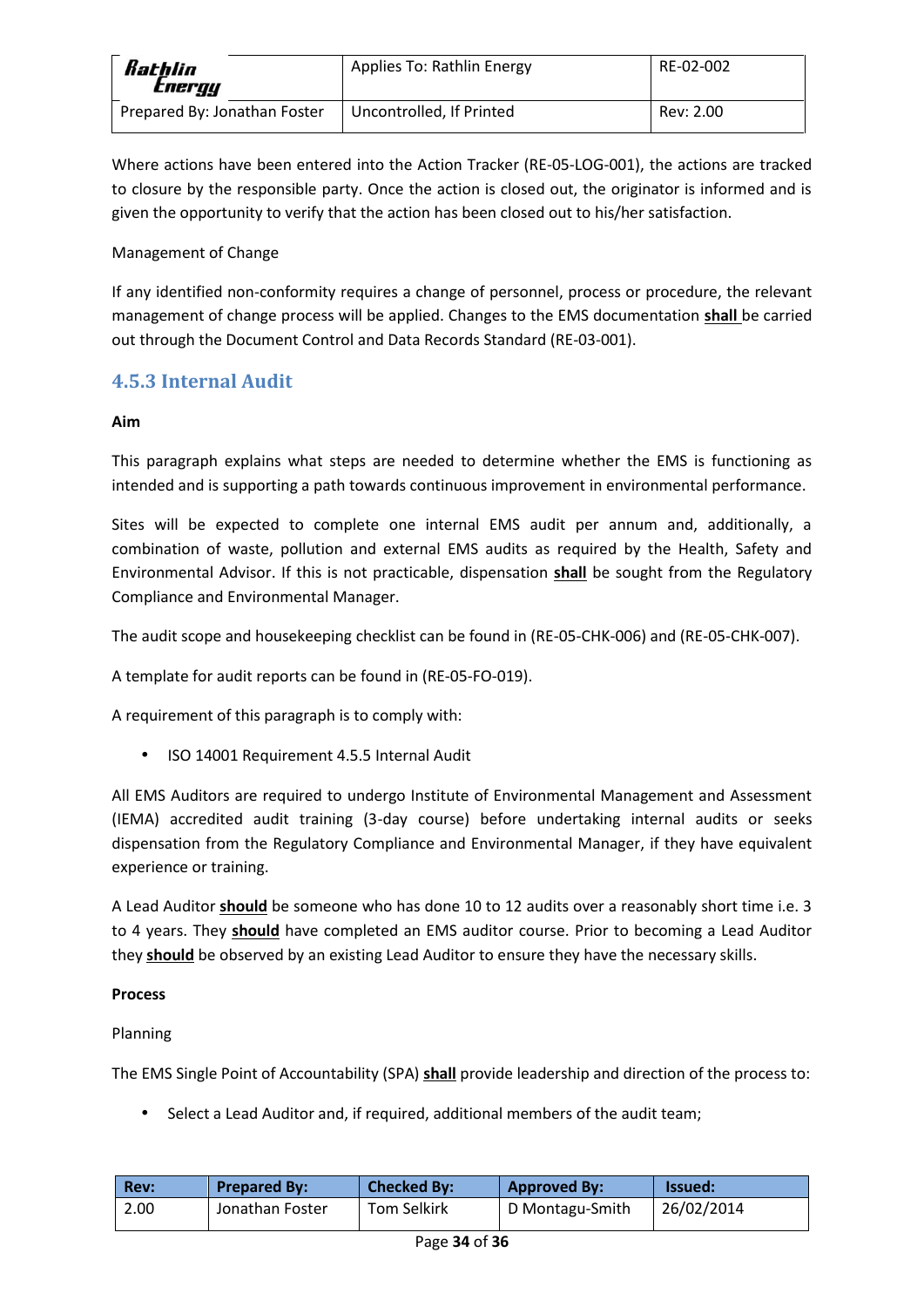| Rathlin<br><i>Energy</i>     | Applies To: Rathlin Energy | RE-02-002 |
|------------------------------|----------------------------|-----------|
| Prepared By: Jonathan Foster | Uncontrolled, If Printed   | Rev: 2.00 |

 Highlight any specific areas for the audit to focus on, as appropriate (see Internal Audit RE- 03-004).

When determining the frequency and effort of audit activity, or suggesting amendments to existing internal audit schedule, the following **should** be taken into account:

- Changes in the organisation;
- Changes in activities, products and services;
- Changes in risk;
- Environmental performance;
- History of non-compliance/conformance.

#### Conducting the Audit

The Lead Auditor **should** convene an opening meeting with the appropriate member of the management team to explain the scope and purpose of the audit, and the roles and responsibilities. During the audit, the Audit Scope Checklist (RE-05-CHK-006) **should** be used as an auditing guide. It is not anticipated that all subject areas are audited. The Lead Auditor **should**, be make reference to the agreed scope of the audit for the asset/site.

After the audit is concluded, a meeting **shall** be held between the audit team and appropriate members of the management team to review findings, identify corrective and preventative action and, based on the roles and responsibilities the next steps to be taken.

Actions arising from the audit **shall** be entered into the Action Tracker (RE-05-LOG-001) as individual actions. The audit itself is to be recorded on the server as an EMS audit.

The Lead Auditor **shall** reach a verbal agreement on actions that are appropriate for the facility, regarding each finding from the audit. The site representative or a nominated individual **shall** enter and distribute actions arising from this discussion into the Action Tracker (RE-05-LOG-001). The approver of these actions **shall** be the Lead Auditor.

Closure of these actions will be monitored and overdue actions highlighted by the Regulatory Compliance and Environmental Manager. Actions for closure **should** be attached to the Action Tracker (RE-05-LOG-001) records.

Records of internal audits, external audits, inspections and management reviews **shall** be retained electronically, where all relevant personnel have access.

# Shared Learning

Every 3 moths the EMS SPA **shall** review all internal audit findings and provide a summary to the Regulatory Compliance and Environment Manager and Health, Safety and Environmental Advisor.

| Rev: | <b>Prepared By:</b> | <b>Checked By:</b> | <b>Approved By:</b> | Issued:    |
|------|---------------------|--------------------|---------------------|------------|
| 2.00 | Jonathan Foster     | <b>Tom Selkirk</b> | D Montagu-Smith     | 26/02/2014 |